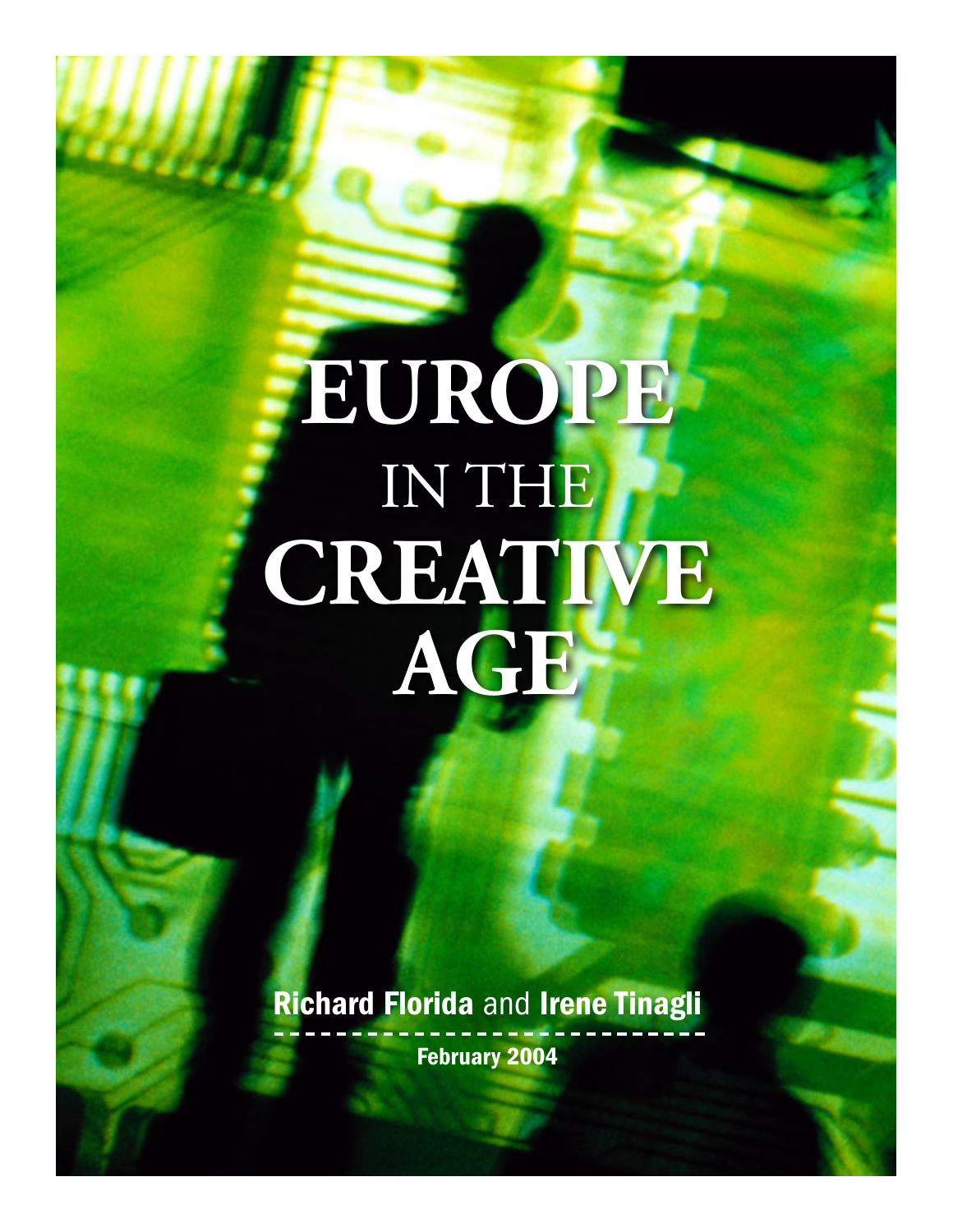

FUNDING PROVIDED BY THE ALFRED P. SLOAN FOUNDATION

CO-PUBLISHED IN EUROPE WITH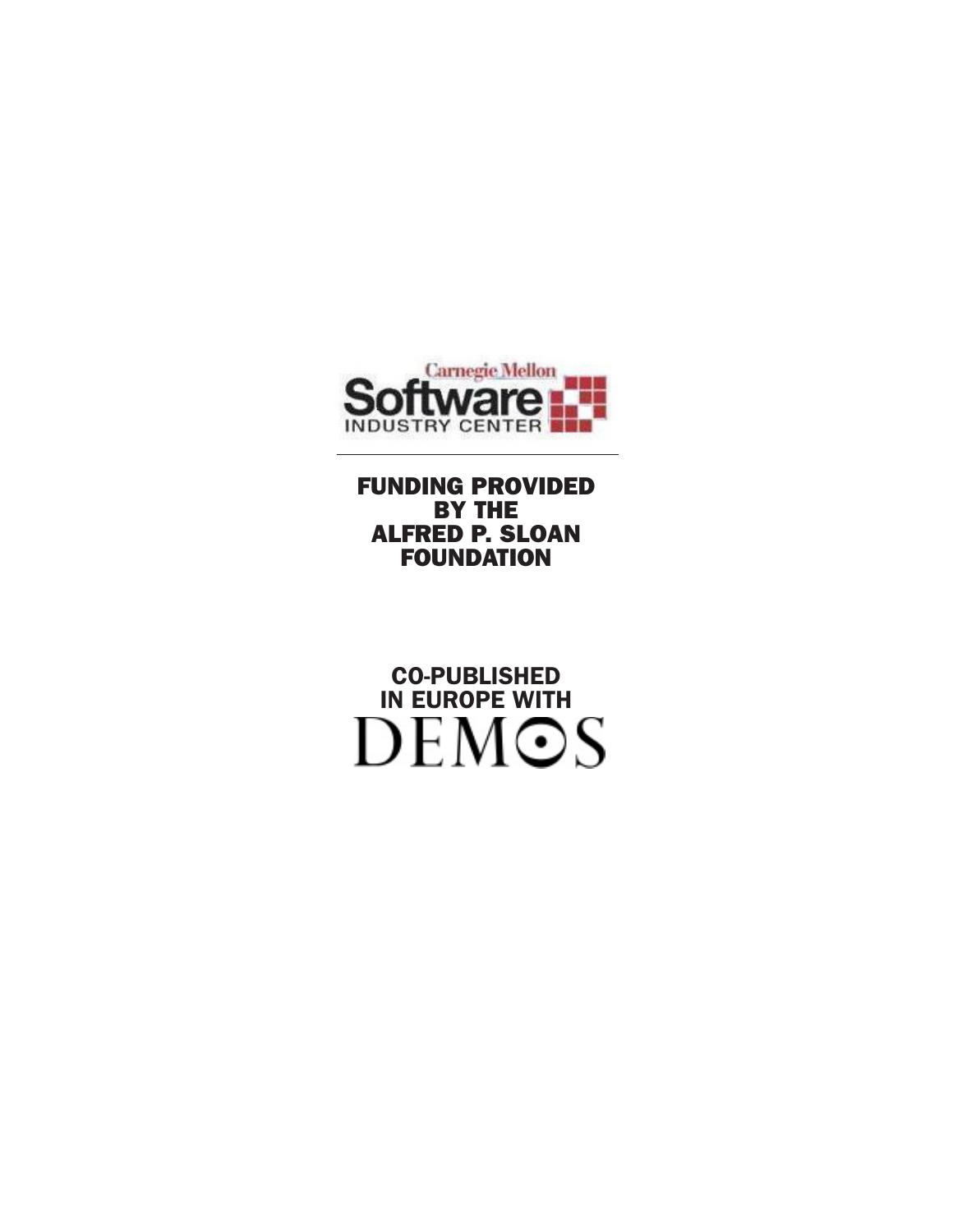# Table of Contents

| $\mathcal{L}_{\mathcal{A}}$        |
|------------------------------------|
|                                    |
|                                    |
|                                    |
|                                    |
|                                    |
|                                    |
|                                    |
|                                    |
| Appendix: Data and Methodology  38 |
|                                    |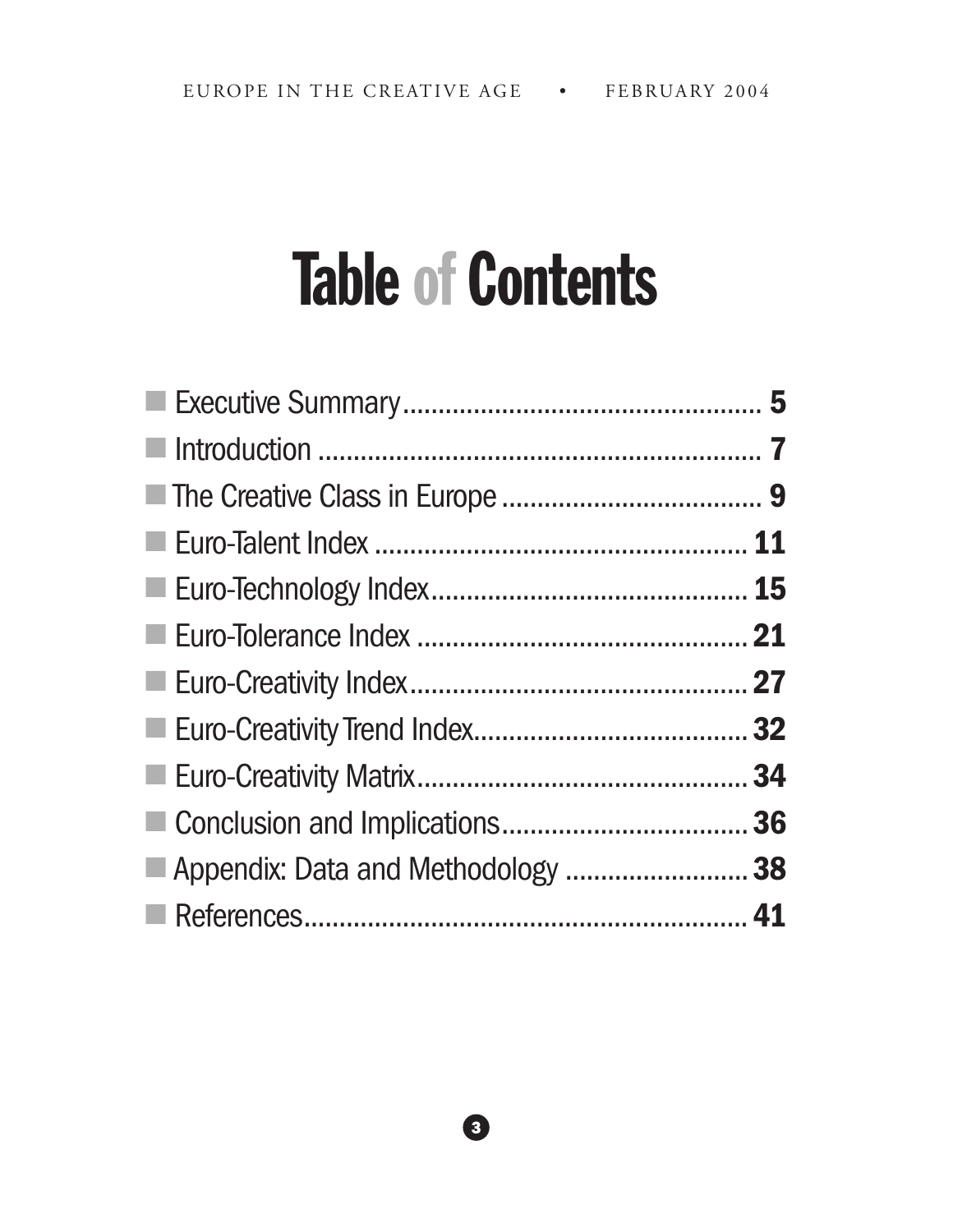### LIST OF TABLES AND FIGURES

| Figure 1:         |                                                     |  |
|-------------------|-----------------------------------------------------|--|
| <b>Figure 2:</b>  |                                                     |  |
| <b>Figure 3:</b>  |                                                     |  |
| Figure 4:         | Human Capital and Scientific Talent in Europe 13    |  |
| <b>Figure 5:</b>  |                                                     |  |
| <b>Figure 6:</b>  | Technology Indicators for the EU Nations  17, 18    |  |
| <b>Figure 7:</b>  |                                                     |  |
| Figure 8:         | Technology and the Creative Class in Europe  20, 21 |  |
| Figure 9:         |                                                     |  |
| <b>Figure 10:</b> | Tolerance and the Creative Class in Europe  25, 26  |  |
| Figure 11:        | The ECI and Other Competitiveness Measures 29, 30   |  |
| Figure 12:        |                                                     |  |
| Figure 13:        |                                                     |  |
| Table 1:          |                                                     |  |
| Table 2:          |                                                     |  |
| Table 3:          |                                                     |  |
| Table 4:          |                                                     |  |
| Table 5:          | The Euro-Creativity Trend Index: Trends in          |  |
|                   |                                                     |  |
| <b>Appendix:</b>  |                                                     |  |

 $\bullet$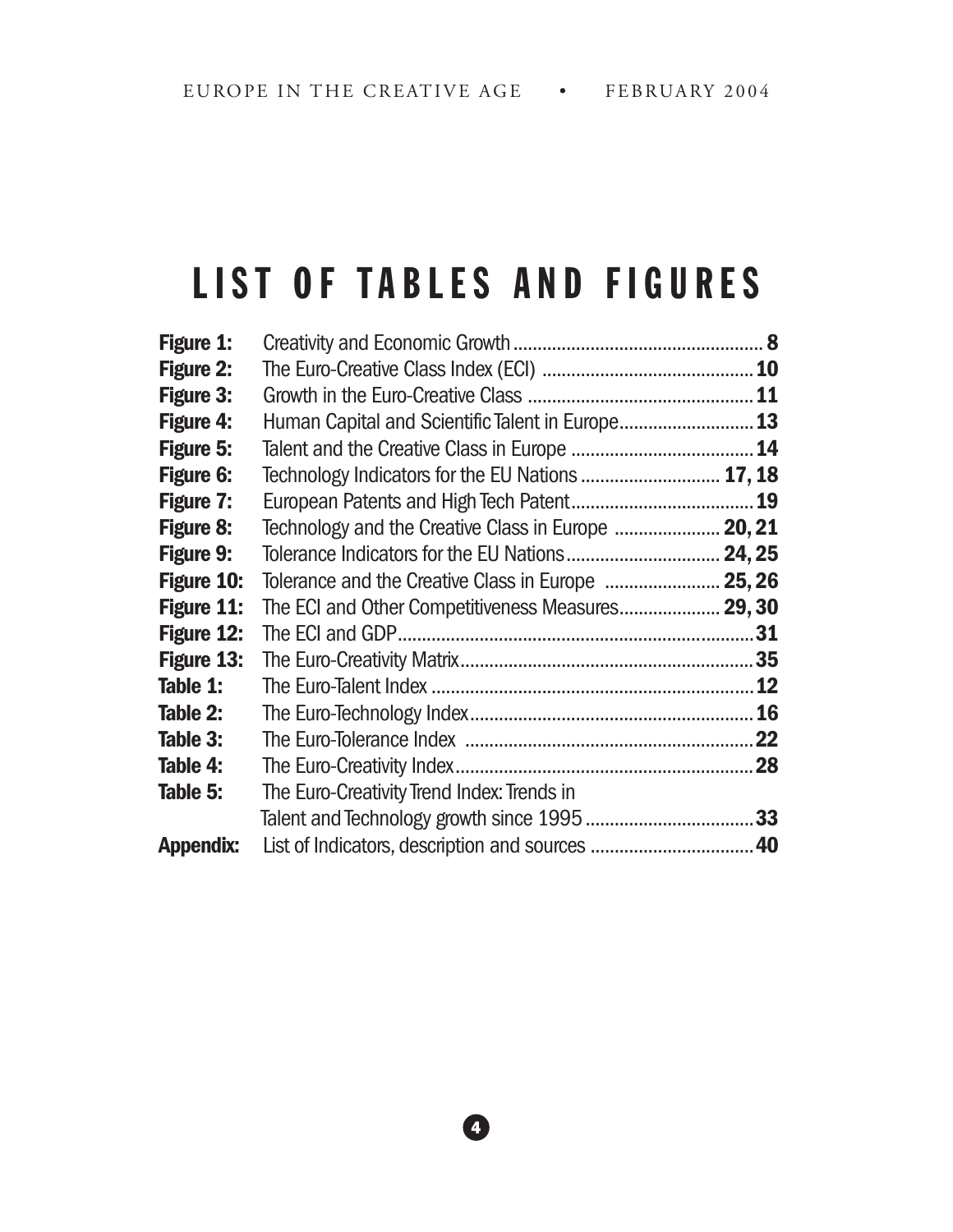# Executive Summary

reativity has become a driving force of economic growth. The ability to compete and prosper in the global economy goes beyond trade in goods and services and flows of capital and investment. Instead, it increasingly turns pete and prosper in the global economy goes beyond trade in goods and services and flows of capital and investment. Instead, it increasingly turns on the ability of nations to attract, retain and develop creative people. This report extends the concepts and indicators introduced in *The Rise of the Creative Class* to the European context. It develops new indicators for the Creative Class and competitiveness that are based on the 3Ts of economic development—Technology, Talent and Tolerance — for 14 European, Scandinavian and Nordic countries and compares them to the United States. While these measures differ in significant respects from the indicators in *The Rise of the Creative Class*, the findings are just as illuminating and compelling.

■ The Creative Class makes up more than 25 percent of the work force in seven of 14 European nations, and comprises nearly 30 percent of the workforce in three —the Netherlands, Belgium and Finland. Creative Class workers outnumber blue-collar workers in these three countries, and also in three others: the United Kingdom, Ireland, and Denmark.

n The Creative Class is growing at a fairly rapid pace in a majority of the European nations. Ireland outpaces all nations in Creative Class growth, with a 7 percent annual growth rate since 1995.

 $\blacksquare$  Not all nations, however, appear to have made the shift to a creative economy and a creative occupations structure. Italy and Portugal, for example, have less than 15 percent of the workforce in the Creative Class.

n While the United States remains the world leader in technology and in its ability to attract top talent, a cluster of Northern European nations—Finland, Sweden, Denmark, the Netherlands, and Belgium—appear to have distinctive assets with which to compete. These countries have considerable technological capabilities, have invested and continue to invest in developing creative talent and also appear to have the values and attitudes that are associated with the ability to attract creative talent from the outside. A number of these countries, notably Sweden and the Netherlands, have liberalized their immigration policies and have attracted concentrations of foreign-born people. These nations and others still suffer from an inability to assimilate immigrants as quickly and seamlessly as the United States and to create the environment for their rapid upward mobility as has occurred with various groups in the U.S. and Canada. The fact the English is spoken widely across the population in these countries provides an additional asset in the global competition for creative people and they will continue to benefit from the freer flows of people across EU members states.

n Within Europe, the epicenter of competitiveness is shifting from the traditional powers, especially France, Germany and the United Kingdom, to a cluster of Scandinavian, Nordic and northern European counties.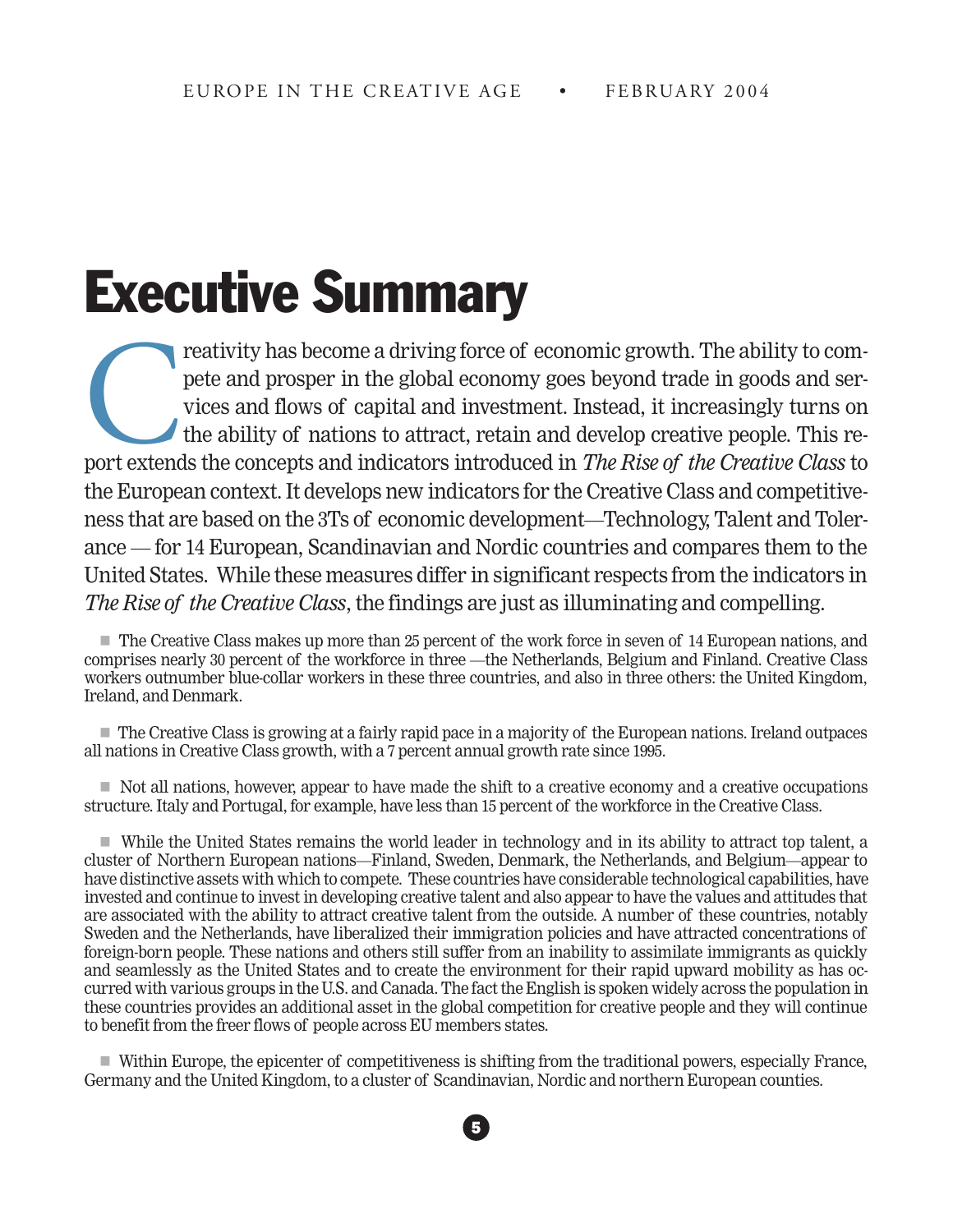n Sweden is the top performer on the Euro-Creativity Index, outperforming not only all of the other European countries, but the United States as well.

n Finland is also well-positioned to compete in the Creative Age with a high level of overall creative competitiveness and rapid growth in its creative capabilities.

 $\blacksquare$  The Netherlands, Denmark and Belgium also appear to have considerable assets with which to compete.

n Ireland stands out as an up-and-coming nation, with significant growth in its Creative Class and its underlying creative capabilities since 1995.

 $\blacksquare$  The ability to attract people is a sensitive and dynamic process. New centers of the global creative economy can emerge quickly; established players can lose position. The world today stands at an intriguing inflection point. For years the United States possessed an unchallenged competitive advantage in its ability to attract the best and brightest from Europe, Scandinavia and around the world. For the first time, that advantage seems to be imperiled. Part of the reason clearly lies in the fact that a number of countries in Europe and elsewhere (notably Canada and Australia) have liberalized their immigration policies and increased their efforts to attract and retain talent. But it also lies in the fact that the climate for creative talent in the United States has chilled somewhat both as a result of direct policies which restrict scientific information and make it harder for people to get into and out of the country and also because of a widening perception of the U.S. as unilaterally aggressive and less friendly toward foreign-born people.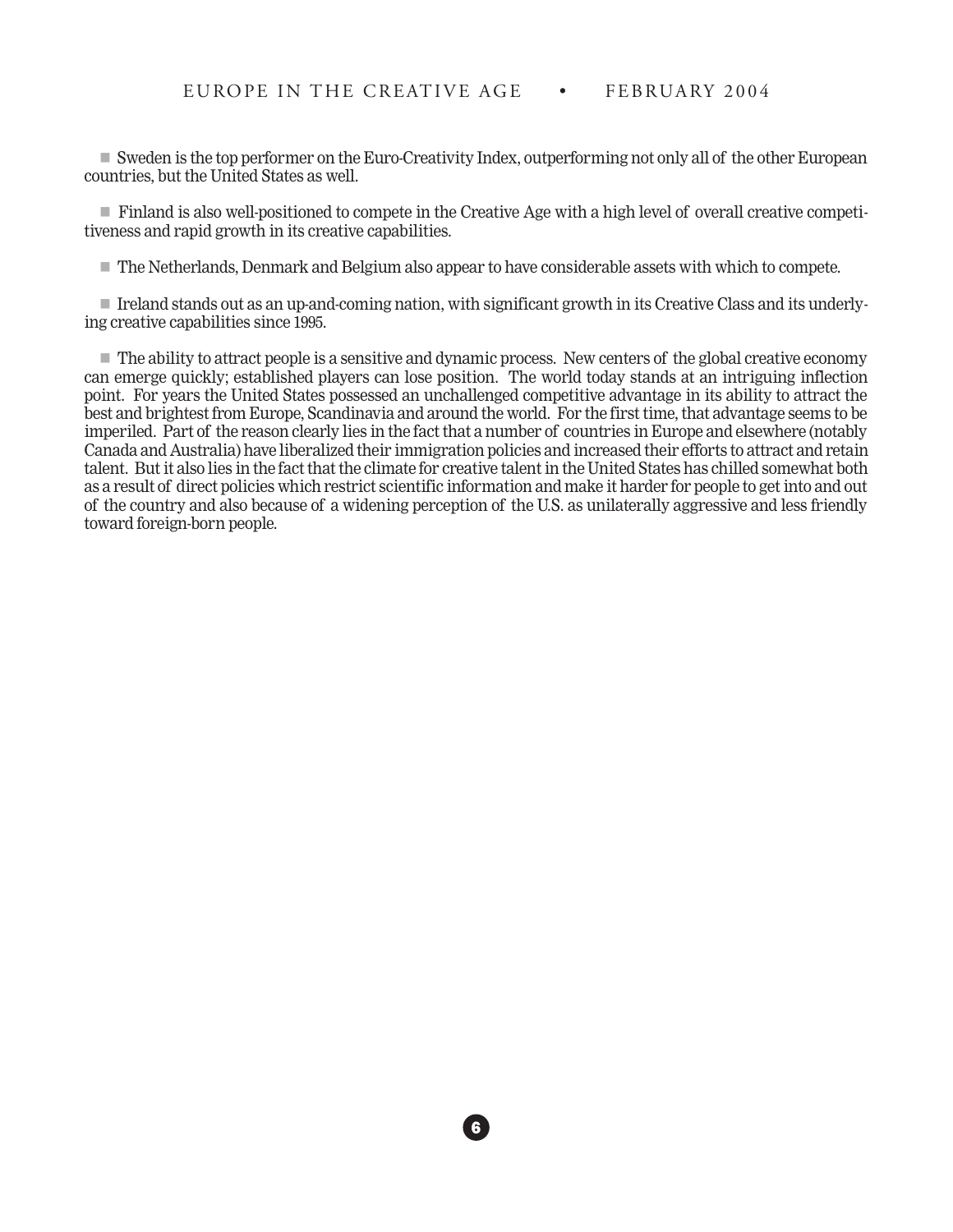### Foreward

#### The diplomatic conflict preceding war in Iraq questioned and dramatised Europe's weight in the world. In polarising differences with the strategy of its long-standing North Atlantic ally, it exposed new fault lines within a continent which has changed radically even since the end of the cold war.

Many have debated whether Europe carries distinctive 'values' onto the world stage, and whether it maintains any semblance of the geopolitical influence brought by its colonial past. But these questions are preceded by an issue which challenges policymakers and business leaders more directly: can European economic and productivity growth compete with the US?

Between 1992 and 2000, US GDP grew by 36% in real terms, compared to 19% for the combined EU countries. Despite the enormous structural changes undertaken in Europe in the last twenty years, including the integration and liberalisation of key markets across the EU, the birth of the Euro, the accession of a dozen new countries, Germany's reunification and the adoption of a 'growth and stability' pact limiting national budget deficits, economic growth has been sluggish in comparison to US performance.

Productivity is key both to the difference in performance and to future prospects. Recent data suggests that, while the technology-fuelled leap of the 1990s was unsustainable in many respects, US productivity growth has continued unabated, reaching a remarkable 4.8 per cent in 2002. Europe, by contrast, has struggled to maintain its own productivity improvements, despite the often-missed fact that output per hour is higher in Norway, Belgium, France, Ireland, the Netherlands and Germany than in the US.

Growing American concern about a 'jobless' recovery also points to the flipside of increasing productivity amid intensifying global competition. The innovation, investment and efficiency implied by relentless productivity improvement involve a process of turbulent and disruptive transition for many workers and firms, and increasingly dire consequences for those who find themselves casualties of economic change.

At this point the debate becomes both more interesting and more divisive. The possible diagnosis of Europe's problems ranges from the inflexibility of its labour markets and welfare systems to the quality of its research and innovation, from its rapidly ageing population to the difficulty of applying a single monetary regime to widely diverse countries and regions. But throughout the many-sided debate, few have doubted that the fundamentals of the US model - its enterprise culture, lightly regulated labour market, competition between states and regions, world class science and technology institutions and openness to migrants - provide the strongest position for competitiveness over the next generation.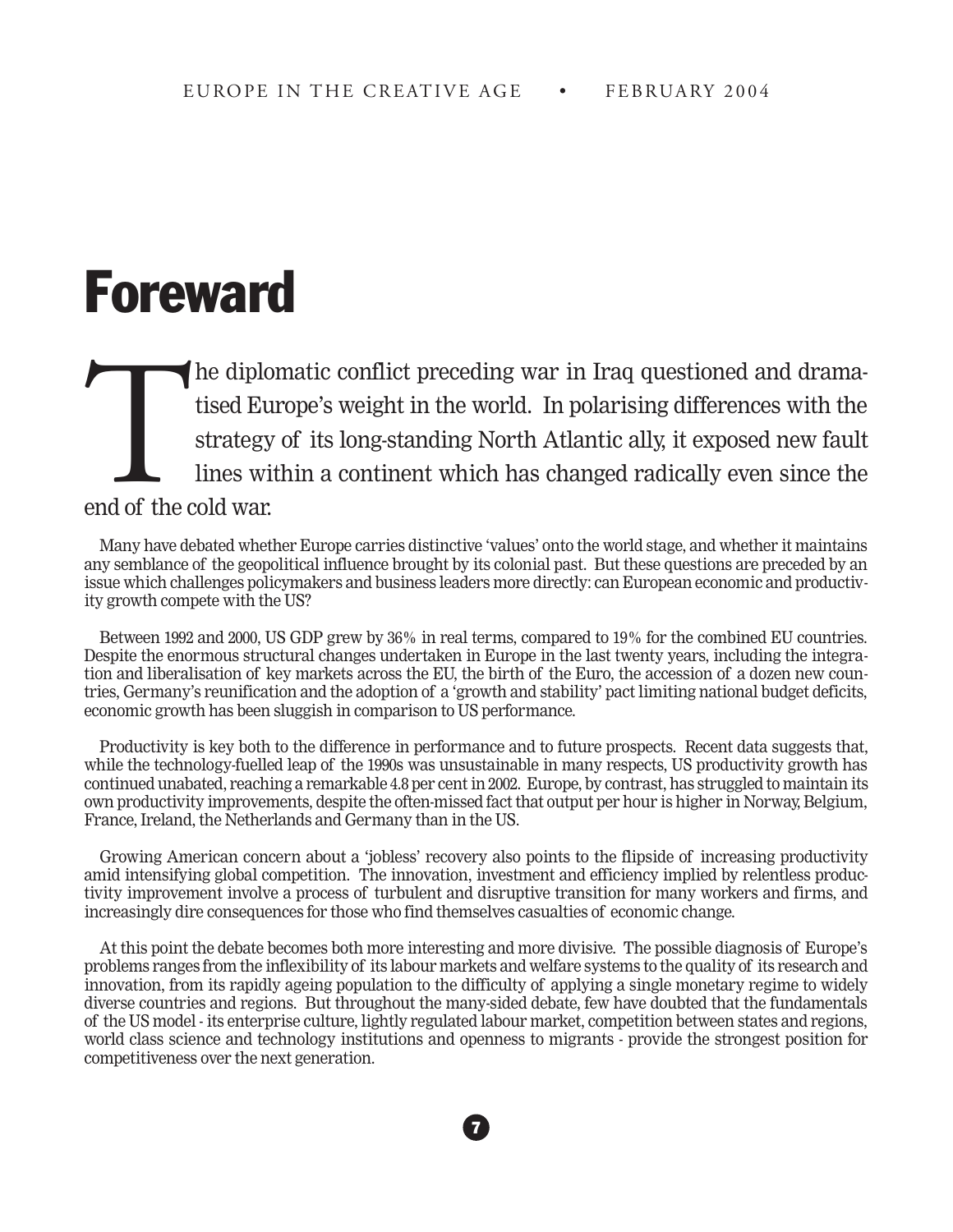'creative crescent' of smaller nations on the northern edge of the continent and the rest.

Florida's past work goes to the heart of what the shift to a 'new economy' really means. In *The Rise of the Creative Class* he helped to put that transition in its proper context; a long wave of change affecting every sector of the economy, in which competitiveness and wealth become determined increasingly by the capacity for innovation and creativity. The technology and finance-fuelled bubble of the 1990s was a short moment in that transition – not the main event – even though some of the hangover remains.

But most important, it highlights flaws in conventional assumptions about the relationship between investment, technology, human capital and growth. For industrialised economies, jobs and growth lie in sectors where value can be added through the creation and application of knowledge. But rather than people moving to where the investment and technology are concentrated, as much of the competitiveness literature assumes, Florida has shown that firms will increasingly follow the talent. Even more significant, the new 'creative class' is drawn to a particular quality of place: open, diverse communities where difference is welcome and cultural creativity is easily accessed. Result: the new economy thrives in places which combine what Florida calls the three T's of technology, talent and tolerance.

From this perspective, as the report shows, some parts of Europe are already positioned well to compete with the US. And as the authors note, America's current political environment may be undermining its competitive advantage, for example by restricting scientific research and making border entry harder: between 2001 and 2002, the number of US visas issued for foreign-born workers in science and technology fell by a staggering 55 per cent.

Can Europe capitalise on this opportunity? In the midst of the dot.com boom European leaders signed up to the "Lisbon agenda", committing their nations and the EU to the goal of becoming "the world's most competitive and dynamic knowledge economy by 2010". Four years on the agenda is struggling. A recent scorecard report by the Centre for European Reform showed that few countries are making the progress needed to fulfil their commitments, though Denmark and Finland have exceeded expectations.

The strategic importance of the knowledge-based economy has been knocked off-centre by a plethora of intractable political problems, most of them caused by the crunching effects of change. These include wrangling over the acceptability of budget deficits, entrenched opposition to pensions and labour market reform, deadlock over agricultural subsidy and the failure even to agree a workable constitutional form for the enlarged EU. What looked in the late 1990s like a resurgence of modernising social democracy in Europe has collapsed into a stalemate. In some countries centre left governments cling tentatively to power while struggling to frame and execute meaningful reform. In others like Denmark, France and the Netherlands a populist right-wing politics has re-asserted itself, though with precious little in the way of clear long term direction. What has emerged most clearly, however, is a powerful vein of anti-immigrant sentiment and public unease, exploited by some politicians and cautiously acknowledged by others.

The central tension is based on values, not wealth. Many Europeans identify strongly with a quality of life based on both social equality and secular liberalism. But economic transition and new global insecurity are forcing a painful reckoning. For many western European nations, tolerance and social protection were possible only within the sheltered spaces of the post-war national welfare state and the NATO security umbrella. As both have creaked, many have begun to feel exposed.

The data presented in this report shows that values associated with tolerance are more strongly held in Europe than in the US. This is striking, given American self-image. It contributes significantly for the potential for Europe to compete in drawing the best and brightest to its most dynamic regions. But this will only occur if Europeans are prepared to face a series of choices and challenges which could spread the wave of energy emanating from our Northern fringes.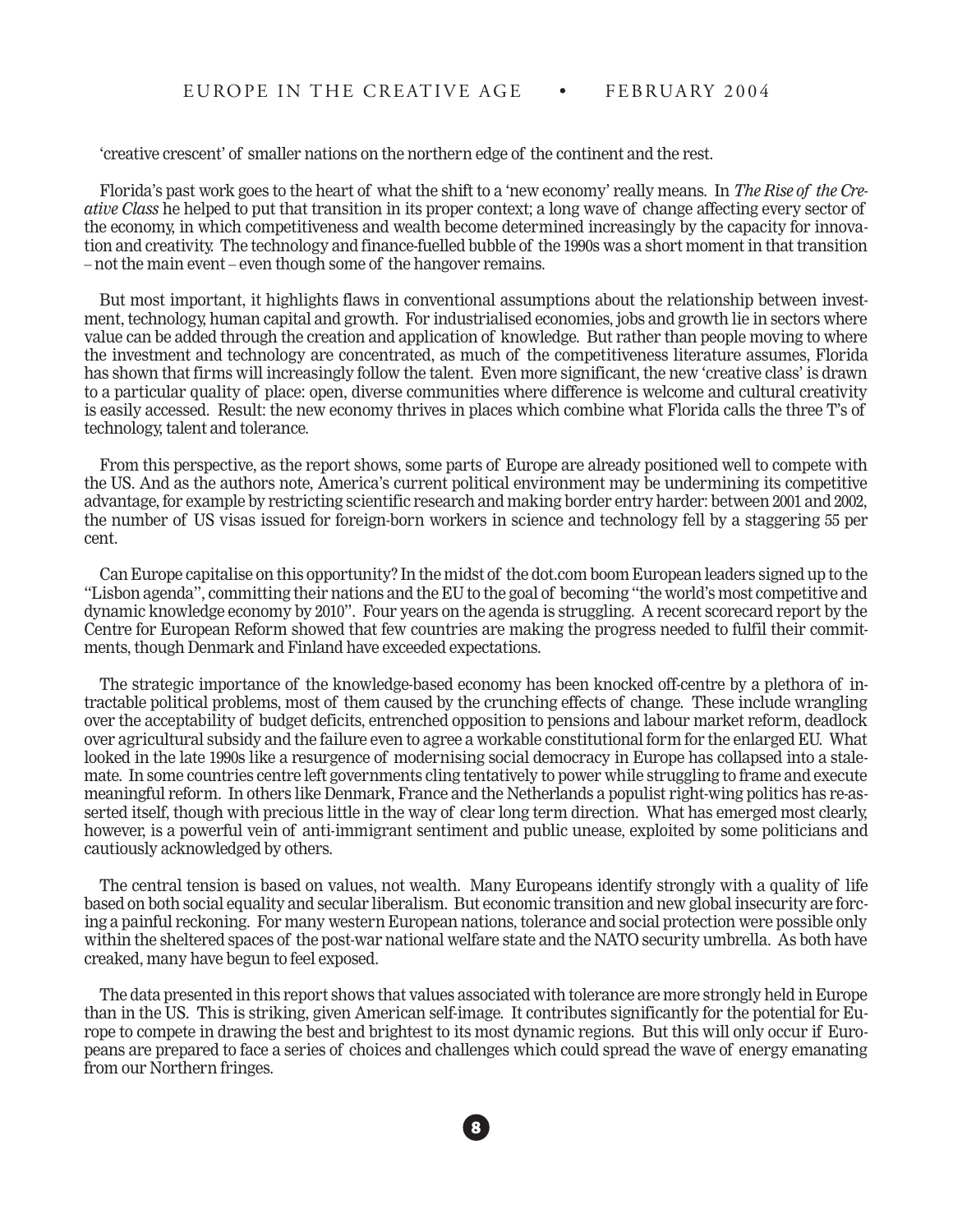There is an often forgotten second half to the Lisbon Agenda's bold top-line: a region "capable of sustainable economic growth with more and better jobs and greater social cohesion." That this is often forgotten is indicative of low status and weak articulation at EU level of issues - culture, education, social inclusion and cohesion – which are still widely regarded as second tier. But it also reflects the extent to which social and economic decision-making have become separated from each other, in language and in practice. The debate usually flows in one direction; that to finance social spending and protection, economic dynamism must be triggered, and that continental Europe's layered institutions of welfare, regulation and family support impede this in one way or another. But in identifying tolerance as a pillar of creative competitiveness, Florida and Tinagli question whether we should flip the assumption of cause and effect: dynamic knowledge-economies do not beget social cohesion; rather certain kinds of social cohesion can beget dynamic knowledge-economies.

The Nordic countries exemplify this combination of an intense, open and innovative enterprise culture with some of the most egalitarian social and civic cultures in the world. In doing so, they point to the crucial role of public infrastructure and leadership in underpinning the creative economy, and to the kinds of adaptive strategy and smart governance that reformers elsewhere should learn from. Nonetheless, they too face some thorny problems.

The most pressing issue is how to maintain the combination in the face of growing cultural and ethnic diversity. Northern European openness has historically fused high levels of social trust with very homogeneous populations. Finns, Danes and Swedes are all extremely unsure about how to respond to more radical change in the composition of their populations. This challenge also marks out the immigration debate elsewhere in Europe for particular attention. While several countries have recently liberalised their immigration policies to encourage the managed flow of skilled entrants, the backlash has left the debate unresolved and EU progress towards a coherent policy framework is excruciatingly slow. As Theo Veenkamp argued in a Demos report last year, an approach to migration based on people flow is only possible in conjunction with far-reaching, holistic reform of health, welfare and political institutions.

Equally critical is the need to move from a limited conception of tolerance as mutual non-interference towards the more active creation of social trust in fluid, pluralized societies. The approach to multiculturalism and anti-discrimination fashioned over the last two generations on both sides of the Atlantic is ill-equipped for this task. Equally, the hierarchical authority of public institutions and the solidarity of traditional communities are unlikely to withstand the pressures on trust already being caused by the shock of the new.

A growing literature on social capital and civic participation suggests that norms of trust and cooperation are highly influential in determining our opportunities and wellbeing. That trust is embedded in social relationships is its strength, but also the critical challenge for policy-makers and communities alike, because for many familiarity based on continuity is no longer an option. The challenge is to learn how new forms of active trust can be best generated and shared between different people.

Third, inclusive economic growth depends on finding more effective tools with which to address multiple deprivation proactively. From place management to social enterprise strategies, early childhood programmes to adult re-skilling, the search for competitiveness includes a race to define effective welfare for a new century.

Next, while attracting talent through competition is crucial, nurturing and spreading home-grown creative potential is equally important. We are only in the early stages of understanding how to remake public education systems so that they waste less talent and match more closely the contours of a creative economy and society. Generating the higher order skills and knowledge needed for the most specialised industries is only one, albeit major, element. Remodelling universal education systems around the personal profile of each individual learner will require more radical change.

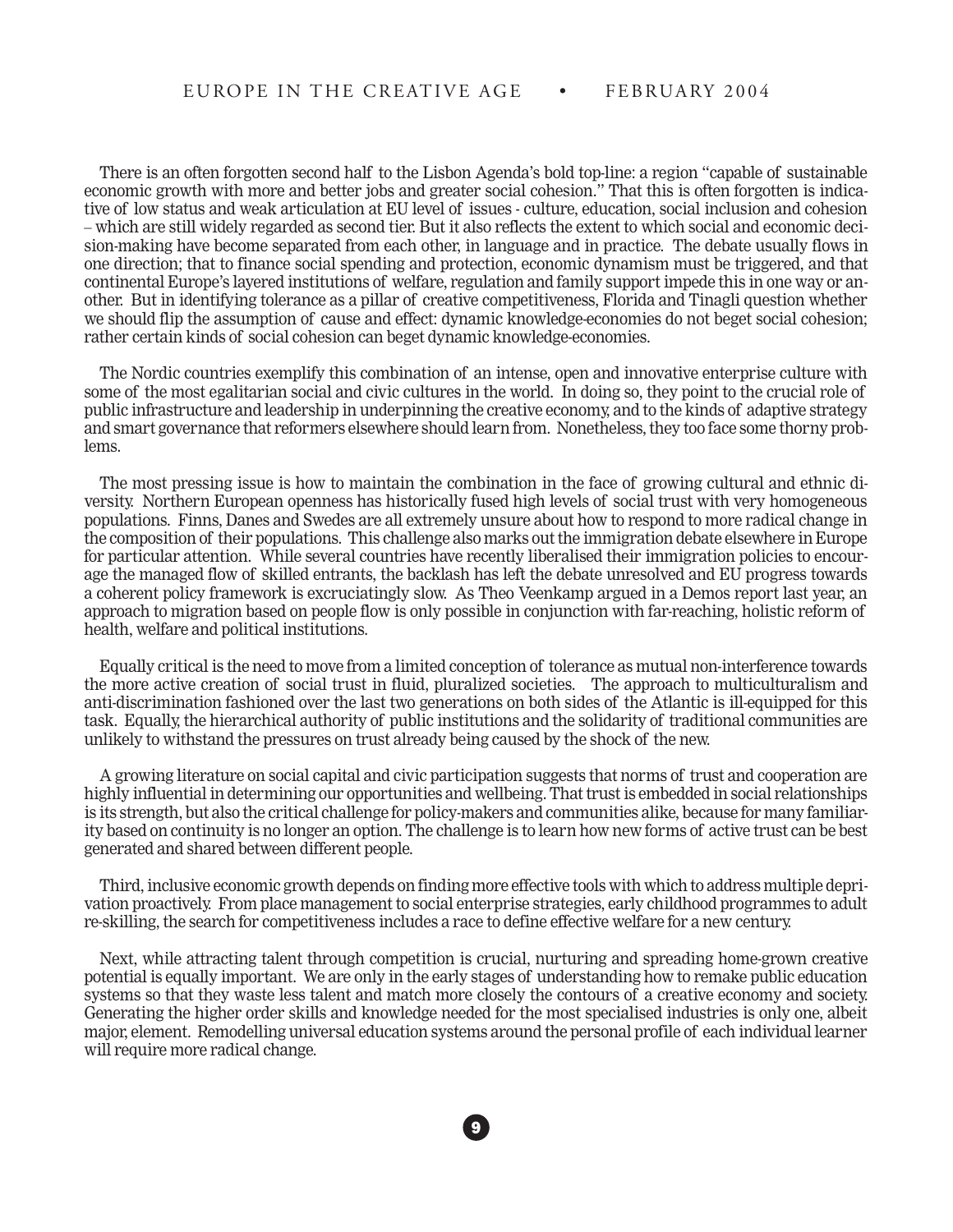Finally, perhaps most critical, is the recognition that in the economy Florida and Tinagli describe, the locus of competitiveness is the city-region, not the firm or the nation. The habitats of economic and social innovation are not shaped around our national systems of governance, even though we remain fixed on national identity and performance. As a major recent evaluation of European urban performance by Michael Parkinson for the English Core Cities Group shows, some European cities which have long considered engines of regional growth are being overhauled by outliers such as Helsinki and Barcelona, not least because of their creative milieux and innovation strategies. If city-regions are going to drive growth and renewal, we must refashion governance to reflect their needs on everything from universities to connectivity, fiscal incentives to planning. Deeper and faster learning between these networks of city-regions is also essential.

Europe may be positioned to prosper far more than conventional wisdom allows over the next generation. Demos is pleased to be working with Richard Florida and his team on the creative possibilities that lie ahead.

#### Tom Bentley January 2004

Tom Bentley is Director of Demos.

He is a former ministerial adviser in the British Government. His publications include The Creative Age: knowledge and skills for the new economy (Demos, 1999) and The adaptive state: strategies for the personalisation of the public realm (with James Wilsdon, Demos 2003)

Demos is an independent not for profit think tank based in London. It acts as a greenhouse for ideas that can improve the quality of our lives. Demos publishes open access research and works directly with governments, companies, public agencies, voluntary and community groups to help generate innovation and solve practical problems. Tom Bentley is Director of Demos.<br>
He is a former ministerial adviser in the British Government. His publications include The<br>
Creative Age: knowledge and skills for the new economy (Demos, 1999) and The adaptive<br>
state: s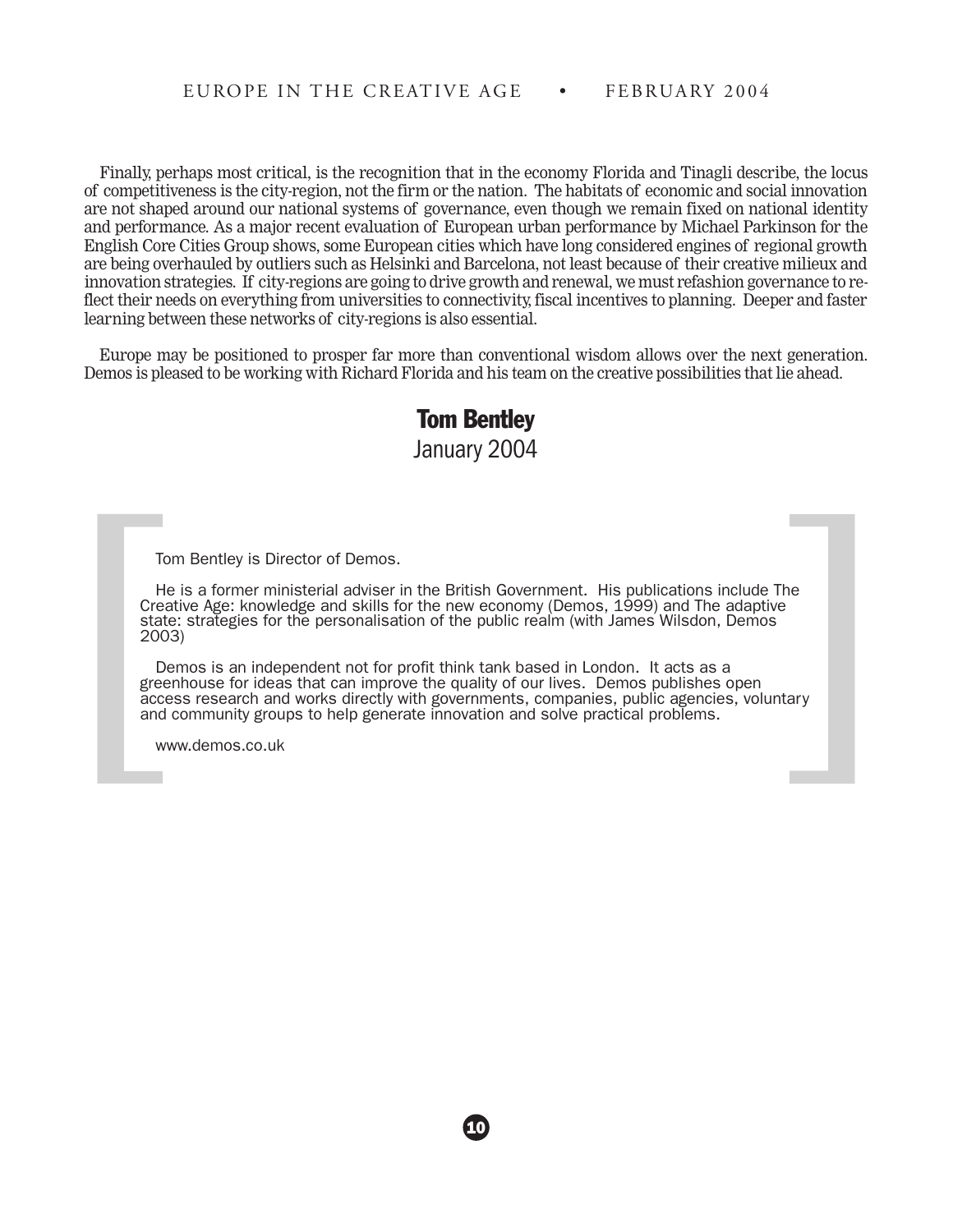### Introduction

reativity is the motor force of economic growth. Roughly a century ago, the US and European economies and societies transitioned from agricultural to industrial systems. There was a massive movement of people from rural co US and European economies and societies transitioned from agricultural to industrial systems. There was a massive movement of people from rural communities to rapidly growing urban industrial centers. This set in motion a whole series of sweeping demographic, social, economic and cultural shifts. Today, the US and Europe are again going through a period of sweeping economic and social transformation — this time from an industrial to a creative economy.

The creative economy has grown considerably over the past century with the most rapid and punctuated growth occurring over the past two decades or so. A hundred years ago, at the dawn of the  $20<sup>th</sup>$  century, fewer than 10 percent of working people worked in the creative sector of the economy. Fewer than 15 percent of the workforce did so in 1950. But over the past two decades, creativity has become the driving force of our economy and the creative sector has exploded. Today, from between 25 to more than 30 percent of workers in the advanced industrial nations work in the creative sector of the economy, engaged in science and engineering, research and development, technology-based industries, in the arts, music, culture, aesthetic and design industries, or in the knowledge-based professions of health care, finance and law. In the United States, the creative sector accounts for nearly half of all wage and salary incomes, as much as the manufacturing and service sectors combined.

Indeed, the age we are living through is one of great economic and social transformation—as big as, or perhaps bigger, than the shift that Marx chronicled from an agricultural to an industrial capitalist system. That shift substituted one set of physical inputs (land and human labor) for another (raw materials and physical labor), while the current transformation is based fundamentally on human intelligence, knowledge and creativity. This is a huge change, and it should come as no surprise that it's shaping myriad transformations in our society, culture, workplaces, communities and everyday life. These transformations have been many decades in the making, and they'll be with us for decades to come.

Creativity is a basic element of human existence. Every single human being is creative and houses creative potential: Every single human being is creative in some way. Creative geniuses play their role, but creativity is a broad social process and requires teamwork. It's stimulated by human exchange and networks; it takes place in real communities and places. We can no longer prosper and grow by tapping and rewarding the creative talents of a minority. If we are to truly prosper, everyone must be brought fully into the system by employing them to do more value-adding creative work. Doing so will raise peoples wages and strengthen our national economy, while also helping to bring our regional economies — and our lives — into better balance.

Global competition in the creative economy is a wide-open game. While many assume that the United States has an unbeatable edge, its position is more tenuous than commonly thought. The United States certainly has many assets with which to compete. Over the past century, it built the most powerful and dynamic economy in the world. It did so by fostering entirely new industrial sectors, by maintaining a free and open society, by investing in scientific and cultural creativity, and most of all by drawing energetic and intelligent people from all over to its shores.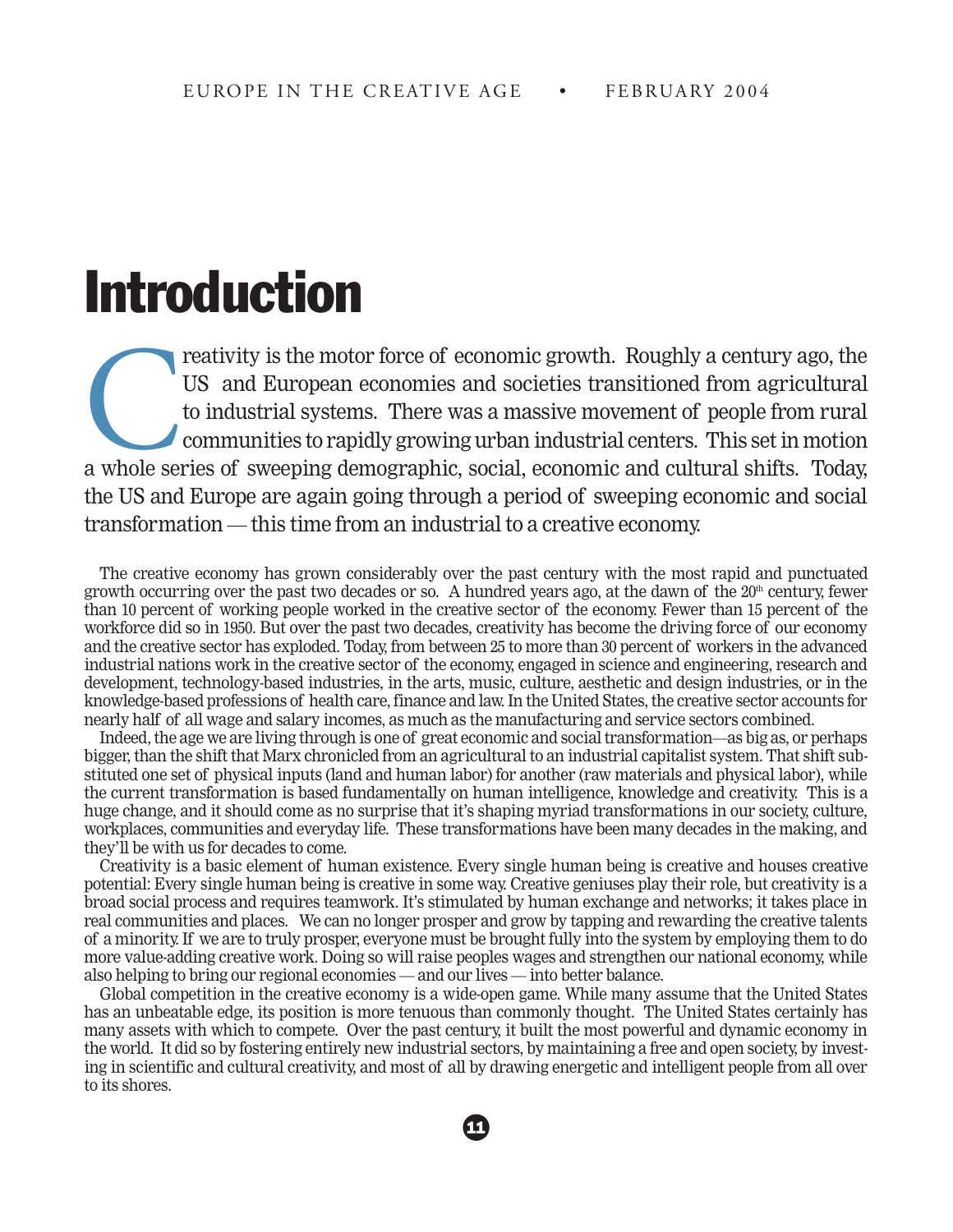But economies are fluid — people move, leads are easily gained or lost — and creativity is an asset that has to be constantly cultivated and renewed. Even before the stock-market crash — in 1999, at the height of the boom, when it seemed that American high-tech ruled the world — the U.S. Council on Competitiveness issued a report warning that we were letting our "innovation infrastructure" decay, while "other nations are accelerating their own efforts." Since then the creativity gap has closed even further.

The key element of global competition is no longer the trade of goods and services or flows of capital, but the competition for people. This report starts from the premise that the economic leaders of the future will not likely be emerging giants like India or China that are becoming global centers for cost effective manufacturing and the delivery of basic business processes. Rather, they will be the nations and regions within nations that can best mobilize the creative capacities of their people and attract creative talent from around the world.

 This report reflects and builds upon the theory of economic growth advanced in *The Rise of the Creative Class*. It argues that economic growth and development turns upon 3Ts—technology, talent and tolerance. Traditional models say that economic growth comes from companies or jobs or technology. This report argues that these models are good starting points but they are incomplete. Technology is important. It is a central element of the 3Ts. But other factors come into play as well. Talent is the second T. Human capital theorists have long argued that educated people are the key driver of economic development. Following *The Rise of the Creative Class*, we use measures of creative occupations as well as measures of human capital based on educational attainment, such as the percentage of the workforce with a bachelor's degree or above.

 Tolerance is the third T. It critically affects the ability of nations and regions to mobilize their own creative capacities and compete for creative talent. Clearly, the more tolerant or open a nation or region is, the more talent it is able to mobilize and attract. This is a critical dimension of economic competitiveness today—unfortunately, it's one that is nearly absent from conventional economic models. For most of human history, wealth came from a place's stock or endowment of resources -for example, fertile soil, natural resources or raw materials. But that metaphor fails us today. Both technology and the talented and creative people that create it are highly mobile economic resources. The key dimension of economic competitiveness no longer lies in large endowments of raw materials or natural resources or even labor cost advantages. Rather, it turns on the ability to attract, cultivate and mobilize creative assets. This report focuses on the underlying conditions which form the "ecosystem characteristics" of the creative economy that enable certain places to attract and mobilize more of these creative assets than others. Tolerance – openness to new people and ideas, what one can think of as "low barriers to entry for people" -- is a critical element of this environment.

12



#### Figure 1: Tolerance, Creativity & Economic Growth

*This report extends these concepts originally developed and tested for the United States in The Rise of the Creative Class to the European context. It explores trends in creativity and economic growth in 14 European countries: Austria, Belgium, Denmark, Finland, France, Germany, Greece, Ireland, Italy, the Netherlands, Portugal, Spain, Sweden and the United Kingdom. It provides new data on the extent of the Creative Class in these countries, provides measures for each of the 3Ts, and introduces a new composite measure of overall competitiveness performance—the Euro-Creativity Index. And it compares the performance of these European nations to that of the United States.*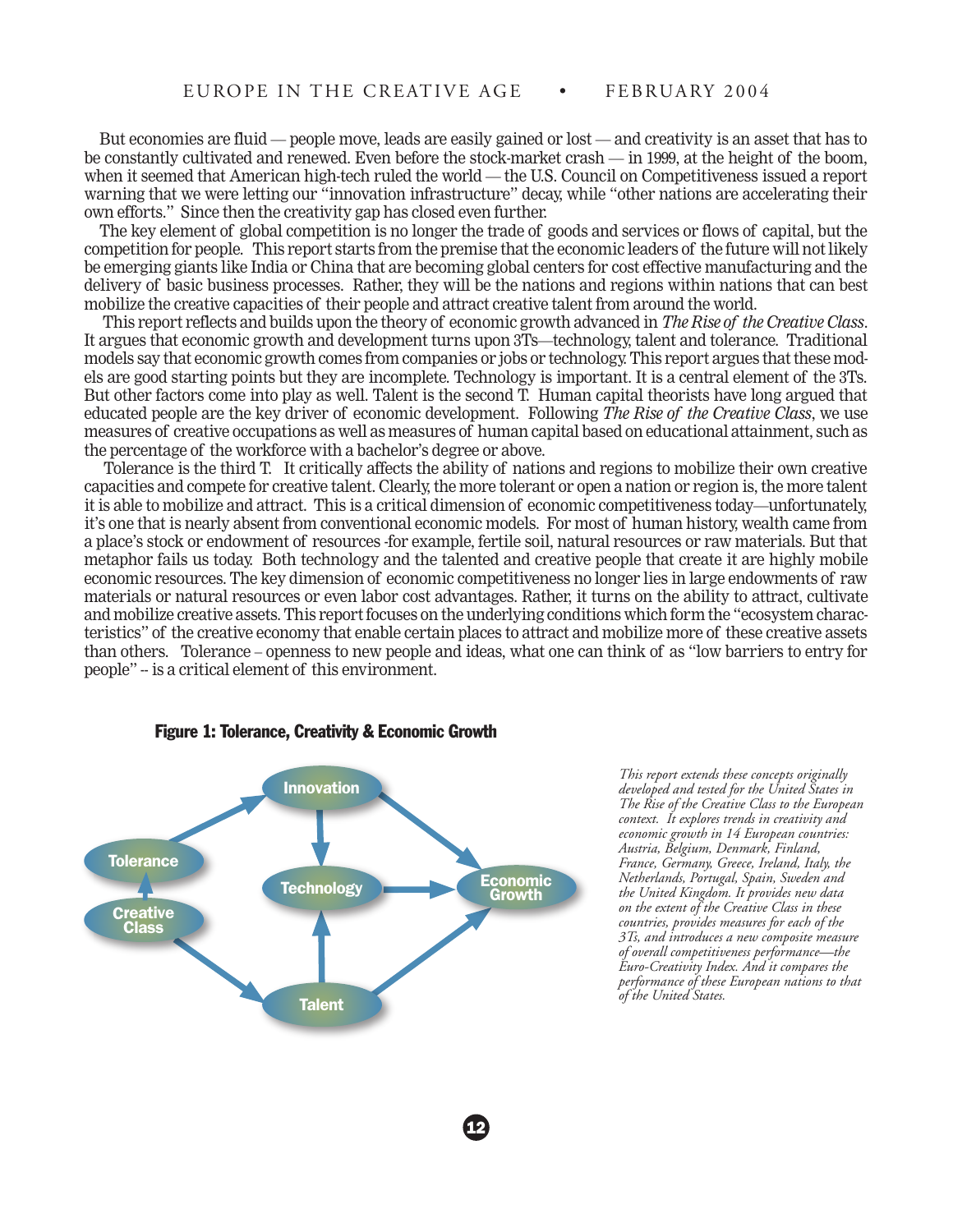# The Creative Class in Europe

Some suggest that the Creative Class is a peculiarly American development—that other advanced societies have much larger concentrations of working class and lower-end service class occupations. We used data from the Intern ome suggest that the Creative Class is a peculiarly American development—that other advanced societies have much larger concentrations of working class and lower-end service class occupations. We used data from the International Labour Organization (ILO) to build comparable measures of the Creative Class for 13 EU nations1. The Euro-Creative Class Index is managers, professionals and others whose jobs deal with creative or conceptual tasks as a share of total employment. We feel it's comparable to the original Creative Class measures used in *The Rise of the Creative Class*. Figure 1 shows the percentage of the workforce employed in creative occupations, while Figure 2 charts the change in employment in these occupations since 1995. So how extensive is the Creative Class across the European nations? The short answer is *very extensive*.

n While the United States has the highest percentage of its national workforce employed in the Creative Class, roughly 30 percent, the Creative Class comprises a comparable portion of the workforce in Belgium (29.97 percent), the Netherlands (29.5 percent) and Finland (28.6 percent). Creative class workers outnumber blue-collar workers in all of these countries (and also in the UK, Ireland and Denmark).

 $\blacksquare$  The Creative Class comprises more than a quarter of the workforce in five countries.

 $\blacksquare$  Not all nations, however, appear to have made the shift to a creative economy and a creative occupational structure. Italy and Portugal, for example, have less than 15 percent of their national workforce in Creative Class occupations.

■ Ireland has seen far and away the greatest growth in creative occupations—experiencing a 7.6 percent average annual growth rate since 1995. The Netherlands, Sweden and Denmark have experienced roughly a 2 percent annual rate of growth in creative occupations. Only Portugal has experienced negative growth in creative occupations.

 $1$  Unfortunately, ILO data for France were not available: therefore, it was not possible to build a creative class index for France.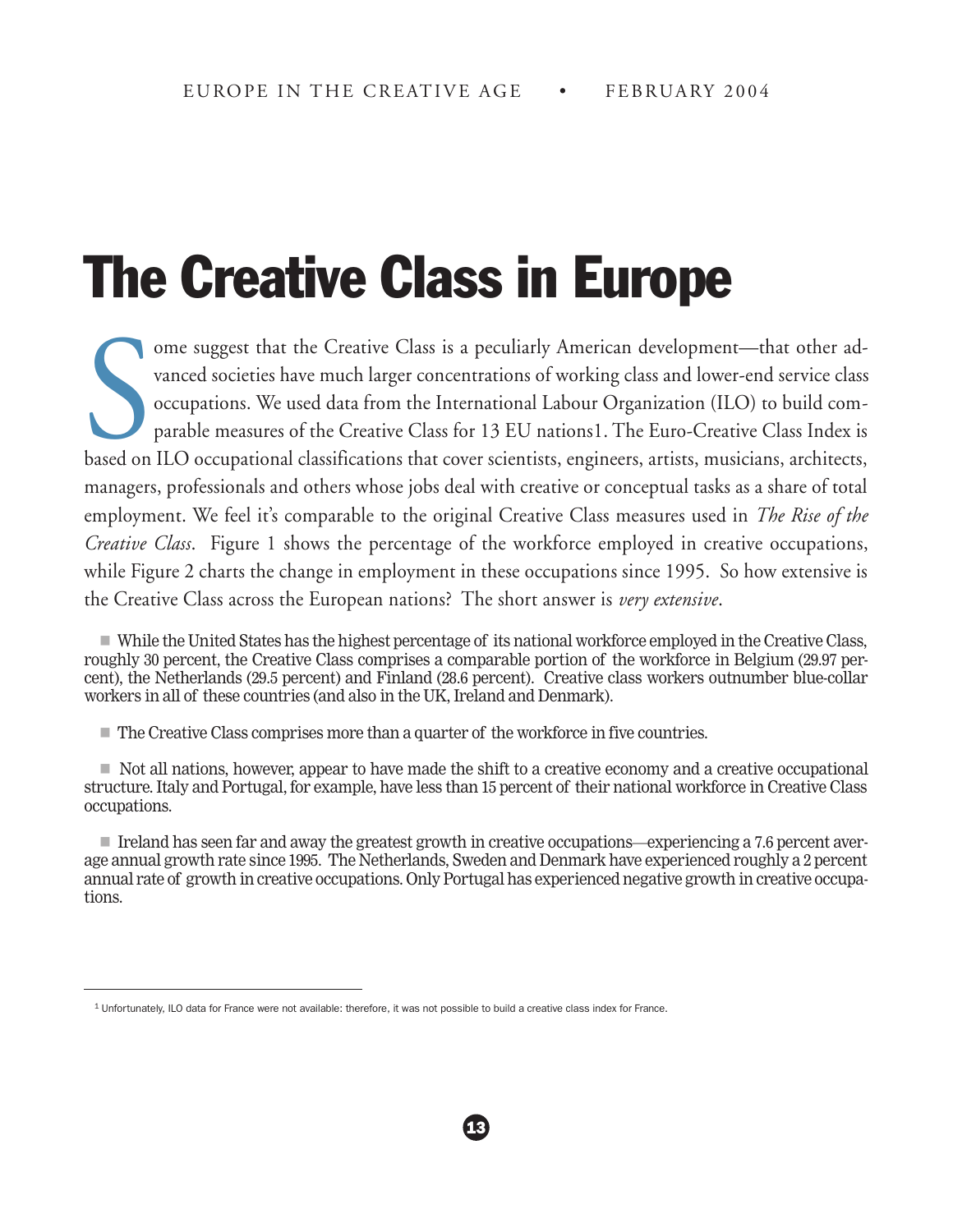

Figure 2: The Euro-Creative Class Index

*Creative Occupations as a percent of Total Employment (2000)*

*Source: ILO, LABORSTA Labour Statistics Database, http://laborsta.ilo.org for European countries, US Bureau of Labor Statistics for the United States. Note: All the data referring to European countries are classified according the ISCO-88 standard. Last available year for Ireland, United Kingdom, US: 1999, Belgium: 1998; all other countries refer to year 2000.*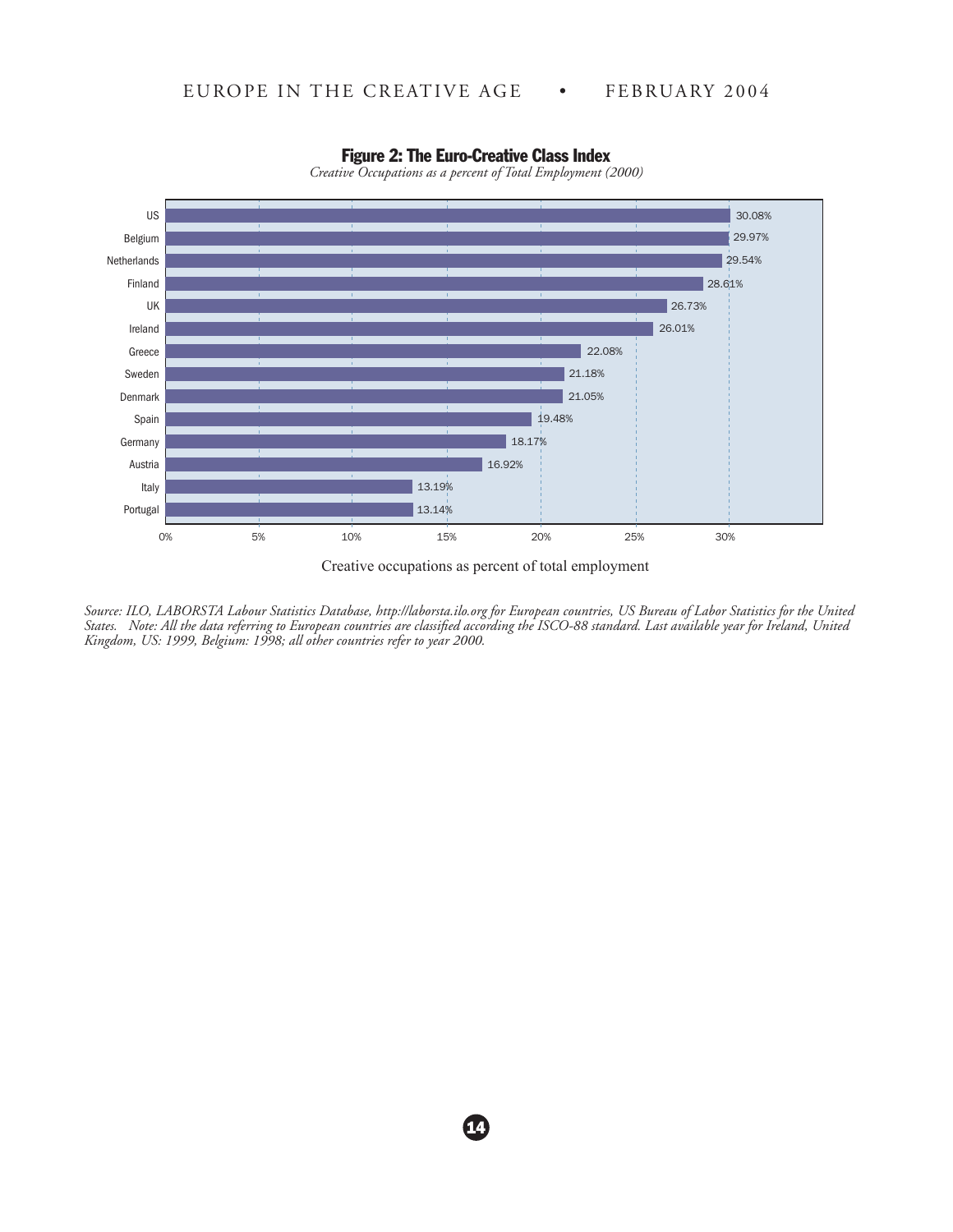

#### Figure 3: Growth in the Euro-Creative Class

*Change in Creative Occupations (1995-latest avail. year)*

Average annual percent change since 1995

*Note: Change is measured from the year 1995 to the latest available year. Denmark, Netherlands and United Kingdom: 1995-1998; Belgium: 1995-1998; Ireland and Finland: 1995-1999; Sweden: 1998-2000. All other countries: 1995-2000. Source: Elaborated from ILO, LABORSTA Labour Statistics Database, http:laborsta.ilo.org;* 

## The Euro-Talent Index

We combined the Creative Class Index with two other talent measures to build an overall Euro-Talent Index. In addition to the Creative Class Index, the Euro-Talent Index includes two sub measures: the Human Capital Index w overall Euro-Talent Index. In addition to the Creative Class Index, the Euro-Talent Index includes two sub measures: the Human Capital Index which is based on the percentage of population age 25-64 with a bachelor degree or above (degrees of at least four years); and the Scientific Talent Index, which is based on the number of research scientists and

engineers per thousand workers.

**Table 1** shows how the European nations perform on the overall Euro-Talent Index. Figure 4 shows their scores on the Human Capital and Scientific Talent measures. Figures 5 supplements this, showing the relationship between these two indicators and the Creative Class, respectively.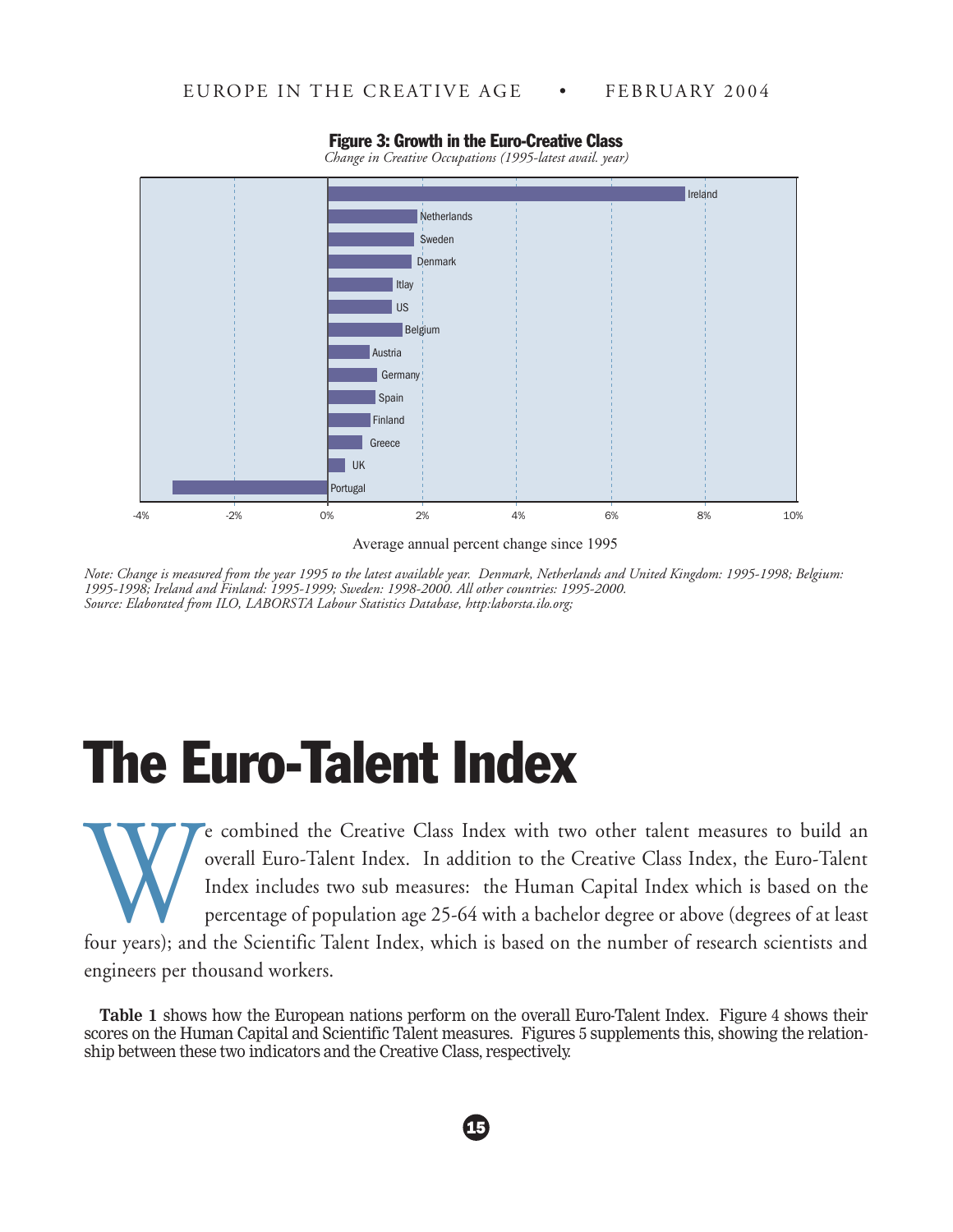Not surprisingly, there tends to be a close association among the various talent measures. Nations with high levels of creative occupations also tend to have high levels of human capital and scientific talent. The key findings are as follows.

n The top performers are Finland and the Netherlands, which follow closely on the heels of the United States on the Euro-Talent Index. Three other nations --Belgium, United Kingdom and Sweden —also do very well.

■ Three countries score highly on creative occupations and human capital —the United States, the Netherlands and Belgium, closely followed by the UK. These nations are in very good position to mobilize and harness creative assets.

n Five countries do well on creative occupations and scientific talent. Finland and Sweden are tops here, followed by the United States, Denmark and Belgium.

■ Four countries -- Ireland, Denmark, Spain and Germany— occupy the middle ground with respect to talent overall.

■ Five nations are laggard: France, Greece, Austria, Italy and Portugal.

n Ireland stands out for its considerable ability to grow creative occupations in a relatively short period.

| <b>Euro-Talent Index</b>   |       | <b>Creative Class</b> | <b>Human Capital</b> | <b>Scientific Talent</b> |  |
|----------------------------|-------|-----------------------|----------------------|--------------------------|--|
| Rank                       | Score |                       |                      |                          |  |
| <b>United States</b><br>1. | 15.00 | 15.00                 | 15.00                | 11.41                    |  |
| 2.<br>Finland              | 13.22 | 14.27                 | 7.22                 | 15.00                    |  |
| Netherlands<br>3.          | 12.86 | 14.73                 | 13.65                | 7.13                     |  |
| <b>Belgium</b><br>4.       | 10.95 | 14.95                 | 6.65                 | 8.63                     |  |
| 5. United Kingdom          | 10.81 | 13.33                 | 8.68                 | 7.82                     |  |
| 6. Sweden                  | 10.72 | 10.56                 | 7.11                 | 11.92                    |  |
| 7. Ireland                 | 9.48  | 12.97                 | 5.98                 | 7.23                     |  |
| 8. Germany                 | 9.25  | 9.06                  | 7.89                 | 8.57                     |  |
| 9. Spain                   | 8.31  | 9.72                  | 7.89                 | 5.32                     |  |
| 10. Denmark                | 8.21  | 10.50                 | 3.05                 | 9.12                     |  |
| 11. France                 | 7.93  | n.a.                  | 5.92                 | 8.67                     |  |
| 12. Greece                 | 7.61  | 11.01                 | 6.37                 | 3.63                     |  |
| 13. Austria                | 6.81  | 8.44                  | 3.50                 | 6.86                     |  |
| 14. Italy                  | 5.86  | 6.58                  | 4.91                 | 4.70                     |  |
| 15. Portugal               | 5.37  | 6.55                  | 3.67                 | 4.62                     |  |

#### Table 1: The Euro-Talent Index

*Note: The numbers in column 2 represent the overall Talent score of each country on a scale from 0 to 15 points. The numbers in columns 3-5 represent the score on the single indicators.*

*Sources: Creative Class Index: ILO, Laborsta, 2002; Human Capital: OECD, Education at a Glance, 2001 (data refer to 1998); Scientific Talent: Towards a European Research Area. Key Figures 2001. Special Edition Indicators for benchmarking of national research policies, European Communities, 2001, Figure 1.1.1, data refer to 2000 for Portugal, 1999 for Belgium, Greece, Ireland, Italy, Finland, Sweden, 1997 for the US, 1998 for all other countries).*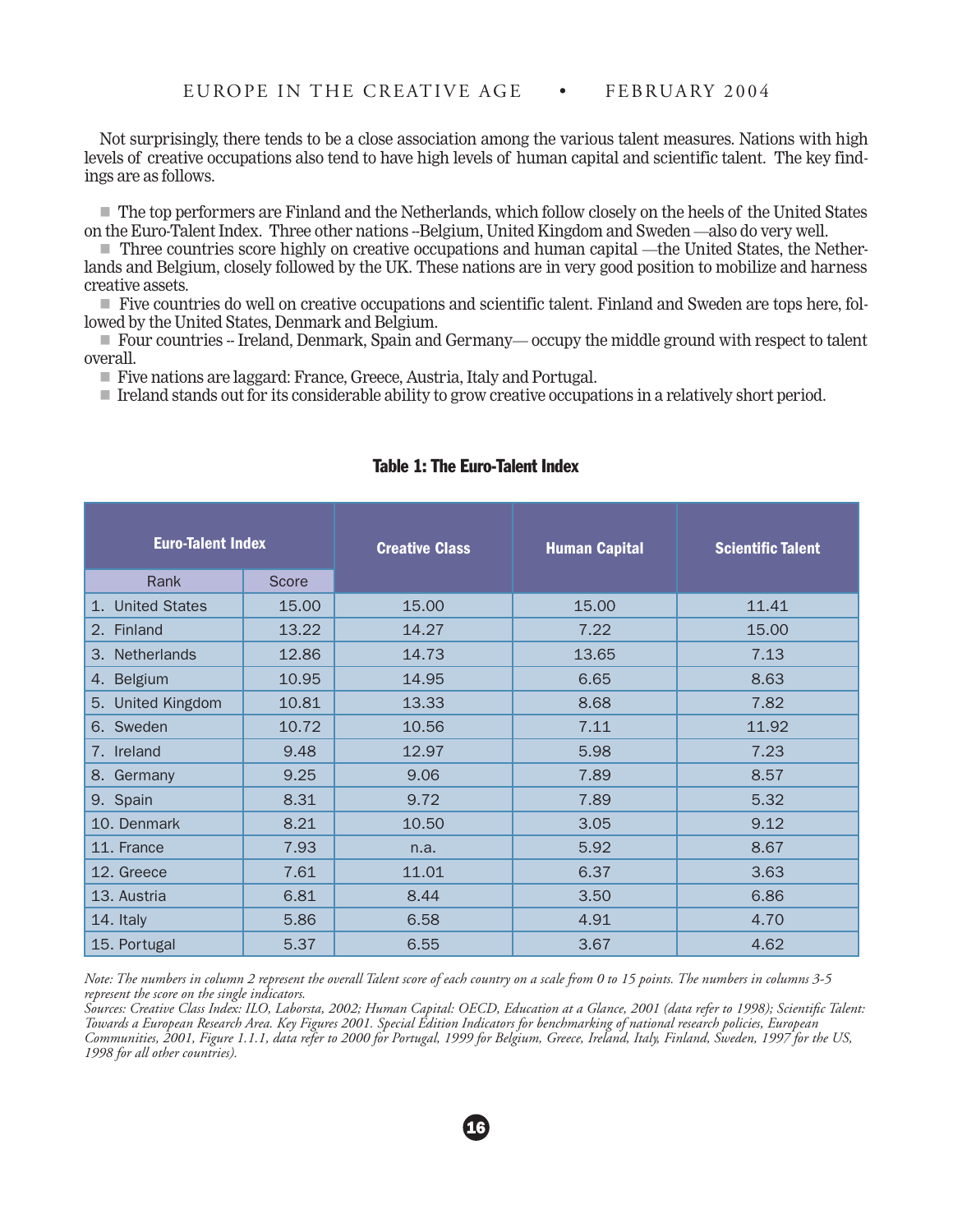

#### Figure 4: Human Capital and Scientific Talent in Europe

Percent population ages 25-64 with BA or above



Scientific Talent Index

Researchers per thousand workers

 $\boldsymbol{\mathrm{G}}$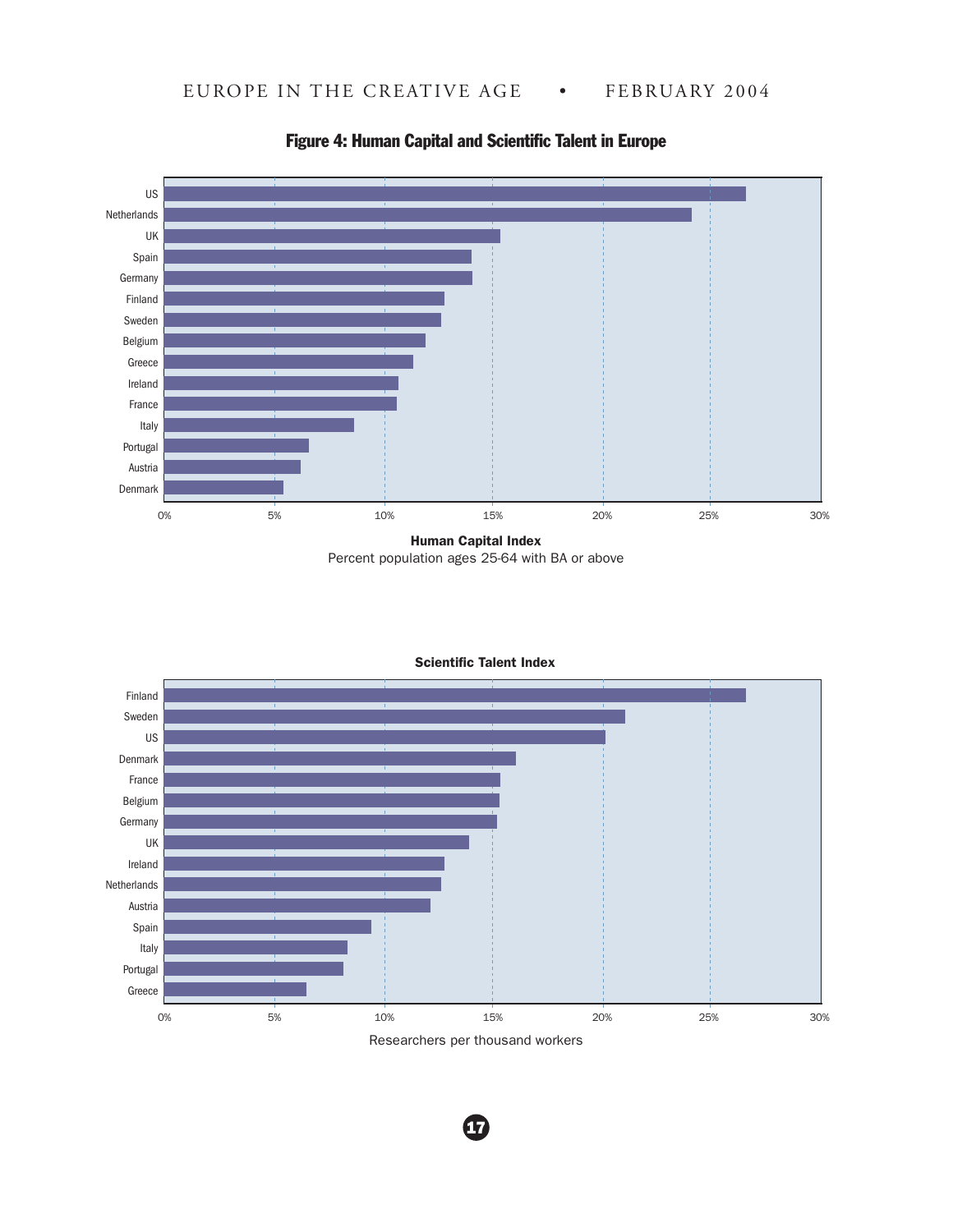

Figure 5: Talent and the Creative Class in Europe The Human Capital Index and the Creative Class

Creative Class Creative occupations as percent of total employment

#### The Scientific Talent Index and the Creative Class



Creative Class Creative occupations as percent of total employment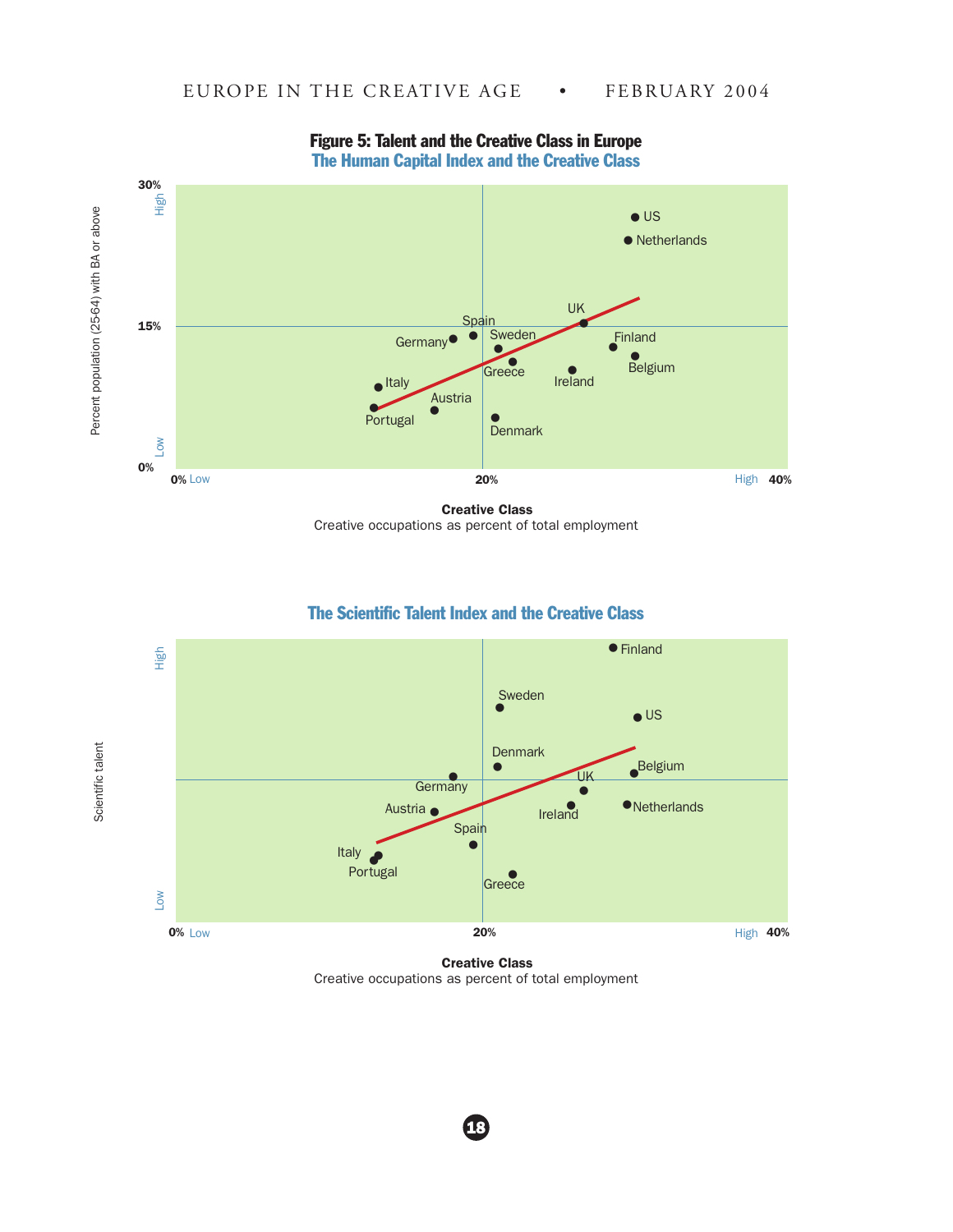# The Euro-Technology Index

Represent to Robert Solow and Paul Romer have noted the role of technology as the motor force of economic growth. If anything, technology is even more important today. Nations with strong innovation capacity and strong hig Romer have noted the role of technology as the motor force of economic growth. If anything, technology is even more important today. Nations with strong innovation capacity and strong high-tech industrial sectors enjoy a considerable advantage in generating new commercial products, new wealth and new jobs while sustaining their growth.

The Euro-Technology Index is based on three separate measures: an R&D Index based on research and development expenditures as a percent of Gross Domestic Product, an Innovation Index based on the number of patent applications per million population, and a High-Tech Innovation Index based on the number of high technology patents in fields such as biotechnology, information technology, pharmaceuticals and aerospace per million population. The latter two are based on data from the United States Patent and Trade Office (USPTO). We would have liked to have an indicator of actual high-tech business concentration as in *The Rise of the Creative Class*, but these data are unavailable in comparable format for these countries. We combine these to create an overall Technology Index.

Table 2 ranks the European nations on the Euro-Technology Index. Figure 6 shows their scores on the three key separate measures of technology: the R&D Index, the Innovation Index and the High-Tech Innovation Index. Figure 6 shows the relationship between the Creative Class and the R&D, Innovation and High-Tech Indexes, respectively.

n Sweden and Finland top the Euro-Technology Index, ranking just slightly behind the United States. Yet both outperform the US on the R&D Index, spending 3.70 percent and 3.30 percent of GPD on research and development compared to 2.62 percent for the United States.

n Six other nations score reasonably well on the Euro-Technology Index: Germany, Denmark, the Netherlands, Belgium, France and United Kingdom.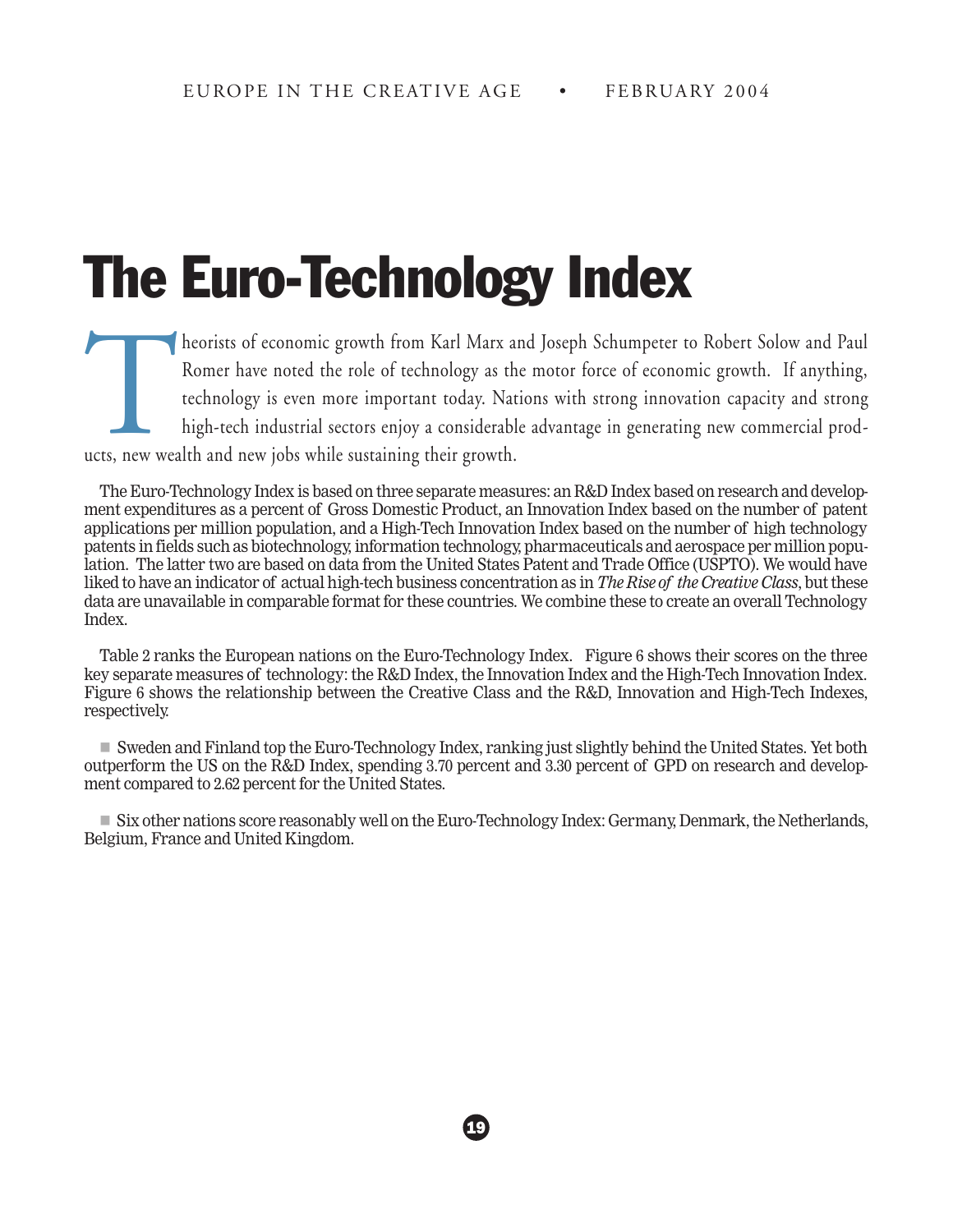| <b>Technology Index</b> |       | <b>Innovation</b> | <b>High Tech Innovation</b> | <b>R&amp;D</b> |
|-------------------------|-------|-------------------|-----------------------------|----------------|
| Rank                    | Score |                   |                             |                |
| 1. US                   | 15.00 | 15.00             | 15.00                       | 10.62          |
| 2. Sweden               | 10.92 | 9.33              | 5.25                        | 15.00          |
| 3. Finland              | 9.57  | 6.14              | 6.39                        | 13.38          |
| 4. Germany              | 6.97  | 6.33              | 2.56                        | 9.97           |
| 5. Denmark              | 5.89  | 4.48              | 3.08                        | 8.39           |
| 6. Netherlands          | 5.83  | 4.43              | 3.49                        | 7.86           |
| Belgium<br>7.           | 5.35  | 4.19              | 2.28                        | 8.03           |
| 8. France               | 5.34  | 3.29              | 2.37                        | 8.80           |
| 9. United Kingdom       | 5.01  | 3.43              | 2.56                        | 7.58           |
| 10. Austria             | 4.39  | 3.67              | 1.00                        | 7.22           |
| 11. Ireland             | 3.09  | 2.05              | 0.68                        | 5.64           |
| 12. Italy               | 2.40  | 1.52              | 0.75                        | 4.22           |
| 13. Spain               | 1.55  | 0.38              | 0.18                        | 3.65           |
| 14. Portugal            | 1.19  | 0.05              | 0.02                        | 3.16           |
| 15. Greece              | 0.83  | 0.10              | 0.09                        | 2.07           |

#### Table 2: The Euro-Technology Index

*Note: The numbers in column 2 represent the overall Talent score of each country on a scale from 0 to 15 points. The numbers in columns 3-5 represent the score on the single indicators.* 

*Sources: Innovation Index and R&D Index: USPTO data- as reported by: European Commission, DG Research, Towards a European Research Area. Key Figures 2001. Special Edition Indicators for benchmarking of national research policies, European Communities, 2001, figures 3.1.3 and 2.1.1; High Tech Innovation Index: USPTO data as reported by: European Commission, Commission Staff Working Paper, 2001 Innovation Scoreboard, Brussels, 14.09.2001 SEC(2001)1414, figure 2.3.2.*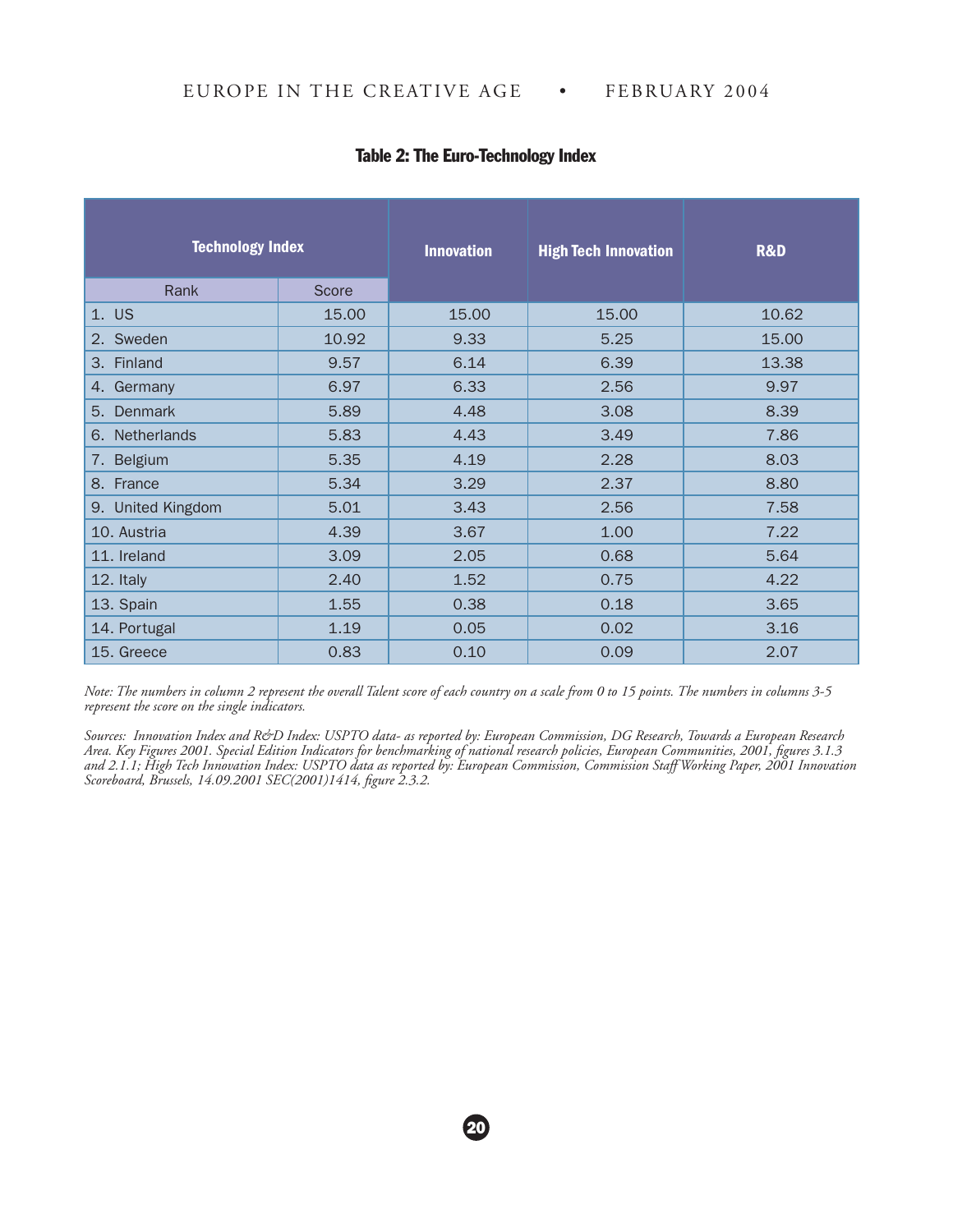

#### Figure 6: Technology Indicators for the EU Nations R&D Index

R&D expenditure as percent of GDP, latest available year



#### Innovation Index

Patent applications per million people (2000)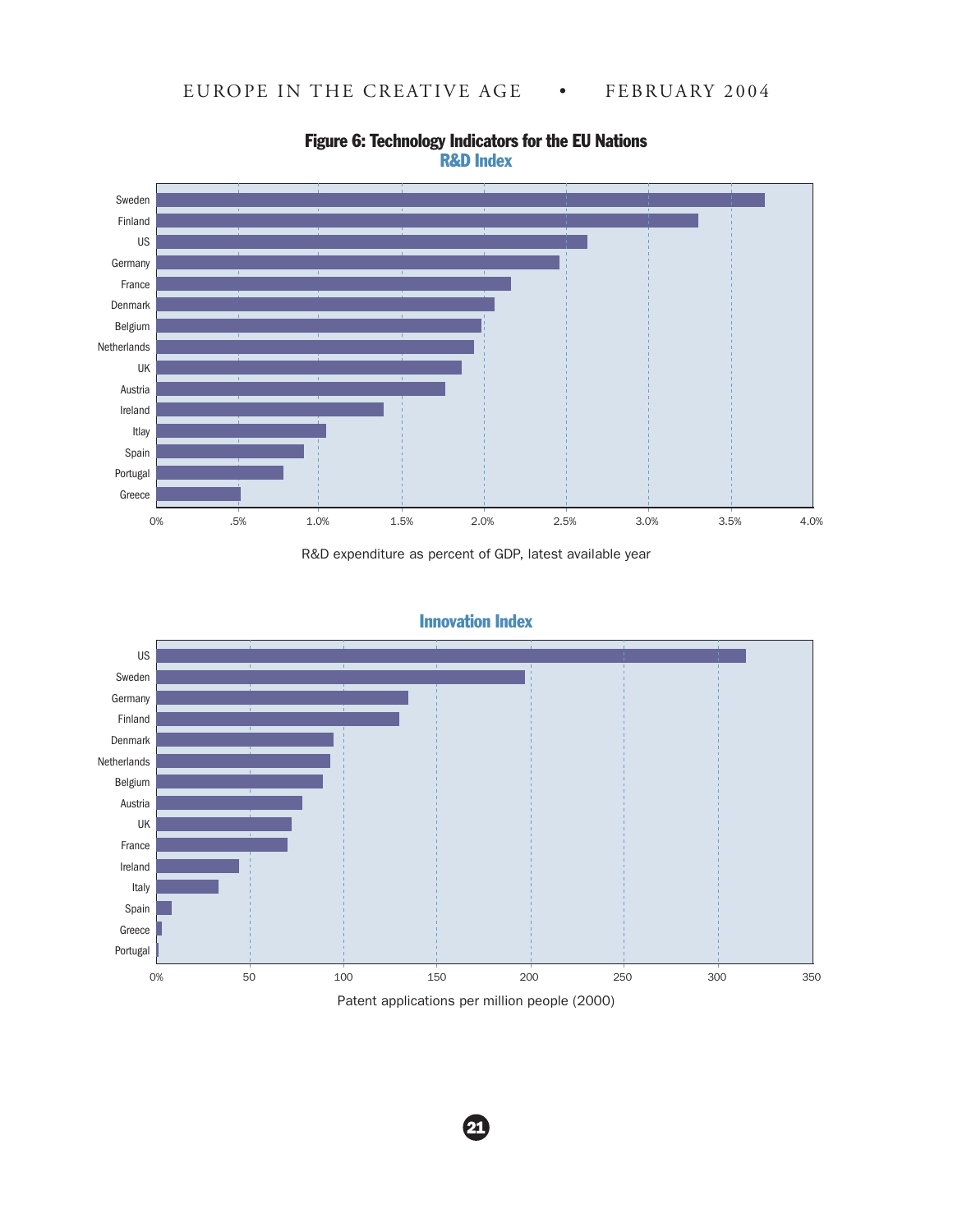

High-Tech Innovation Index

However, two caveats apply to these findings, especially the ranking of the United States.

■ First, the underlying data for two key measures - the Innovation Index and the High-Tech Innovation Index — are from the U.S. Patent and Trademark Office, which tends to be biased in favor of the United States. When data from the European Patent and Trademark Office is used, the rankings are indeed different (see Figure 7). The United States ranks third in high-tech patents, significantly behind both the Netherlands and Finland, and sixth on overall patents when the EPO data is used.

■ Second, these measures are based on levels that do not take into account rates of growth. The United States has in fact recorded one of the lowest average annual growth rates in terms of patents – 14th of 15 countries, as well as a fairly slow rate of growth on R&D investments, 7th of 15 countries (see the Euro-Creativity Trend Index).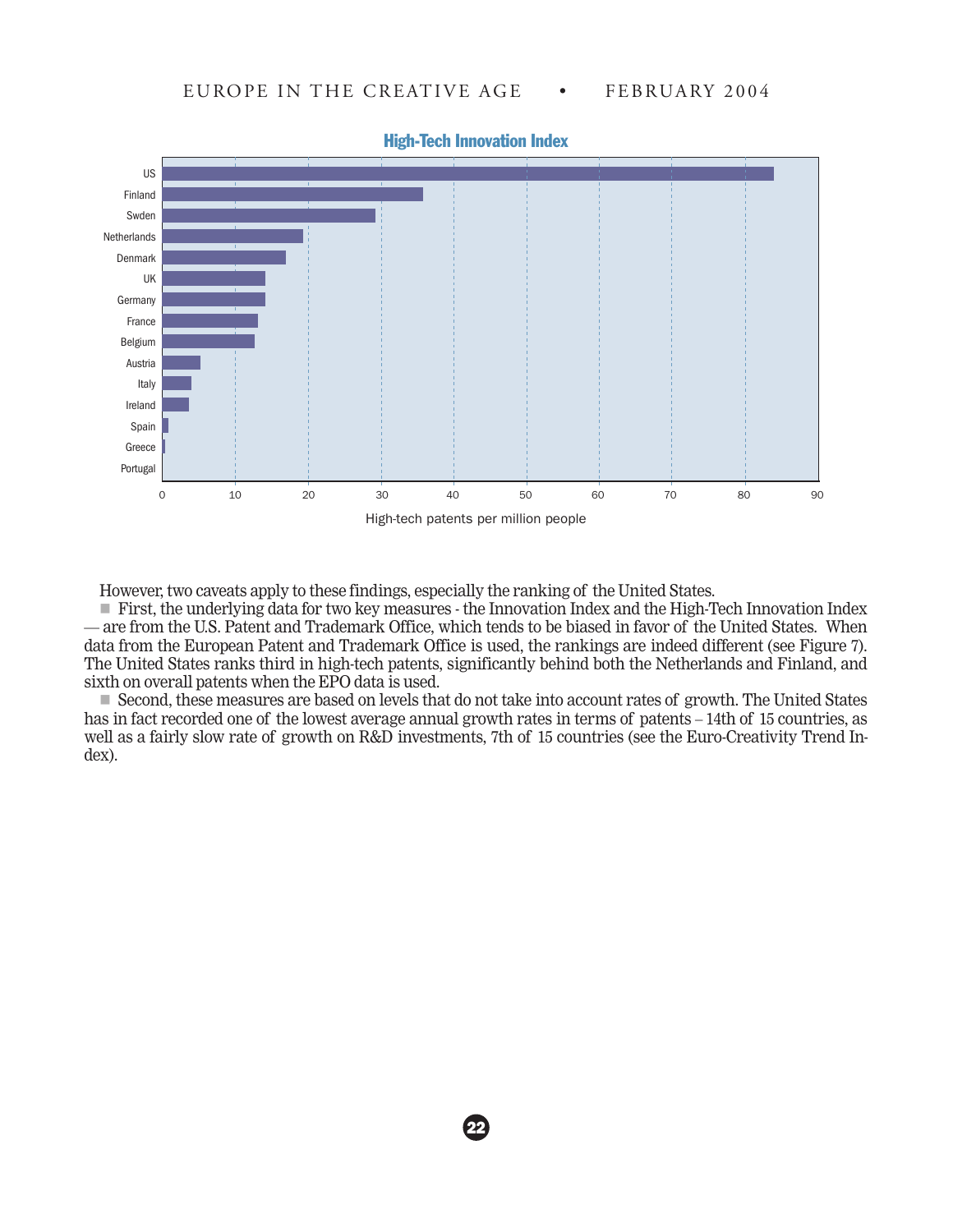

Figure 7: European Patents and High Tech Patents

*Sources: European Commission, DG Research, Towards a European Research Area. Key Figures 2001. Special Edition Indicators for benchmarking of national research policies, European Communities, 2001, figure 3.1.1; European Commission, Commission Staff Working Paper, 2001 Innovation Scoreboard, Brussels, 14.09.2001 SEC(2001)1414, figure 2.3.1.*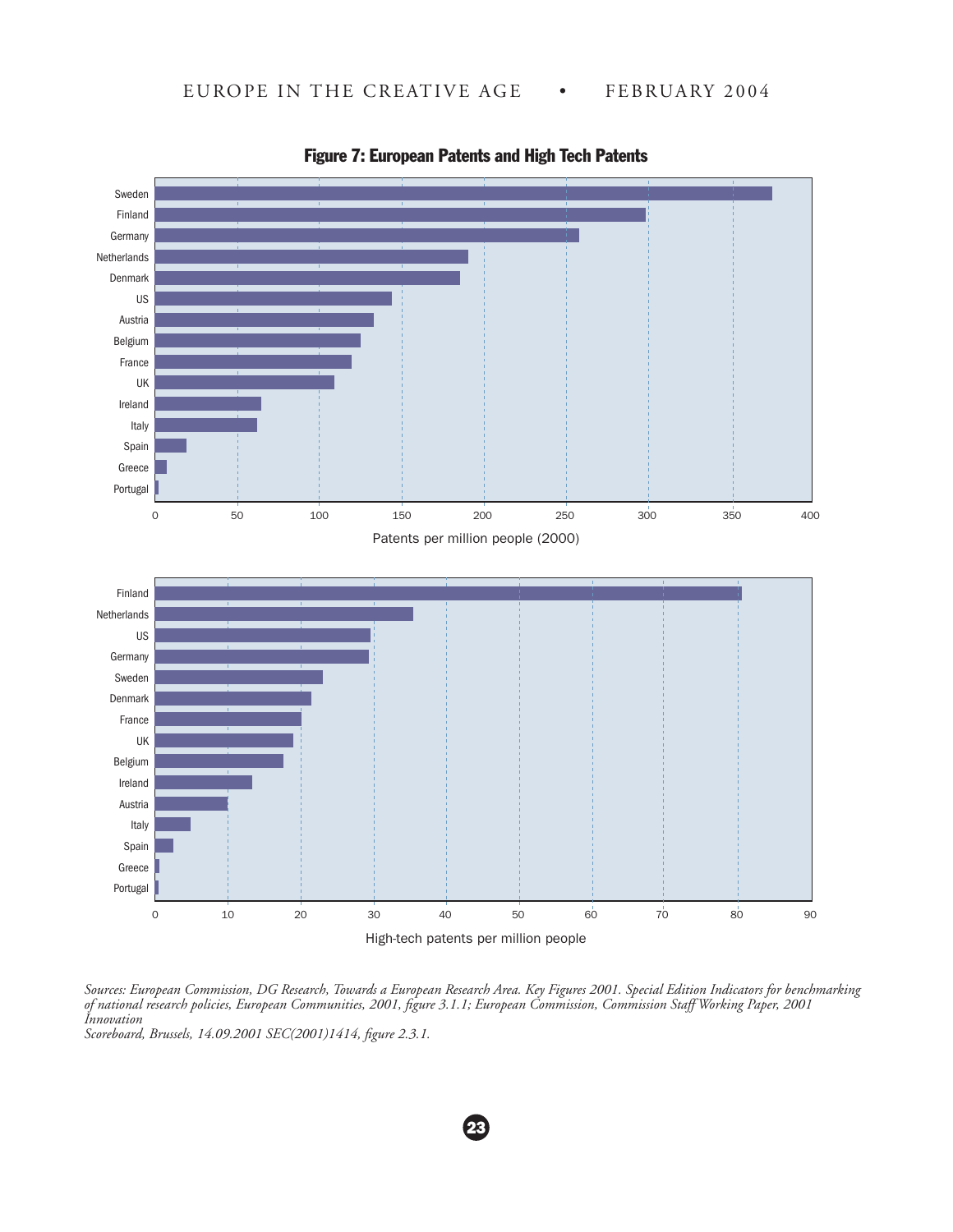

#### Figure 8: Technology and the Creative Class in Europe The R&D Index and the Creative Class

Creative Class Creative occupations as percent of total employment

#### The Innovation Index and the Creative Class



Creative Class Creative occupations as percent of total employment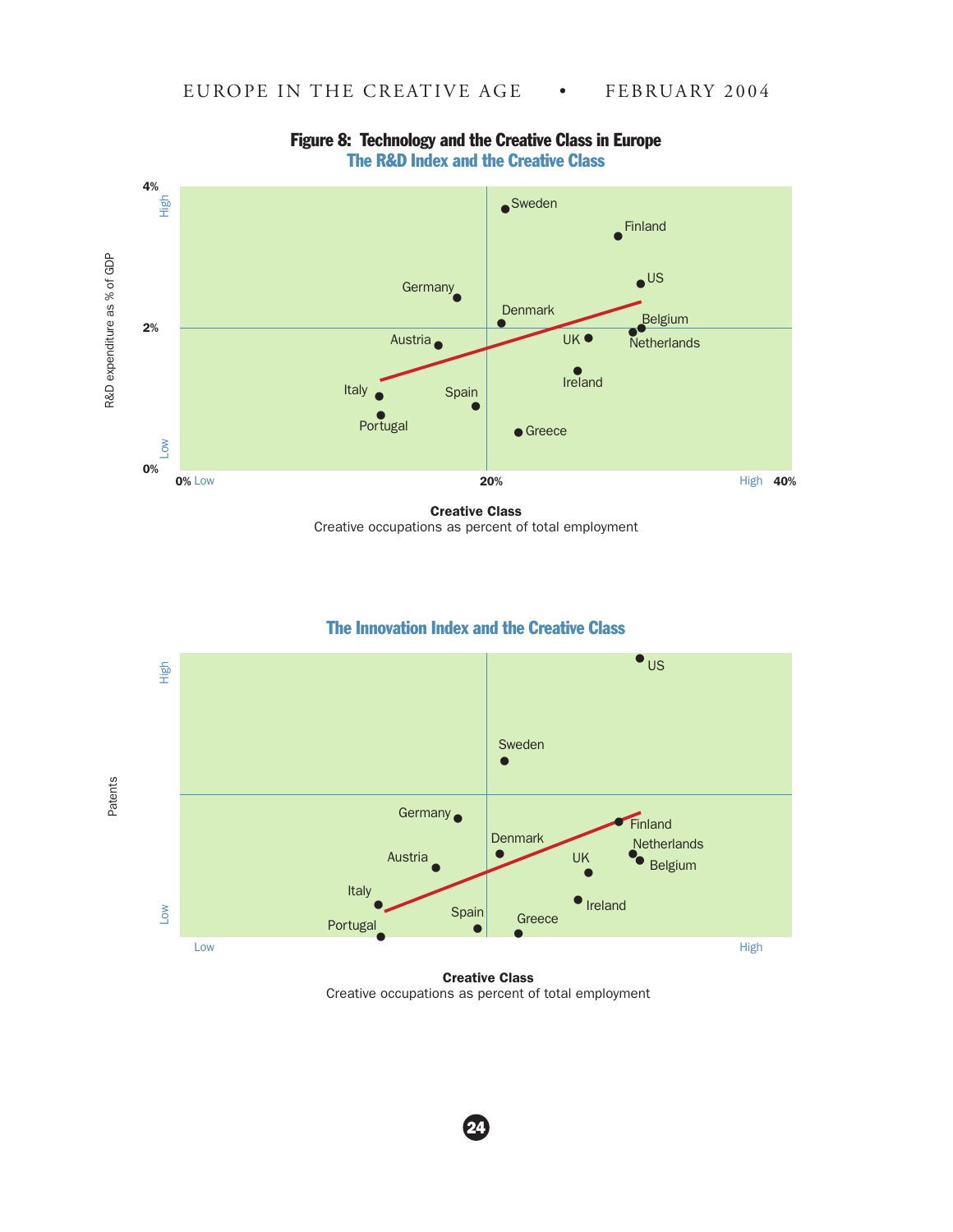

The High-Tech Innovation Index and the Creative Class

Creative Class Creative occupations as percent of total employment

### The Euro-Tolerance Index

olerance is the third T. It is critical for the ability of a region or nation to attract and mobilize creative talent. *The Rise of the Creative Class* found a strong relationship between openness to gays, bohemians, and immigrants and the ability of regions to innovate, generate high-tech industry and secure high-value added economic growth. A study of Canadian regions found these relationships to be even stronger in the Canadian context. Annalee Saxenian, of the University of California at Berkeley, found that roughly one-third of all high-tech businesses created in Silicon Valley during the 1990s were founded by new immigrants. Ronald Inglehart, of the University of Michigan, found a powerful connection between tolerance and both economic growth and political democracy in his comprehensive World Values Survey that covers more than two dozen nations over several decades. Inglehart found that openness to gays, immigrants and women was highly correlated with economic growth.

The point here is not that immigrants, gays or bohemians literally "cause" economic growth. Rather, their presence in large numbers is an indicator of an underlying culture that's open and conducive to creativity. The places that are open and tolerant —the places where gays, bohemians and immigrants feel at home and where there is greater racial integration -- tend to have a culture of tolerance and open-mindedness. These measures should be looked at as leading indicators of creative ecosystems – habitats open to new people and ideas, where people can

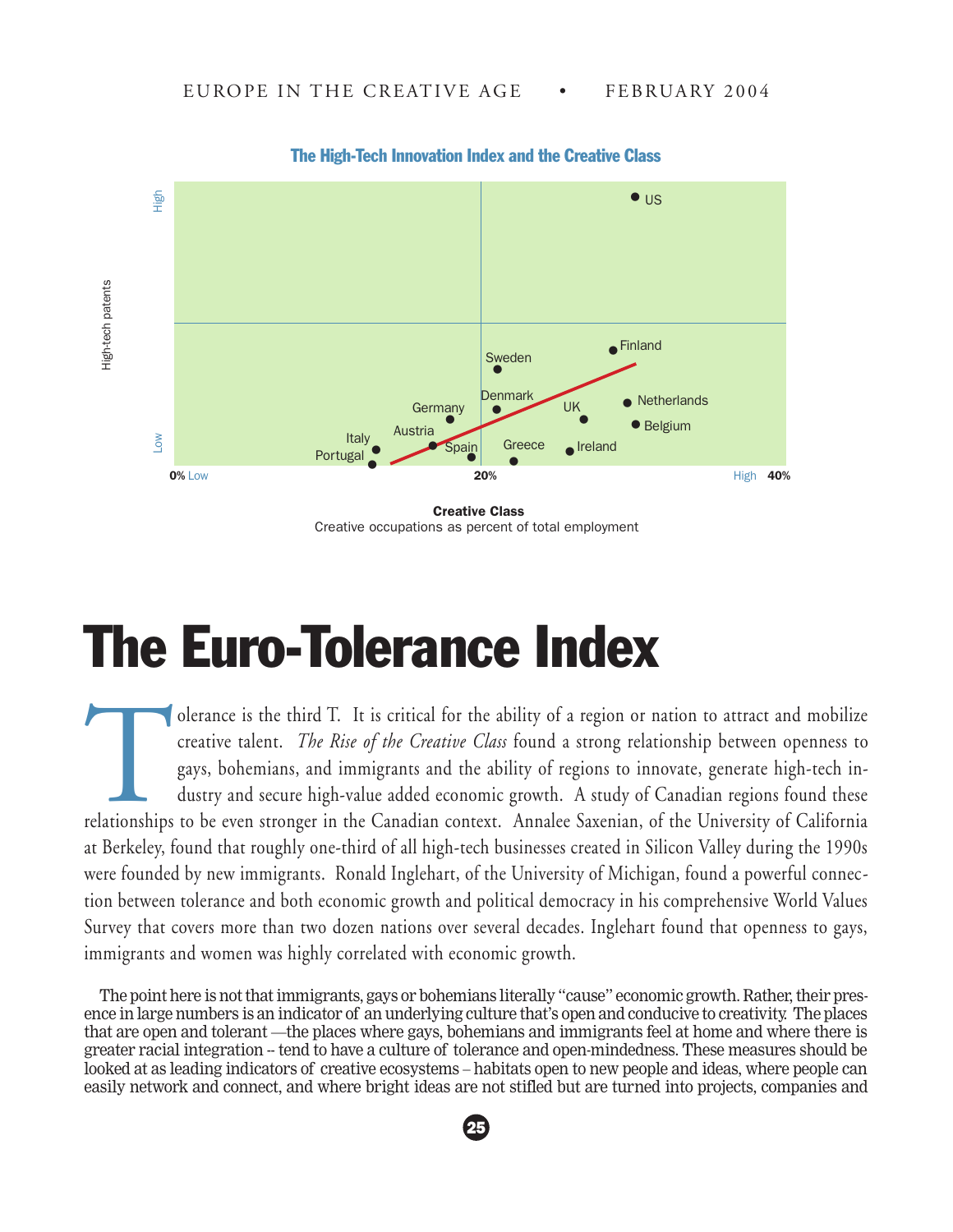growth. Regions and nations that have such ecosystems - that do the best job of tapping the diverse creative talents of the most people - gain a tremendous competitive advantage.

The Euro-Tolerance Index differs in significant respects from the tolerance measures in *The Rise of the Creative Class* and related studies, which are based on the actual concentrations of immigrants, gays, bohemians and minority groups. Such data is unavailable for European nations. The Euro-Tolerance Index is based on larger-scale surveys of popular attitudes and is based on three measures.

| <b>Euro-Tolerance Index</b> |       | <b>Attitudes</b> | <b>Values</b> | <b>Self-Expression</b> |
|-----------------------------|-------|------------------|---------------|------------------------|
| Rank                        | Score |                  |               |                        |
| Sweden<br>1.                | 15.00 | 14.81            | 15.00         | 15.00                  |
| Denmark<br>2.               | 12.09 | 12.47            | 10.41         | 13.24                  |
| 3. Netherlands              | 11.42 | 12.66            | 7.59          | 13.85                  |
| 4. Finland                  | 9.49  | 13.83            | 7.50          | 7.03                   |
| 5. Germany                  | 9.45  | 10.32            | 10.59         | 7.30                   |
| 6. Austria                  | 7.76  | 11.10            | 2.06          | 10.00                  |
| 7. United Kingdom*          | 7.70  | 11.30            | 2.44          | 9.26                   |
| 8. France                   | 7.38  | 10.91            | 4.59          | 6.55                   |
| 9. Belgium                  | 7.35  | 9.35             | 4.50          | 8.11                   |
| 10. Italy                   | 7.17  | 13.44            | 1.69          | 6.28                   |
| 11. Spain                   | 6.57  | 15.00            | 0.84          | 3.78                   |
| 12. Greece                  | 5.58  | 5.65             | 6.84          | 4.19                   |
| 13. Ireland                 | 4.22  | 12.66            | $-8.63$       | 8.58                   |
| 14. USA                     | 3.07  | n.a.             | $-4.97$       | 11.08                  |
| 15. Portugal                | 1.99  | 11.10            | $-8.34$       | 3.18                   |

#### Table 3: The Euro-Tolerance Index

*Note: The numbers in column 2 represent the overall Talent score of each country on a scale from 0 to 15 points. The numbers in columns 3-5 represent the score on the single indicators.*

*\* The scores on the Values Index and Self Expression Index refer to Britain (excluding Northern Ireland), Attitude Index refers to United Kingdom (Britain and Northern Ireland).*

*Sources: European Monitoring Centre on Racism and Xenophobia, EUMC Information and Communication, Media Release 194-3-E-05/01; Vienna, 2001; Thalhammer et Al., (2001), Attitudes towards minority groups in the European Union - A special analysis of the Eurobarometer 2000 survey on behalf of the European Monitoring Center on Racism and Xenofobia, SORA, Vienna (Table 6); Ronald Inglehart, World Values Survey (http://wvs.isr.umich.edu)..*

n The Attitudes Index is an indicator of attitudes toward minorities based on the results of the Eurobarometer Survey conducted by the European Monitoring Centre on Racism and Xenophobia (EUMC) and on the classifications made for the EUMC by the SORA Institute for Social Research Analysis. SORA classifies the population of the European countries subject to the EUMC survey into four categories: intolerant, ambivalent, passively tolerant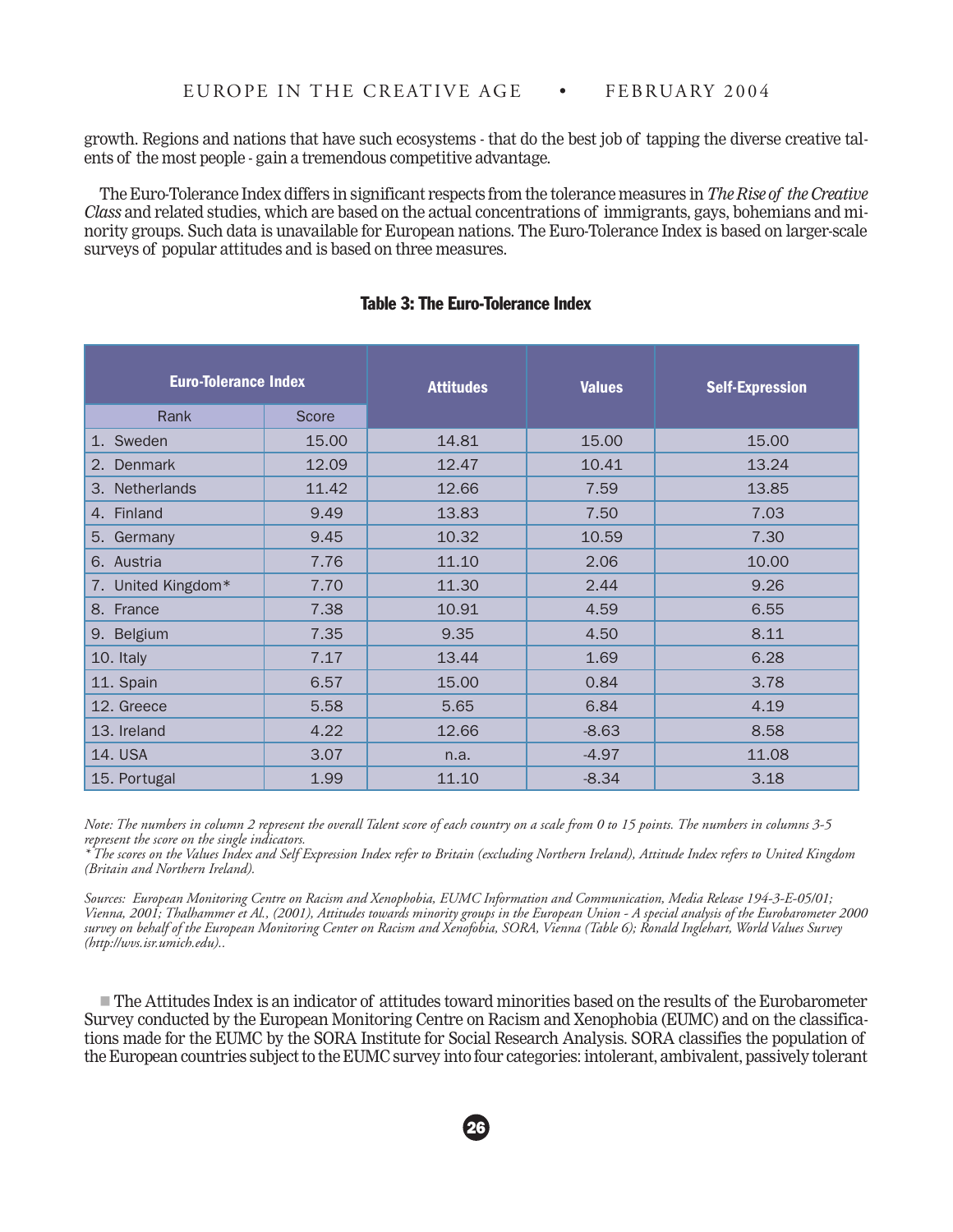and actively tolerant\*. The Attitudes Index is the percentage of the respondents that have been classified by the EUMC as actively and passively tolerant.

 $\blacksquare$  The Values Index measures to what degree a country reflects traditional as opposed modern or secular values. It is based on a series of questions covering attitudes toward God, religion, nationalism, authority, family, women's rights, divorce and abortion.

n The Self-Expression Index captures the degree to which a nation values individual rights and self-expression. It is based on questions covering attitudes toward self-expression, quality of life, democracy, science and technology, leisure, the environment, trust, protest politics, immigrants and gays.

n Both the Values Index and the Self-Expression Index are derived from the World Values Survey conducted by Ronald Inglehart (see Inglehart and Baker 2000). The survey covers the period 1995-1998 and is based on data for 65 countries. The survey sample is quite large, with an average of 1,400 respondents per country. The data was made available to us by Professor Inglehart and are available from the Inter-university Consortium for Policy and Social Research (ICPSR) survey data archive at the University of Michigan.

 $\blacksquare$  These measures are combined in the overall Euro-Tolerance Index.

Table 3 shows how the European nations rank on tolerance. Figure 9 shows how they rank on the three separate tolerance measures. Figure 10 shows the relationships between the Creative Class and the Attitudes, Values and Self-Expression Indexes.

 The results here are frankly surprising. It's frequently thought the United States is the most open and tolerant nation in the world. As Inglehart and Baker (2000) note, the United States stands as the base case for "modernization theory." This view, which also informs a great deal of the conventional wisdom, holds the United States not just as the model for openness and tolerance but as a base case toward which other nations are converging. But as Table 3 shows, European nations virtually across the board score higher than the U.S. on the Euro-Tolerance Index. While it may be true that the United States has a higher level of immigrants than most other advanced societies, the attitudes of Americans on a wide variety of issues from religion and nationalism to divorce, women's rights, immigrants and gays are far more conservative or traditional than those of the European nations. Inglehart and Baker summarize their findings as follows:

The United States is not a prototype of cultural modernization for other societies to follow, as some modernization writers of the postwar era naively assumed. In fact, the United States is a deviant case, having a much more traditional value system than any other advanced industrial society. On the traditional/secular dimension, the United States ranks far below other rich societies, with levels of religiosity and national pride found in developing societies. ... The United States does rank among the most advanced societies along the survival/self-expression dimension, but even here, it does not lead the world, as the Swedes and the Danes seem closer to the cutting edge of cultural change than do the Americans.

… It is misleading to view cultural change as "Americanization." Industrializing societies in general are not becoming like the United States. In fact, the United States seems to be a deviant case … its people hold much more traditional values and beliefs than those in any other equally prosperous society (Inglehart and Baker 2000: 31, 49).\*\*

Here is how the nations compare in terms of tolerance.

n Sweden, Denmark and the Netherlands top the list on the Euro-Tolerance Index. Finland and Germany are close behind.

n The United States in fact ranks second from the bottom, ahead of only Portugal and close to Ireland on the Euro-Tolerance Index. Recent trends in the United States suggest that the values gap with Europe may be deepening.

n For these reasons, we believe the European nations, especially Sweden, Denmark, the Netherlands and Finland (see Figs 9-11), may have a distinctive competitive advantage in terms of tolerance. Of course, many of these

<sup>\*</sup> Thalhammer et Al., (2001), Attitudes towards minority groups in the European Union - A special analysis of the Eurobarometer 2000 survey on behalf of the European Monitoring Center on Racism and Xenofobia, SORA, Vienna.

<sup>\*\*</sup>Ronald Inglehart and Wayne E. Baker, "Modernization, Cultural Change, and the Persistence of Traditional Values," in American Sociological Review (February 2000)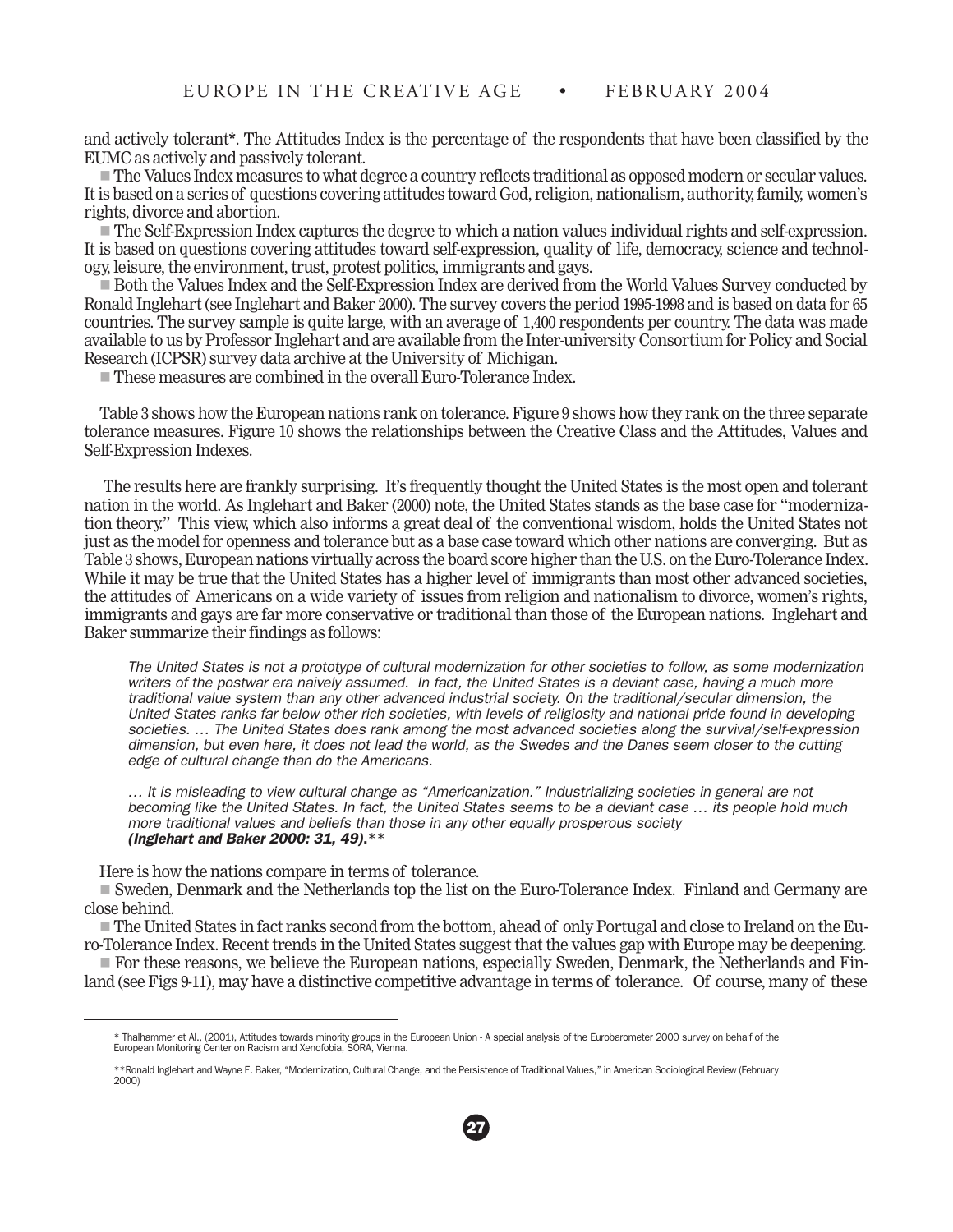nations continue to have restrictive policies toward immigration. To realize this latent advantage that stems for their underlying attitudes and values, these nations will have to liberalize their immigration policies and become more open to talent from around the world.



Figure 9: Tolerance Indicators for the EU Nations

*Source: EUMC (2000)*



28

*Source: Inglehart and Baker (2000)*

Attitudes index Percent of tolerant people according to Eurobarometer Survey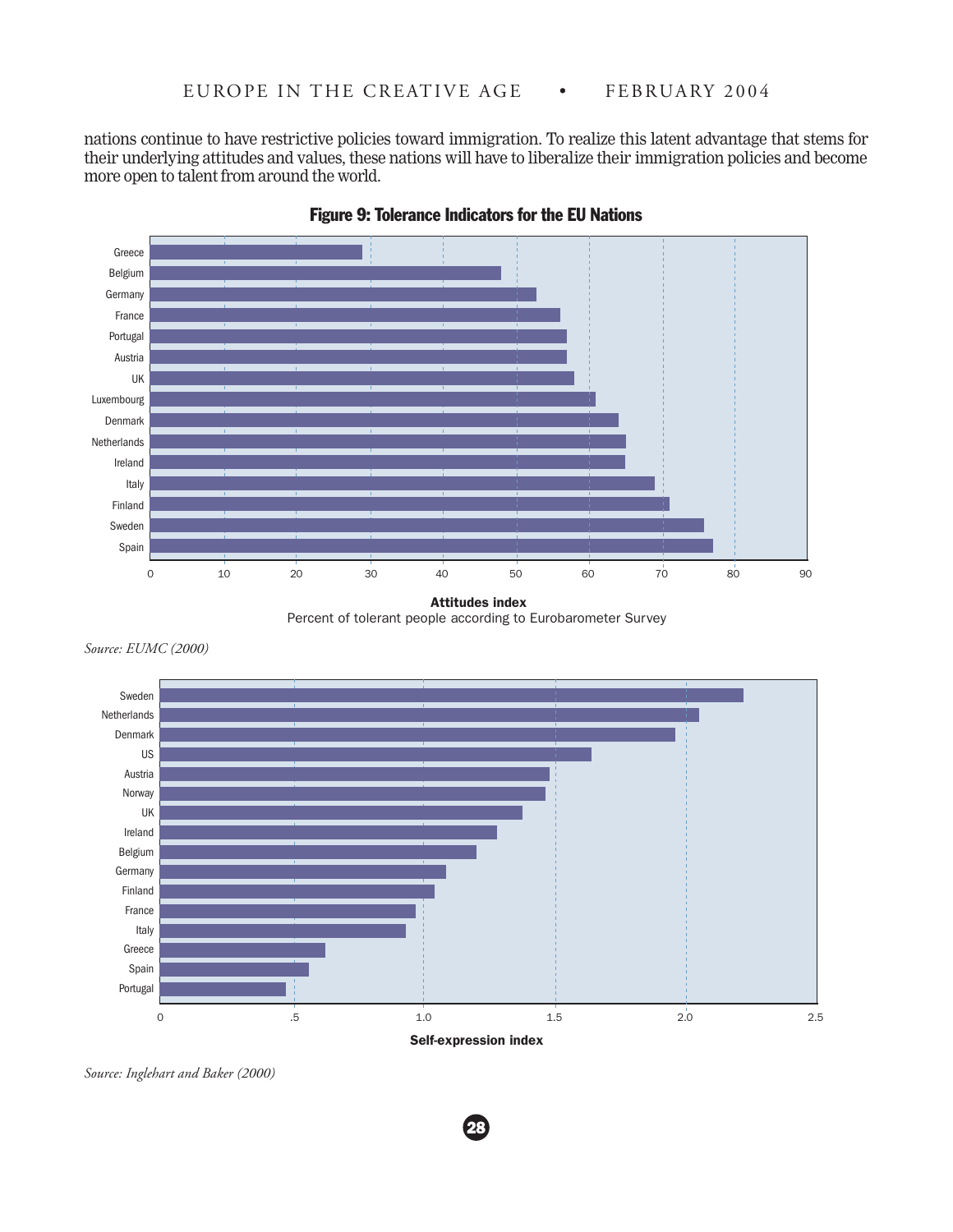

*Source: Inglehart and Baker (2000)*





Creative occupations as percent of total employment

29

*Note: The Attitude score for Greece is far below European average and falls outside the matrix.*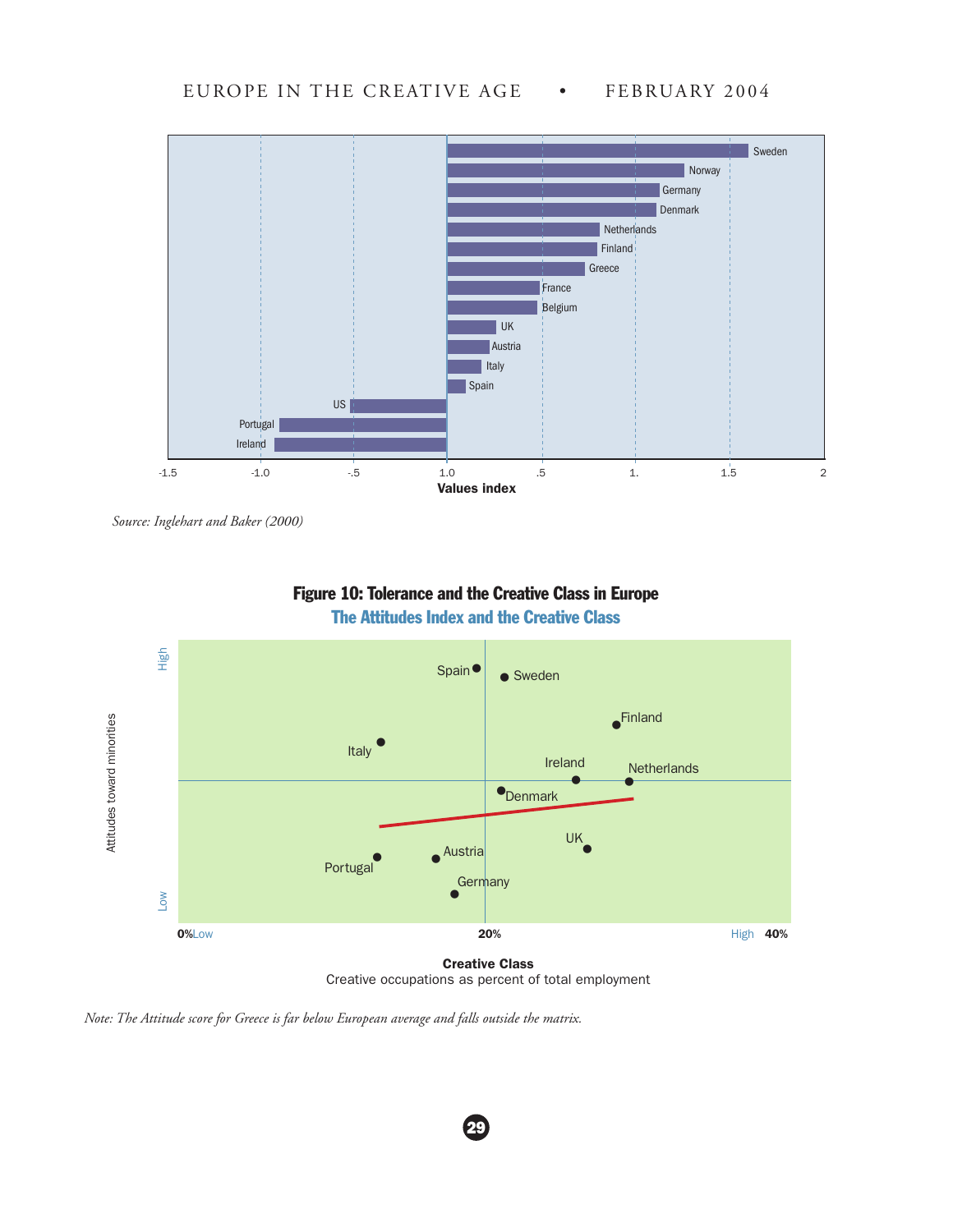

The Values Index and the Creative Class

Creative Class Creative occupations as percent of total employment



#### The Self-Expression Index and the Creative Class

Creative Class Creative occupations as percent of total employment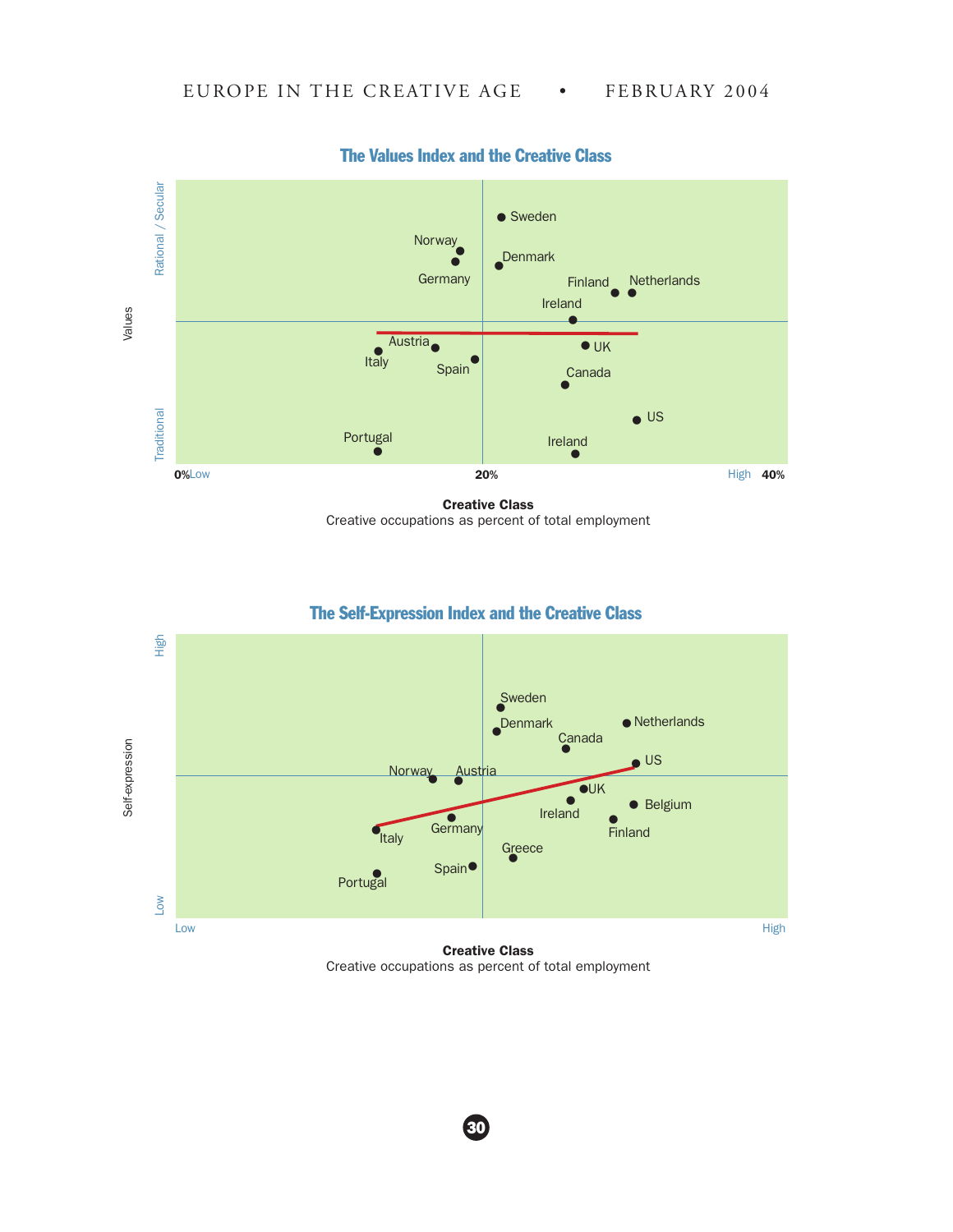# Putting It All Together: The Euro-Creativity Index

The developed a new composite measure, the Euro-Creativity Index, or ECI, to provide a fuller assessment of national competitiveness in the Creative Age. The ECI is a composite based on the Euro-Talent, Technology and Tole assessment of national competitiveness in the Creative Age. The ECI is a composite based on the Euro-Talent, Technology and Tolerance Indexes discussed above. The ECI compares well to other leading competitiveness indicators, but we believe it is a considerable improvement

over them. The conventional measures emphasize technology and in some cases include some indicators of talent. None include any measures of tolerance that is a clear source of competitive advantage. The ECI measures beyond them all by factoring all three Ts into account.

Table 4 ranks the European nations on the ECI. Figure 11 compares the ECI to other leading competitiveness measures, such as Michael Porter's Innovation Index and the World Competitiveness Index developed by IMD, while Figure 12 shows the association between it and GDP levels and GDP growth.

Consider how the European nations perform in on this overall Creativity Index.

 $\blacksquare$  The Northern European nations —particularly the Scandinavian countries- appear to have a distinct competitive advantage.

n Sweden is the top-performer. In fact, it ranks ahead of the United States on the Euro-Creativity Index.

n Finland and the Netherlands also do exceptionally well, with competitiveness levels comparable to the United States.

31

Denmark, Germany, Belgium and the United Kingdom make up the second tier.

 $\blacksquare$  The remaining nations face considerable competitive challenges in the Creative Age.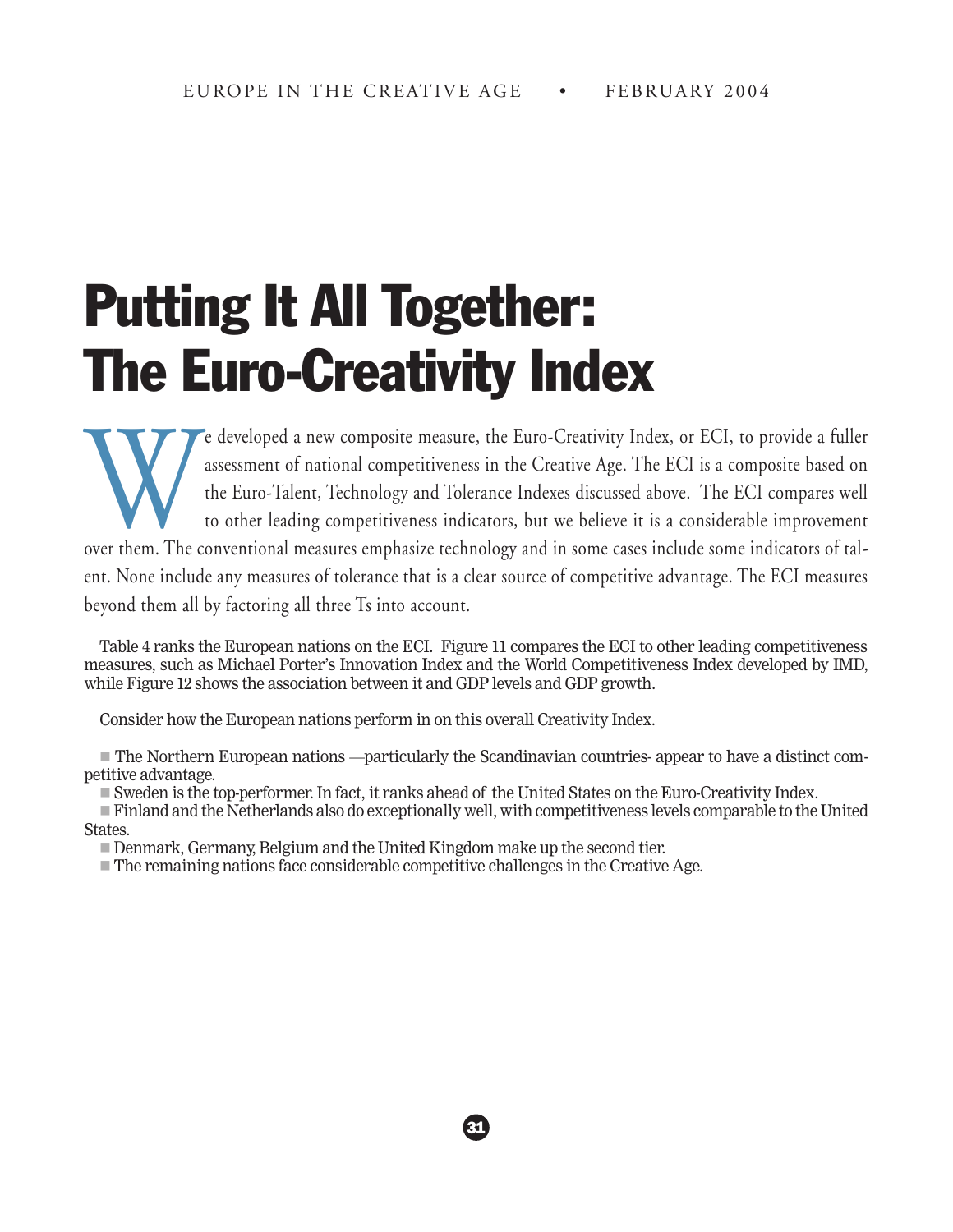|                                        |       | <b>TALENT INDEX</b>                             |                                                |                                                    |                        | <b>TECHNOLOGY INDEX</b>                              |                                |                                  | <b>TOLERANCE INDEX</b>        |                                         |
|----------------------------------------|-------|-------------------------------------------------|------------------------------------------------|----------------------------------------------------|------------------------|------------------------------------------------------|--------------------------------|----------------------------------|-------------------------------|-----------------------------------------|
| <b>Euro-Creativity</b><br><b>Index</b> |       | <b>Creative</b><br><b>Class</b><br><b>Index</b> | <b>Human</b><br><b>Capital</b><br><b>Index</b> | <b>Scientific</b><br><b>Talent</b><br><b>Index</b> | Innov.<br><b>Index</b> | <b>High</b><br><b>Tech</b><br>Innov.<br><b>Index</b> | <b>R&amp;D</b><br><b>Index</b> | <b>Attitudes</b><br><b>Index</b> | <b>Values</b><br><b>Index</b> | Self-<br><b>Express</b><br><b>Index</b> |
| Rank                                   | Score |                                                 |                                                |                                                    |                        |                                                      |                                |                                  |                               |                                         |
| 1. Sweden                              | 0.81  | 8                                               | $\overline{7}$                                 | 2                                                  | $\overline{2}$         | 3                                                    | $\mathbf{1}$                   | $\overline{2}$                   | $\mathbf{1}$                  | $\mathbf{1}$                            |
| 2. USA                                 | 0.73  | $\mathbf{1}$                                    | $\mathbf{1}$                                   | 3                                                  | $\mathbf{1}$           | $\mathbf{1}$                                         | 3                              | n.a.                             | 13                            | 4                                       |
| 3. Finland                             | 0.72  | $\overline{4}$                                  | 6                                              | $\overline{1}$                                     | $\overline{4}$         | $\overline{2}$                                       | $\overline{2}$                 | 3                                | 5                             | 10                                      |
| 4. Netherlands                         | 0.67  | 3                                               | $\overline{2}$                                 | 10                                                 | 6                      | $\overline{4}$                                       | 8                              | 5                                | $\overline{4}$                | $\overline{2}$                          |
| 5. Denmark                             | 0.58  | 9                                               | 15                                             | $\overline{4}$                                     | 5                      | 5                                                    | 6                              | $\overline{7}$                   | 3                             | 3                                       |
| 6. Germany                             | 0.57  | 11                                              | $\overline{4}$                                 | $\overline{7}$                                     | 3                      | 6                                                    | $\overline{4}$                 | 12                               | $\overline{2}$                | 9                                       |
| 7. Belgium                             | 0.53  | $\overline{2}$                                  | $\mathbf{8}$                                   | 6                                                  | $\overline{7}$         | 9                                                    | $\overline{7}$                 | 13                               | 8                             | 8                                       |
| 8. UK*                                 | 0.52  | 5                                               | 3                                              | 8                                                  | 9                      | 6                                                    | 9                              | 8                                | 9                             | 6                                       |
| 9. France                              | 0.46  | n.a.                                            | 11                                             | 5                                                  | 10                     | 8                                                    | 5                              | 11                               | $\overline{7}$                | 11                                      |
| 10. Austria                            | 0.42  | 12                                              | 14                                             | 11                                                 | $\mathsf{8}$           | 10                                                   | $\Omega$                       | 9                                | 10                            | 5                                       |
| 11. Ireland                            | 0.37  | 6                                               | 10                                             | 9                                                  | 11                     | 12                                                   | $\mathbf{1}$                   | 5                                | 15                            | $\overline{7}$                          |
| 11. Spain                              | 0.37  | 10                                              | $\overline{4}$                                 | 12                                                 | 13                     | 13                                                   | 3                              | $\mathbf{1}$                     | 12                            | 14                                      |
| 13. Italy                              | 0.34  | 13                                              | 12                                             | 13                                                 | 12                     | 11                                                   | $\overline{2}$                 | $\overline{4}$                   | 11                            | 12                                      |
| 14. Greece                             | 0.31  | $\overline{7}$                                  | 9                                              | 15                                                 | 14                     | 14                                                   | 5                              | 14                               | 6                             | 13                                      |
| 15. Portugal                           | 0.19  | 14                                              | 13                                             | 14                                                 | 15                     | 15                                                   | $\overline{4}$                 | 9                                | 14                            | 15                                      |

#### Table 4: The Euro-Creativity Index

*Note: The numbers in column 3-11 indicate the relative position of the specific country with respect to the dimension reported in the column header (i.e. number 1 on the Human Capital column indicates that the country ranks first on human capital dimension). In bold, tied results. \* The scores on the Values Index and Self Expression Index refer to Britain (excluding Northern Ireland), for all other indexes scores refer to United Kingdom (Britain and Northern Ireland)*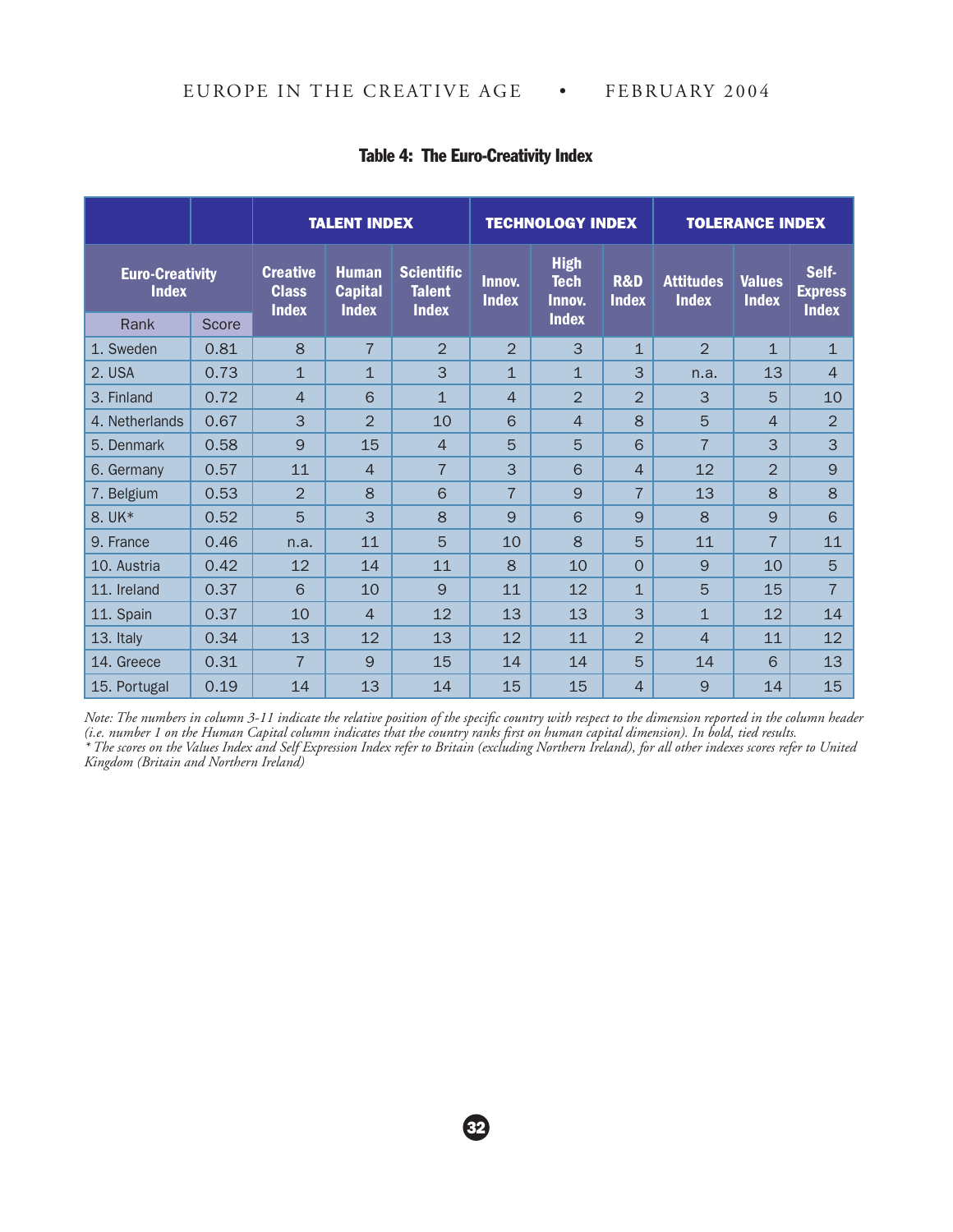

#### Figure 11: The ECI and Other Competitiveness Measures The ECI vs. Michael Porter's Innovation Index

*Source: Michael Porter, National Innovative Capacity, in The Global Competitiveness Report 2001, New York: Oxford University Press, 2001*

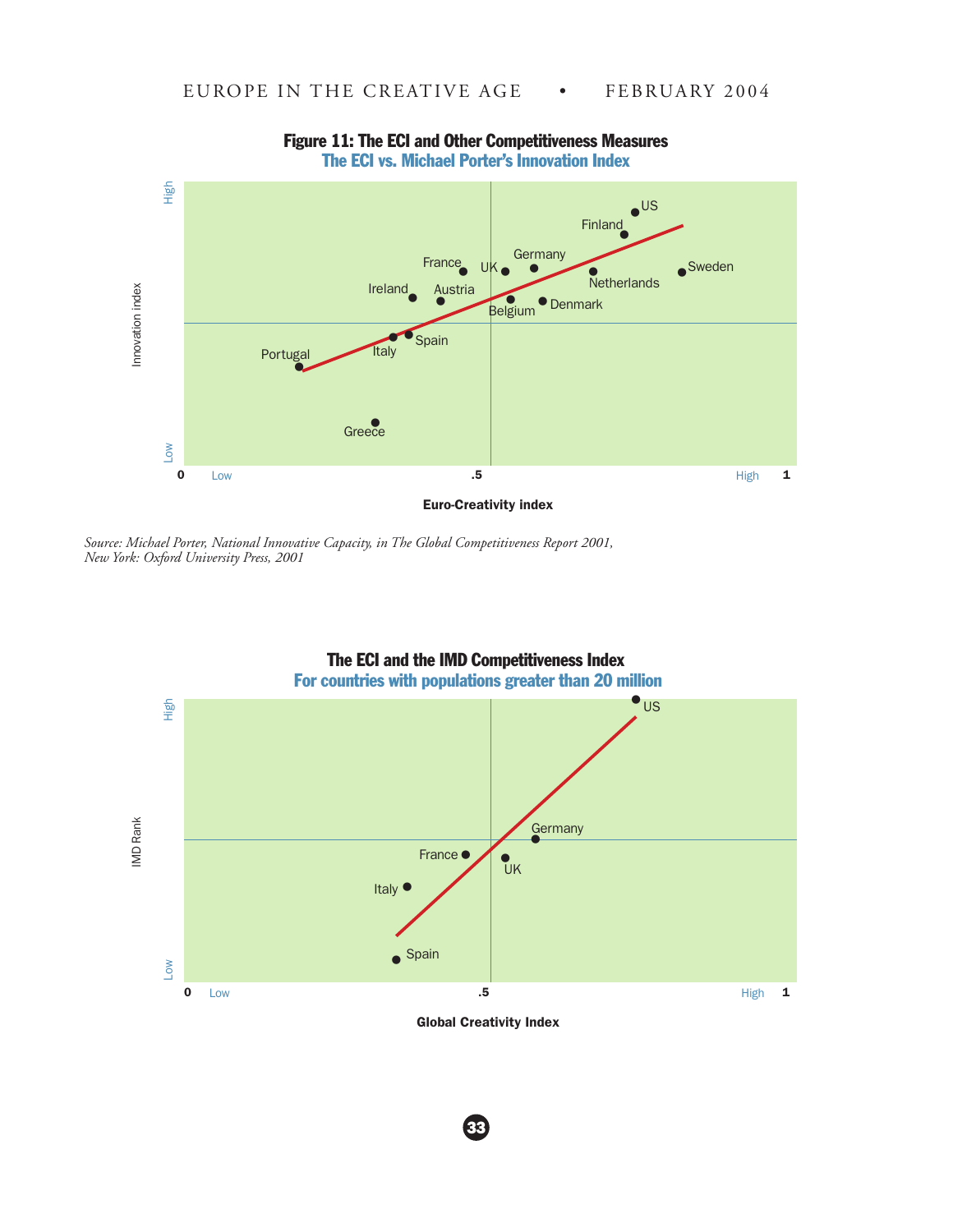

The ECI and the IMD Competitiveness Index For Countries with populations less than 20 million

Global Creativity index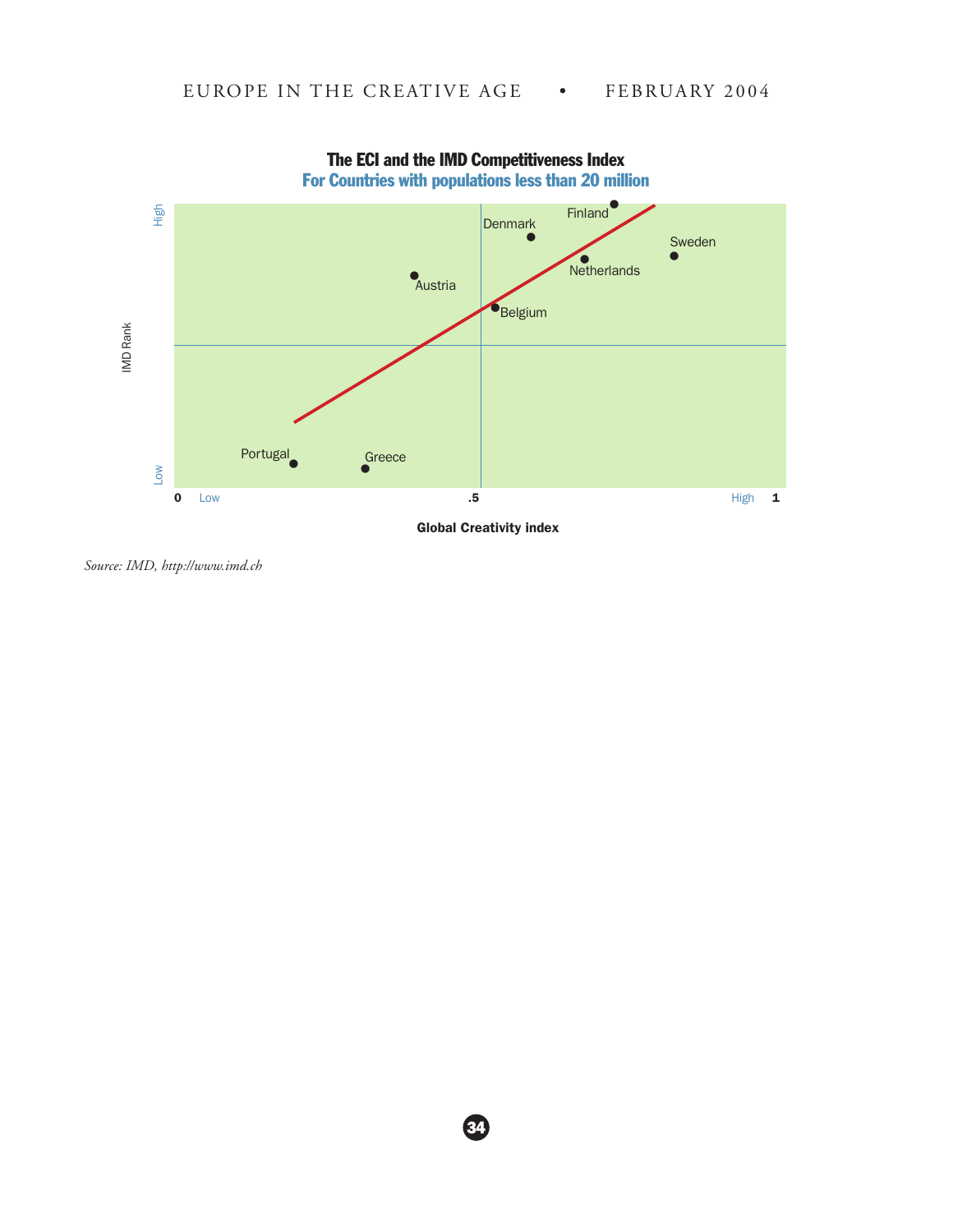

Figure 12: The ECI and GDP The ECI and GDP Per Capita

*Source: European Commission, Towards a European Research Area; Science Technology and Innovation, Key Figures 2000.*



#### The Euro-Creativity Trend Index and GDP growth 1995-99

Euro-Creativity Trend index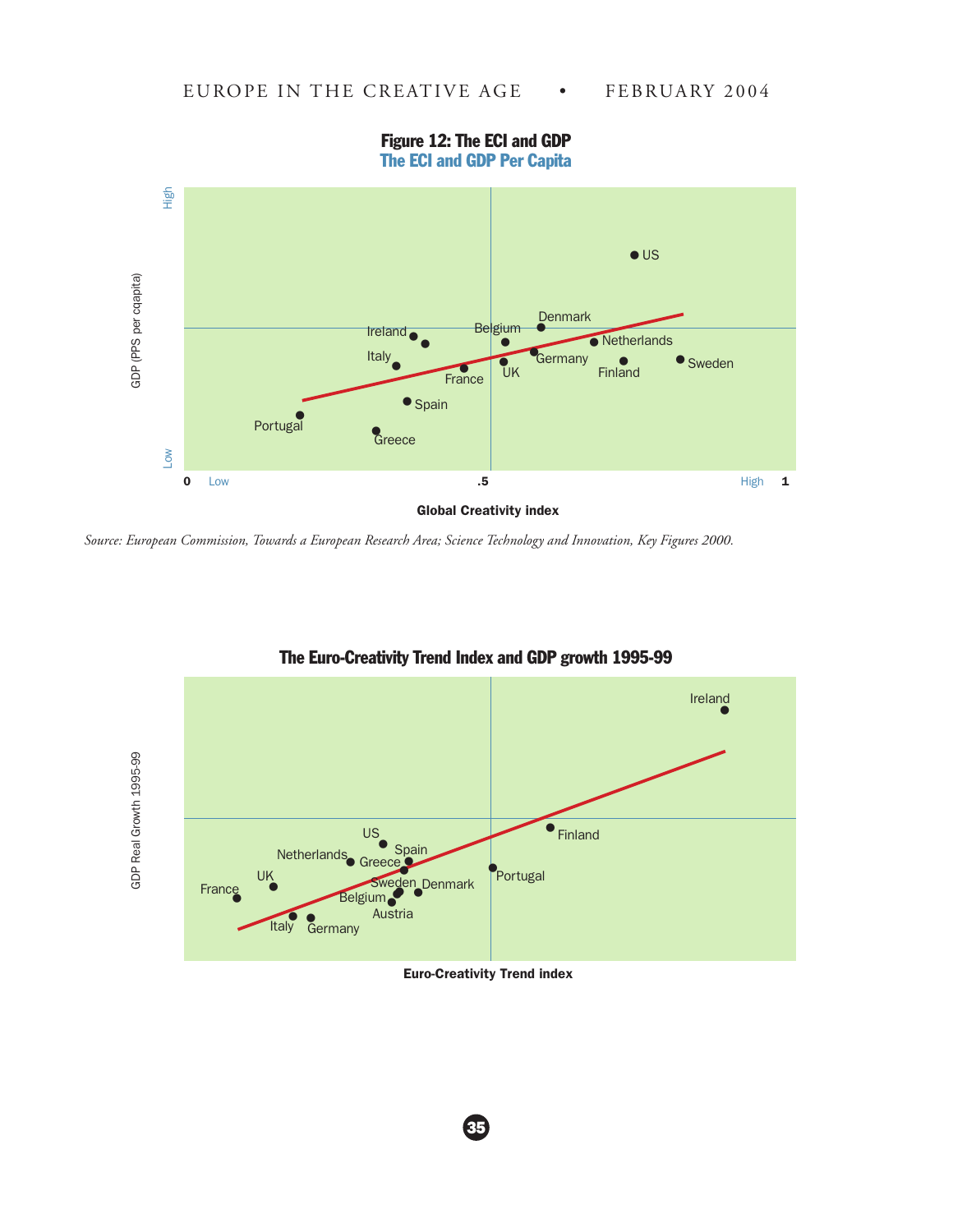# The Euro-Creativity Trend Index

The Euro-Creativity Index is a static measure. It captures where nations stand at a particular point<br>in time. We believe it's also important to get a sense of how various nations are progressing over<br>time. It's particularl in time. We believe it's also important to get a sense of how various nations are progressing over time. It's particularly useful to know if some nations are increasing their creative capabilities at a faster rate than others. To derive this measurement, we developed the Euro-Creativity Trend Index, which tracks national performance on key dimensions of creativity since 1995. This measure is limited to just 2Ts - Technology and Talent - as trend data on Tolerance is not available. Table 5 presents the results.

n Ireland is the top-performer in terms of the Creativity Trend Index. But it's important to note that its position would be lower if tolerance data were available and included.

n Finland is particularly advantaged with high scores on both the ECI as well as the Trend Index. Both Finland and Ireland are performing far above the norm and much better than the United States.

n A cluster of nations — including the Scandinavian countries of Sweden and Denmark, northern European countries like Belgium, and southern European countries like Spain, Portugal and Greece – occupy a middle ground, with Trend Index scores comparable to the United States.

n Interestingly, the traditional European powers - France, Germany and the United Kingdom - fare poorly on the Creativity Trend Index, indicating that their historical advantage in Europe may be diminishing in the Creative Age.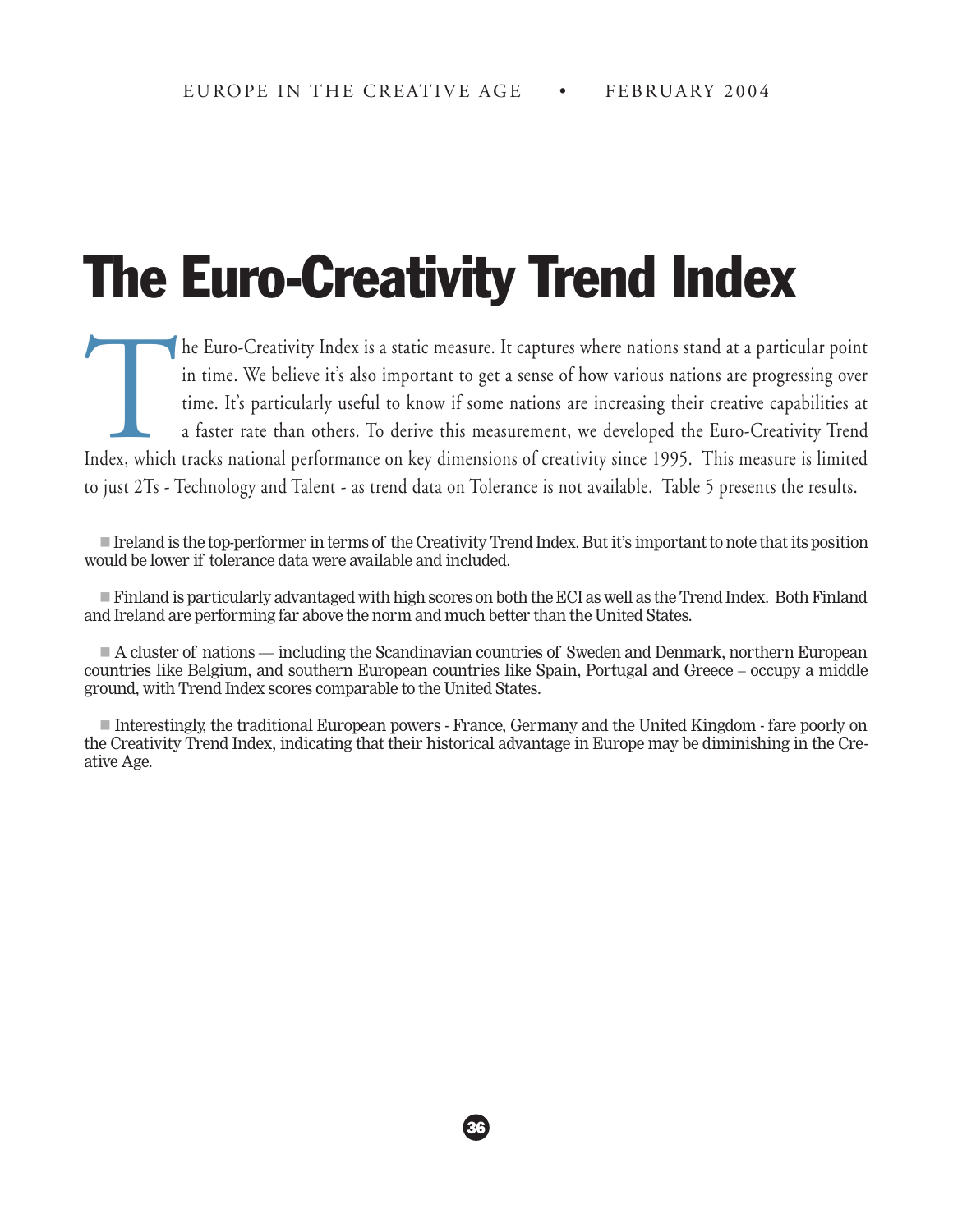| <b>Euro-Creativity</b><br><b>Trend Index</b> |       | <b>Growth in</b><br><b>Creative Class</b> | <b>Growth in</b><br><b>Scientific Talent</b> | Growth in Patents | <b>Growth in R&amp;D</b> |
|----------------------------------------------|-------|-------------------------------------------|----------------------------------------------|-------------------|--------------------------|
| Rank                                         | Score |                                           |                                              |                   |                          |
| 1. Ireland                                   | 0.89  | $\mathbf{1}$                              | $\mathbf{1}$                                 | $\overline{2}$    | 2                        |
| 2. Finland                                   | 0.60  | 10                                        | $\overline{2}$                               | 6                 | $\overline{1}$           |
| 3. Portugal                                  | 0.51  | 14                                        | $\overline{4}$                               | $\overline{1}$    | 3                        |
| 4. Denmark                                   | 0.38  | $\overline{4}$                            | 11                                           | 3                 | 6                        |
| 5. Spain                                     | 0.37  | 9                                         | 5                                            | 8                 | $\overline{4}$           |
| 6. Greece                                    | 0.36  | 12                                        | 6                                            | $\overline{4}$    | 9                        |
| Sweden<br>7.                                 | 0.35  | 3                                         | 9                                            | 5                 | 10                       |
| 7. Belgium                                   | 0.35  | 5                                         | 10                                           | $\overline{7}$    | 5                        |
| 9. Austria                                   | 0.34  | 10                                        | 3                                            | 9                 | 8                        |
| 10. US                                       | 0.33  | $\overline{7}$                            | $\overline{7}$                               | 14                | $\overline{7}$           |
| 11. Netherlands                              | 0.27  | $\overline{2}$                            | 8                                            | 10                | 12                       |
| 12. Germany                                  | 0.20  | 8                                         | 14                                           | 12                | 11                       |
| 13. Italy                                    | 0.18  | 6                                         | 15                                           | 11                | 13                       |
| 14. United Kingdom                           | 0.15  | 13                                        | 12                                           | 13                | 14                       |
| 15. France                                   | 0.08  | n.a.                                      | 13                                           | 15                | 15                       |

#### Table 5: The Euro-Creativity Trend Index: Trends in Talent and Technology growth since 1995

*Note: The "growth index" represents the average of the annual growth rates starting from 1995 to the latest available year. In some cases, the range starts from a later year. Precisely, the year range used for each dimension is:*

*Growth in Creative Class. Denmark, Netherlands, United Kingdom and Belgium: 1995-1998; Ireland and Finland: 1995-1999; Sweden: 1998-2000; all other countries: 1995-2000. Source: elaborated from ILO, LABORSTA Labour Statistics Database, http: //laborsta.ilo.org; Statistical Abstract of the US.*

*Growth in Scientific Talent. Portugal: 1995-2000; Germany, Spain: 1995-99; Belgium, Greece, Ireland, Italy, Finland, Sweden : 1995- 97; all other countries: 1995-1998.*

*Source: European Commission, DG Research, Towards a European Research Area. Key Figures 2001. Special Edition Indicators for benchmarking of national research policies, European Communities, 2001*

*Growth in Patents. All data refer to 1995-2000. Source: European Commission, DG Research, Towards a European Research Area. Key Figures 2001. Special Edition Indicators for benchmarking of national research policies, European Communities, 2001.*

*Growth in R&D expenditure. Germany, Austria, Portugal, Finland: 1995-2000; Netherlands: 1995-98; Greece, Ireland, Sweden: 1995-97; all other countries: 1995-99. Source: European Commission, DG Research, Towards a European Research Area. Key Figures 2001. Special Edition Indicators for benchmarking of national research policies, European Communities, 2001*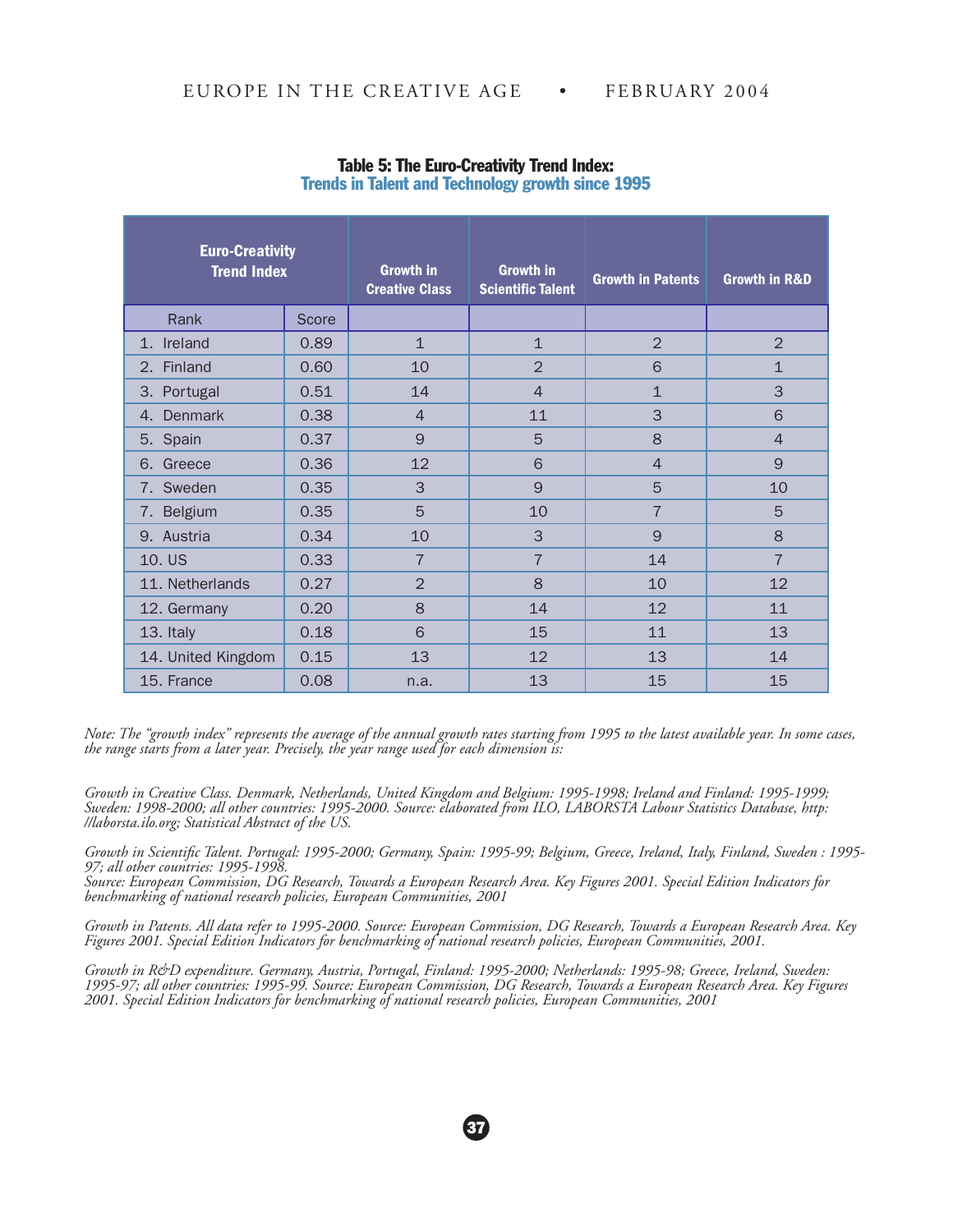# The Euro-Creativity Matrix

s the final step in our analysis, we looked at the relationship between how a country scores on the ECI and its recent performance or trend. To do so, we developed the Euro-Creativity Matrix (see Figure 13). The Euro-Creat ECI and its recent performance or trend. To do so, we developed the Euro-Creativity Matrix (see Figure 13). The Euro-Creativity Matrix is essentially a two-by-two chart that compares the ECI score to the Euro-Creativity Trend Index. It enables us to position the European nations and the United States in four groups or quadrants, as follows.

**Leaders** combine strong ECI scores with high growth rates in creative capabilities. The top performers include Finland, Sweden and Denmark. Their competitive position overall is as good or, in the cases of Finland and Sweden, better than that of the United States. A second tier includes the Netherlands and Belgium. These countries are proving successful and are likely to continue to do well in the Creative Age.

n **Up and Comers** have lower ECI scores but relatively high rates of creative growth. Their position is improving. Ireland stands out among this group. It combines a reasonably high ECI score with extraordinary growth in its underlying creative capacities.

n **Losing Ground**—These nations have relatively high ECI scores but are failing to sustain growth in their creative capabilities. They are falling behind in competitive terms. Germany and the UK fall into this group.

**Laggards** have low ECI scores and low rates of creative growth. They will find it hard to compete in the Creative Age. Italy is the classic case, although Spain, Austria, Portugal and Greece also appear to be in a difficult position. France also falls in this group, due to a relatively poor performance on the Euro-Creativity Index and to some of the lowest growth rates in both Talent and Technology.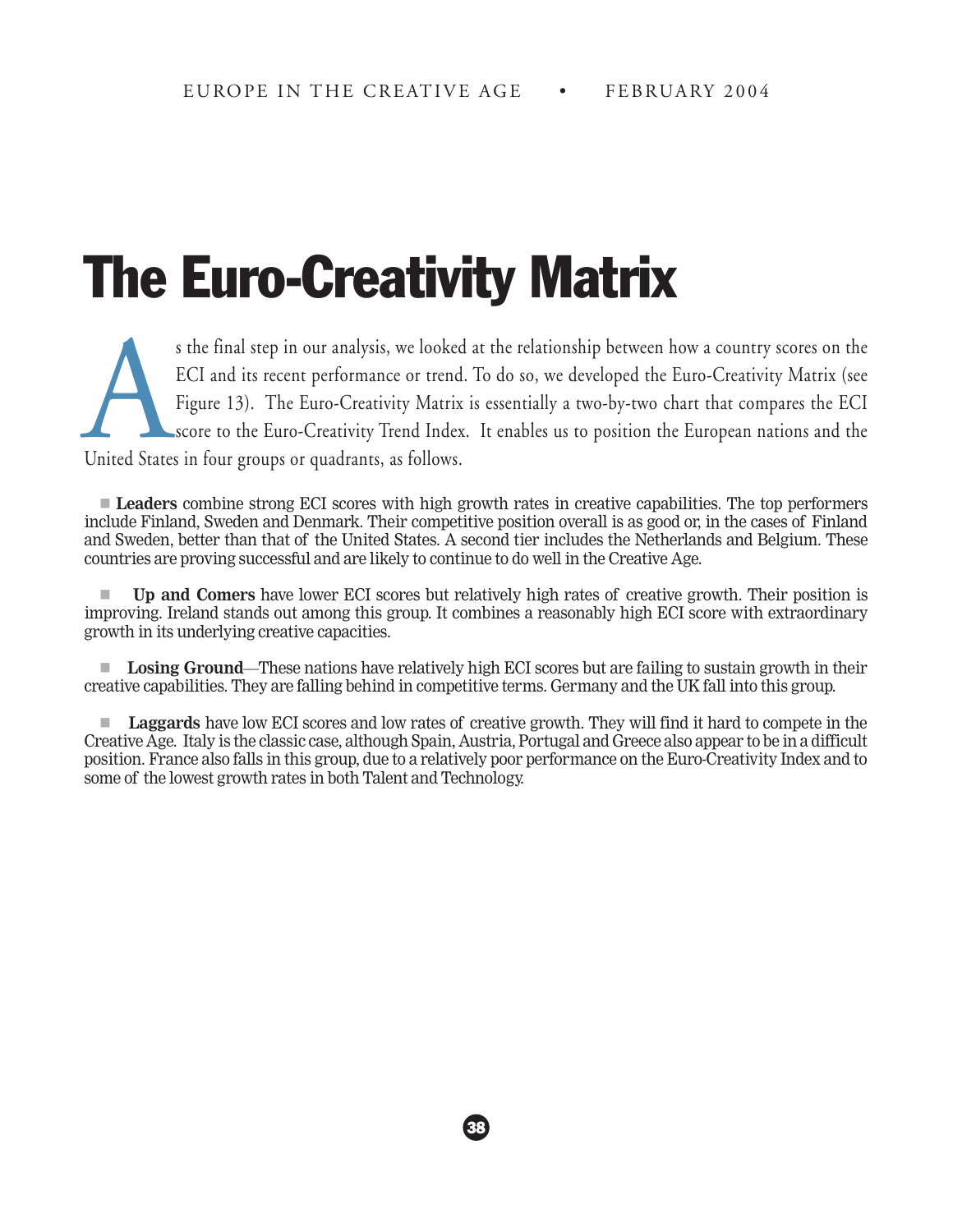

Figure 13: The Euro-Creativity Matrix

*Note: The separator axes between quadrants represent the average of the Index on the corresponding axis. For example, the right-hand quadrants include the countries whose score on the Euro-Creativity Index is above the average, while the left-hand quadrants include countries with below average scores. In this figure, the mean for the Euro-Creativity Trend Index is calculated excluding Ireland, because its extremely high growth values would have pushed the mean so high that all other countries would have fallen below it.*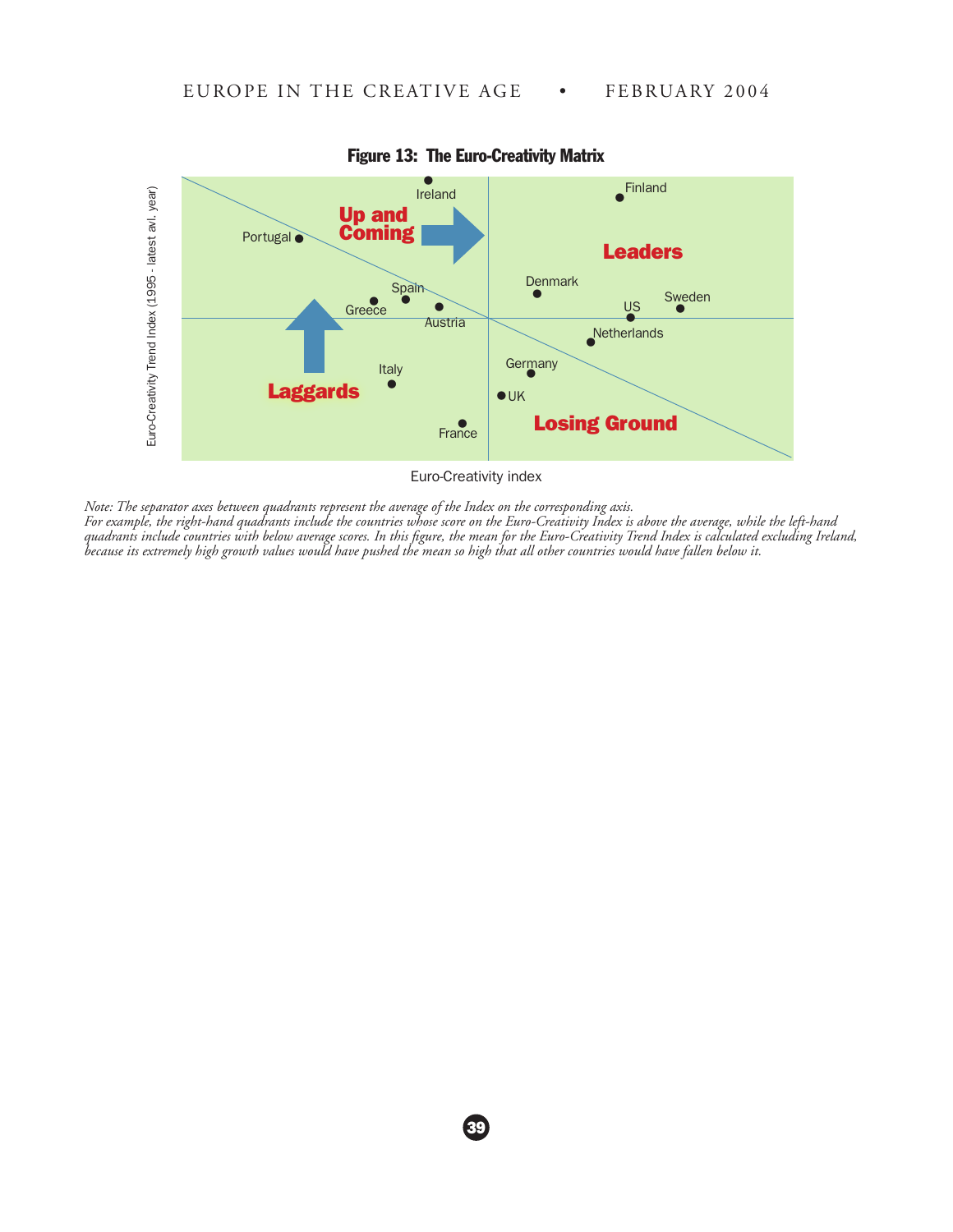### **Conclusion**

This report has extended and adapted the concepts and indicators introduced in *The Rise of the*<br> *Creative Class* to the European context. It developed new indicators for the Creative Class and<br>
the 3Ts of economic develo *Creative Class* to the European context. It developed new indicators for the Creative Class and the 3Ts of economic development —Technology, Talent and Tolerance - for 14 European and Scandinavian countries and compared them to the United States. It also introduced a new overall designed to capture the short-run trends in creative capacity, the Euro-Creative Trend Index and the Euro-Creativity Matrix. These measures differ in several important aspects from the indexes originally used in *The Rise of the Creative Class*. The European data is limited at this point to the national level. The Euro-Technology Index only covers innovation capacity and lacks a measure of high-tech industry concentration. The Euro-Tolerance Index is based on attitudes and values, as opposed to the revealed locational concentrations of groups such as gays, immigrants and minorities. That said, we feel the results are compelling, useful and interesting.

The Creative Class makes up more than 25 percent of the work force in seven of 14 European nations, and comprises nearly 30 percent of the workforce in three—the Netherlands, Belgium and Finland. Creative Class workers outnumber blue-collar workers in six of the European countries analyzed. The Creative Class is growing at a fairly rapid pace in a majority of the European nations. Ireland outpaces all nations in Creative Class growth, with a 7 percent annual growth rate since 1995. Not all nations, however, appear to have made the shift to a creative economy and a creative occupational structure. Italy and Portugal, for example, have less than 15 percent of the workforce in the Creative Class.

Our analysis suggests that the competitive epicenter of Europe is shifting from the traditional powers, like France, Germany, and the UK, to a cluster of Scandinavian and northern European countries. Sweden is the top performer on the Euro-Creativity Index, outperforming not only all of the other European countries but the United States as well. Finland and the Netherlands also do exceptionally well, with competitiveness levels comparable to the United States. Finland in particular appears to be well-positioned to compete in the Creative Age with a high level of overall creative competitiveness and rapid growth in its creative capabilities. The Netherlands, Denmark and Belgium also appear to have considerable assets with which to compete in the Creative Age. Ireland stands out as an up-and-coming nation, with significant growth in its Creative Class and underlying creative capabilities since 1995. A number of nations are performing far below the norm. Italy is the classic case, although Spain, Portugal, Austria and Greece also appear to be in a difficult position. Unless they're able to dramatically improve their position, these countries will find it hard to compete in the Creative Age.

Our analysis further suggests that competitiveness in the Creative Age remains an open game. It would be a mistake to conclude, as some have done, that the United States is and will remain the unquestioned epicenter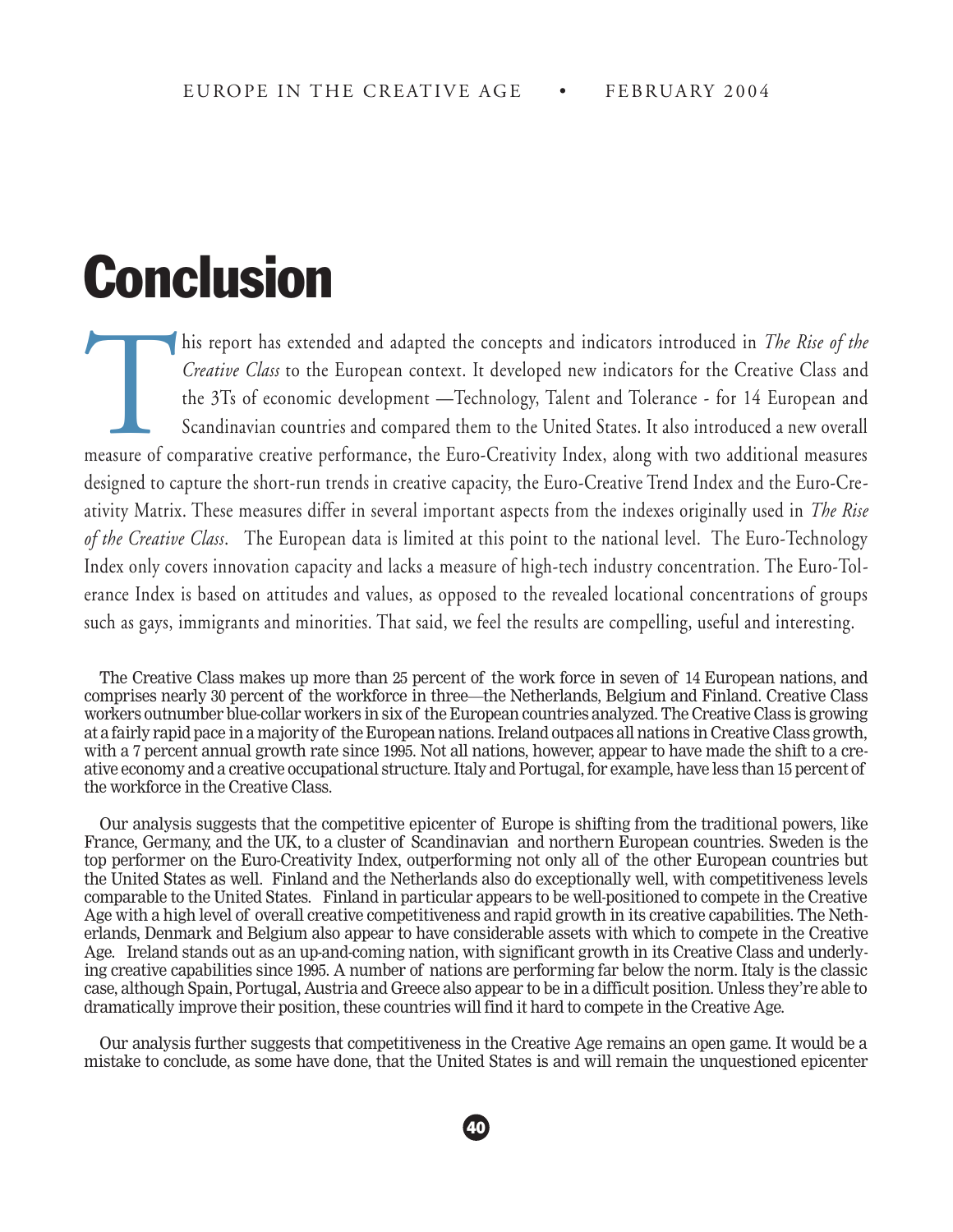of the creative economy. In our view, the key determinant of global competitiveness no longer turns simply on trade in goods and services or flows of investment and capital, but rather in flows of people. The winners and losers in the global creative economy will be those nations that are best able to attract, retain, and develop creative talent and harness their creative assets and capabilities.

The United States remains the clear the global leader in technology development and continues to benefit from its long-standing ability to attract top scientific, artistic and entrepreneurial talent from around the world. Our findings indicate that a number of European nations, particularly Finland, Sweden, Denmark, the Netherlands and Belgium, are evolving distinctive assets with which to compete effectively in the creative age. All have considerable advanced technological capabilities and have made ongoing investments in developing their creative talent. They are actively working to attract foreign-born talent as well.. The United Kingdom seems to be rapidly increasing its efforts and ability to attract global creative talent. All these countries share values, beliefs and attitudes that are closely associated with global talent attraction and, in the cases of Sweden, the Netherlands and the United Kingdom, have instituted more open immigration polices that have resulted in significant concentrations of foreign-born populations. However, almost all of the European nations suffer from assimilation challenges necessary to facilitate rapid upward mobility of their immigrant populations, as has occurred in the United States and Canada. But the fact that English is widely employed as a second language in these countries creates an additional advantage for them in the global talent marketplace. And all of the EU members will benefit from the freer flow of people across their borders.

Global talent attraction is a dynamic, sensitive and little-documented process. Traditional economic leaders can lose their position in the nascent creative economy as vibrant, new creative centers quickly emerge. We stand at an intriguing inflection point. The United States, which has for years enjoyed an undisputed eminence in attracting the best and brightest from Europe, Asia, Africa, India and all countries of the world, seems poised to surrender its lead. Our studies indicate that the United States' advantage seems to be shifting, in part due to the liberalized immigration polices of many European countries, Canada and Australia, which allows those countries to effectively attract and retain global talent.

But it also lies in the growing perception around the world that the United States acts in a unilaterally aggressive manner and is unwelcoming of foreign-born people; that its direct polices restricting the flow of individuals and scientific information has unintentionally chilled the climate for all creative talent.

Our analysis is very much a first step and remains quite provisional. Much more needs to be done to improve our indicators of technology, talent and especially tolerance where better measures of actual concentrations of gays, immigrants and minorities are badly needed. The sample of countries also needs to be extended to include Canada, Asian nations, Australia and New Zealand and still more countries from around the world. And we desperately need more and better measures that reach below the national level and cover cities and regions around the globe. It would be extremely interesting and useful to be able to see how London, Amsterdam, Berlin, Dublin and Rome, for example, compare to New York, Chicago, Toronto, Tokyo, Singapore and Sydney on the key dimensions of creative performance. Lastly, it is important to note that countries are just beginning to develop the most rudimentary strategies to actually attract and retain talent, bolster their underlying creative capabilities and develop their people climates. Much more research is needed on the nature, extent and efficacy of these emerging efforts.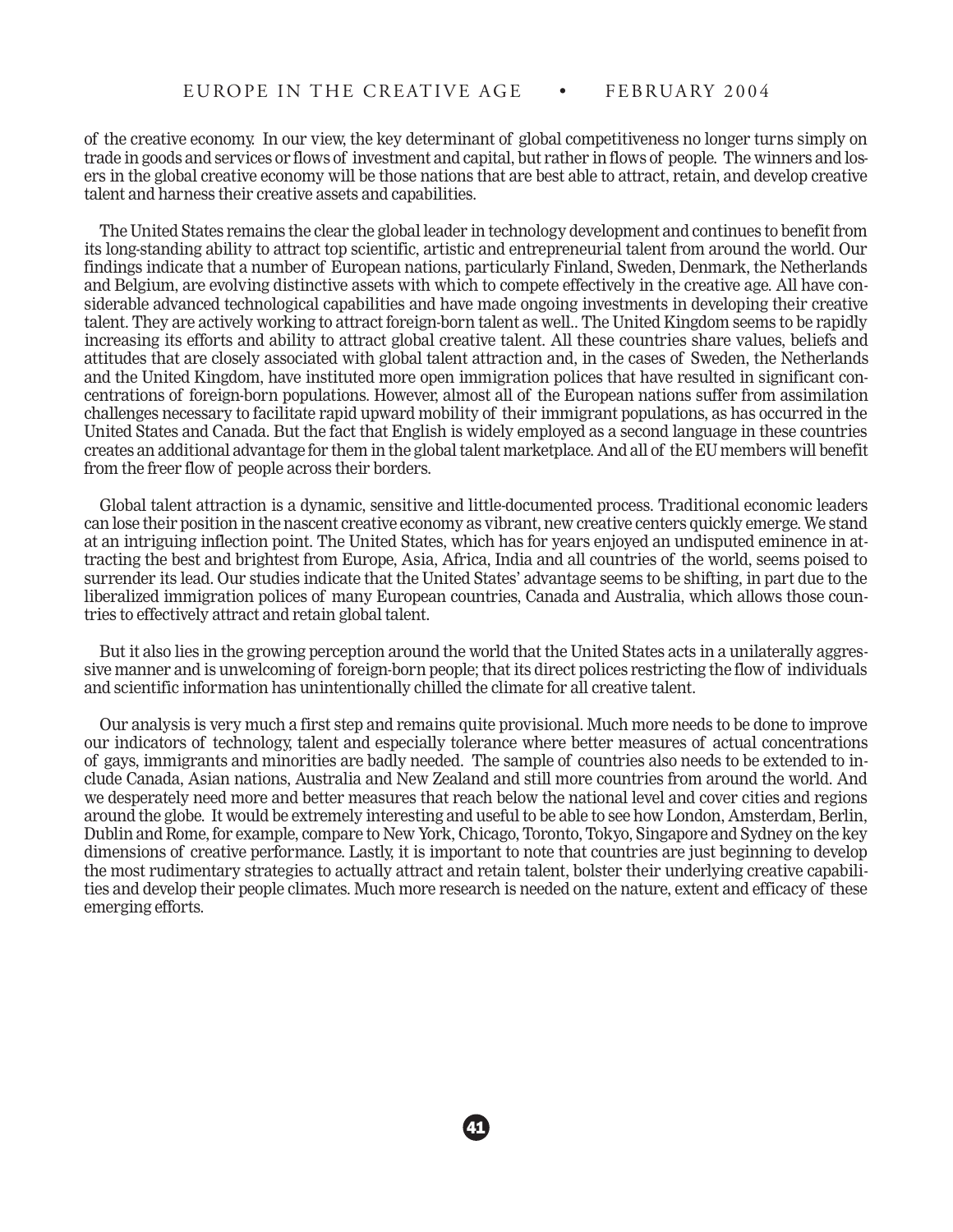### Appendix: Data and Methodology

This appendix provides a general description of discusses the data and methodology used in constructing the various measures in this report. More detailed information on sources and dates is provided in the notes at the bo used in constructing the various measures in this report. More detailed information on sources and dates is provided in the notes at the bottom of the relevant figure and tables. The framework follows the 3 Ts' theory of economic development outlined in *The Rise of the Creative Class*.

#### Talent Measures:

n **Creative Class**: The measure of creative occupations is drawn from the International Labour Organization (ILO) database for the European countries and from the Bureau of Labor Statistics for the United States (BLS) and includes professionals, artists, musicians, scientists, economists, architects, engineers, managers and other workers whose jobs deal with creative, conceptual tasks. All the ILO data used in this work have been classified according to the international standard ISCO-88. This ensures a good degree of homogeneity and comparability of the data across European countries<sup>2</sup>. Comparisons between European countries and the United States require more caution as data comes from different sources (ILO and BLS, respectively).

n **The Human Capital Index** is based on the percentage of population age 25-64 with a bachelor's degree or above (= degrees of four years or more) and is based on OECD data. It is worth noting that national differences in the educational systems may affect the comparability of the data.

**n The Scientific Talent Index** is based on the number of research scientists and engineers per thousand workers and is based on data from the European Commission. It is based on the Frascati manual definition (paragraph 5.4.2.2) expressed in full time equivalents or FTEs.

**The Euro-Talent Index** combines these three measures. It is based on a 0-15 point scale where the best performing country is assigned 15 points and the other countries are assigned a number of points that reflects their relative distance form the top.

 $<sup>2</sup>$  It is important to remember that ILO data are collected and conferred to the ILO by the various National Statistical Institutes: despite they all use the same codification</sup> standards, it is still possible that some differences in data collection or classification may affect comparability.

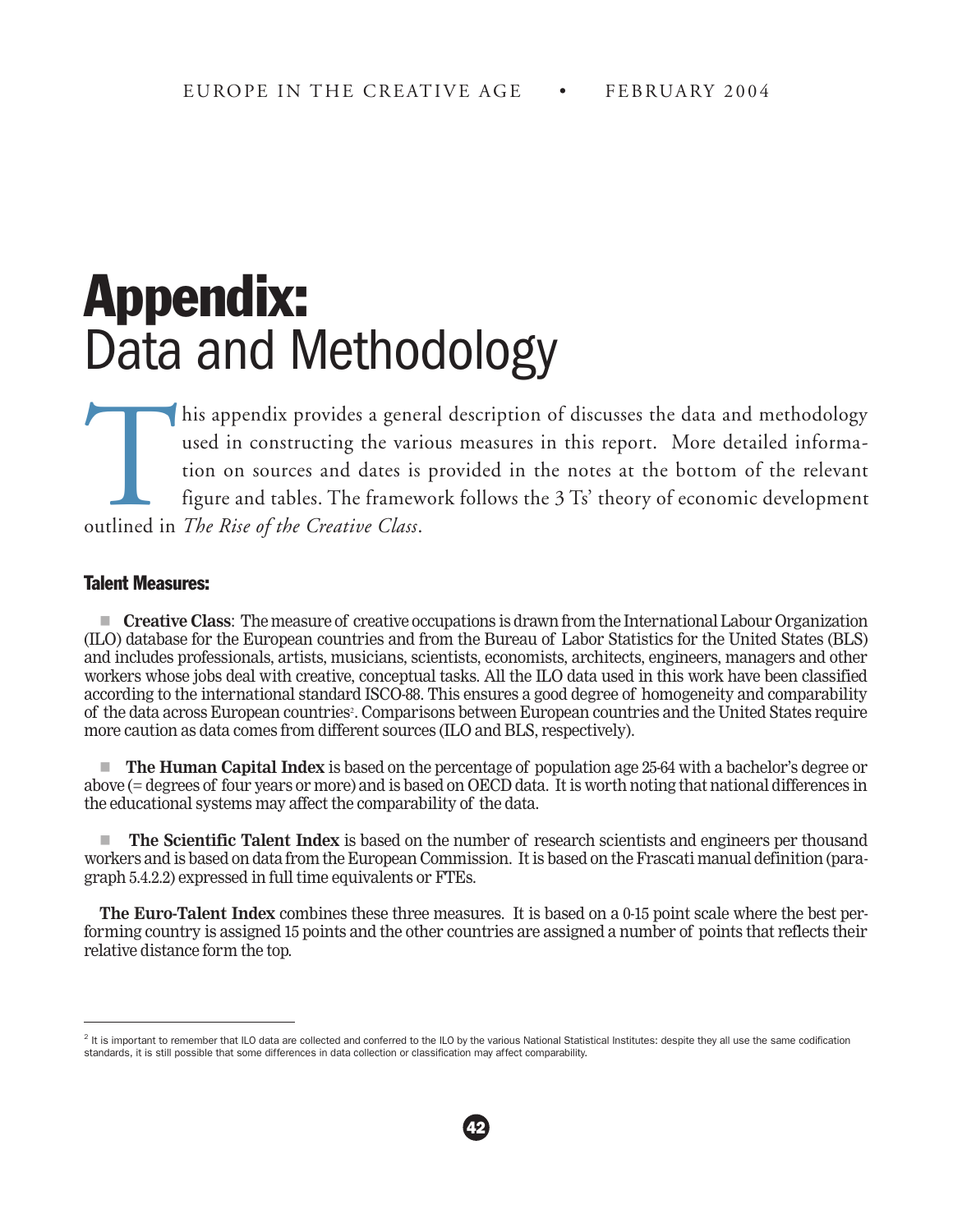#### Technology Measures:

n The **Innovation Index** is based on the number of patents per million people and is based on data from the U.S. Patent and Trademark Office (USPTO).

n The **High-Tech Innovation Index** is based on the number of high-tech patents per million people and is also based upon USPTO data.

n The **R&D Index** measures R&D expenditure as percentage of GDP and is drawn from European Commission data.

The **Euro Technology Index** combines these three measures. It is based on a 0-15 point scale where the best performing country is assigned 15 points and the other countries are assigned a number of points that reflects their relative distance from the top.

#### Tolerance Measures:

n The **Attitudes Index** is an indicator of attitudes toward minorities based on the results of the Eurobarometer Survey conducted by the European Monitoring Centre on Racism and Xenophobia (EUMC) and on the classifications made for the EUMC by the SORA Institute for Social Research Analysis. SORA classifies the population of the European countries subject to the EUMC survey into four categories: intolerant, ambivalent, passively tolerant and actively tolerant\*. The Attitudes Index is the percentage of the respondents that have been classified by the EUMC as actively and passively tolerant.

n The **Values Index** measures to what degree a country reflects traditional as opposed modern or secular values. It is based on a series of questions covering attitudes toward God, religion, nationalism, authority, family, women's rights, divorce and abortion.

n The **Self-Expression Index** captures the degree to which a nation values individual rights and self-expression. It is based on questions covering attitudes toward self-expression, quality of life, democracy, science and technology, leisure, the environment, trust, protest politics, immigrants and gays. Both the Values Index and the Self-Expression Index are derived from the World Values Survey conducted by Ronald Inglehart (see Inglehart and Baker 2000). The survey covers the period 1995-1998 and is based on data for 65 countries. The survey sample is quite large, with an average of 1,400 respondents per country. The data was made available to us by Professor Inglehart and are available from the Inter-university Consortium for Policy and Social Research (ICPSR) survey data archive at the University of Michigan.

The **Euro-Tolerance Index** combines these three measures. It is based on a 0-15 point scale where the best performing country is assigned 15 points and the other countries are assigned a number of points that reflects their relative distance from the top.

The **Global Creativity Index** is the sum of the scores on these three indexes — Talent, Technology and Tolerance — divided by the maximum possible score.

<sup>\*</sup> Thalhammer et Al., (2001), Attitudes towards minority groups in the European Union - A special analysis of the Eurobarometer 2000 survey on behalf of the European Monitoring Center on Racism and Xenofobia, SORA, Vienna.

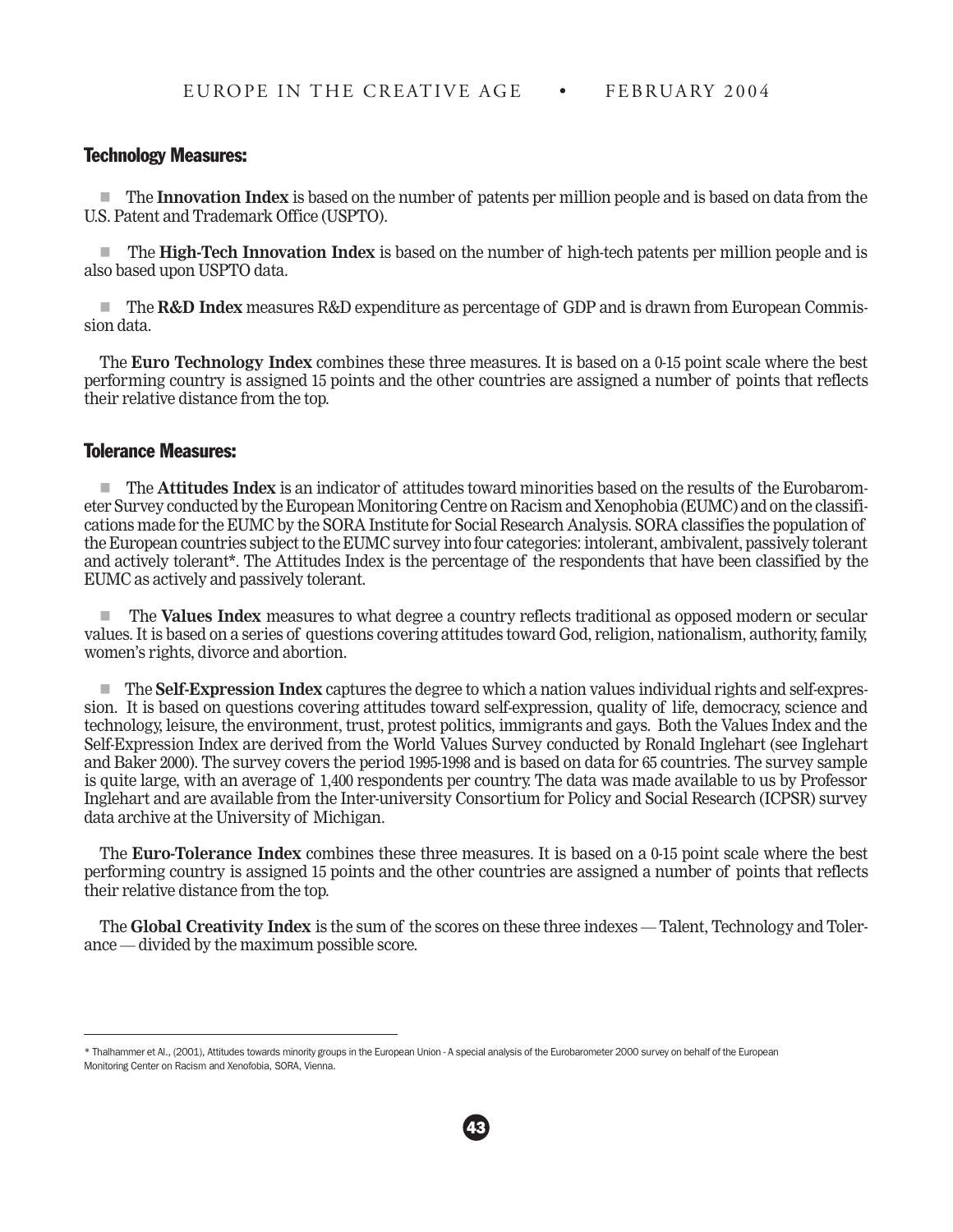| <b>Index</b>      | <b>Sub-Indexes</b>             | <b>Description</b>                                                                                    | <b>Source</b>                                                                                                                   |
|-------------------|--------------------------------|-------------------------------------------------------------------------------------------------------|---------------------------------------------------------------------------------------------------------------------------------|
|                   | <b>Creative Class</b>          | Employed in creative<br>occupations as percentage of<br>total employment                              | ILO (2002)<br>[http://laborsta.ilo.org, data<br>extracted on October 2002]                                                      |
| <b>Talent</b>     | Human Capital                  | Percentage of population 25-64<br>with a bachelor degree or above                                     | OECD (2001)                                                                                                                     |
|                   | <b>Scientific Talent</b>       | Number of researchers in<br>scientific disciplines per<br>thousand workforce                          | European Commission-Eurostat<br>(2001)                                                                                          |
|                   | Innovation Index               | Patents applications to the<br>US Patent Office per million<br>population                             | USPTO as reported by the<br>European Commission, DG<br>Research, in:"Towards a<br>European Research Area. Key<br>Figures 2001". |
| <b>Technology</b> | Technology<br>Innovation Index | High-Tech Patents per million<br>population (US Patent Office)                                        | USPTO as reported by the<br>European Commission, DG<br>Research, in:"Towards a<br>European Research Area. Key<br>Figures 2001". |
|                   | R&D Index                      | R&D expenditure as percentage<br>of GDP                                                               | European Commission-Eurostat<br>(2001)                                                                                          |
| <b>Tolerance</b>  | Attitudes Index                | Percentage of population that<br>express tolerant attitudes toward<br>minorities                      | European Monitoring Centre on<br>Racism and Xenophobia, EUMC<br>and SORA Institute for Social<br>Research Analysis (2001)       |
|                   | <b>Values Index</b>            | Degree to which a country is<br>based on traditional values<br>versus more rational/secular<br>values | World Values Survey,<br>University of Michigan<br>[http://wvs.isr.umich.edu]                                                    |
|                   | Self Expression<br>Index       | Degree to which a country<br>recognizes and accepts self<br>expression values.                        | World Values Survey,<br>University of Michigan<br>[http://wvs.isr.umich.edu]                                                    |

#### Appendix: List of indicators, description and sources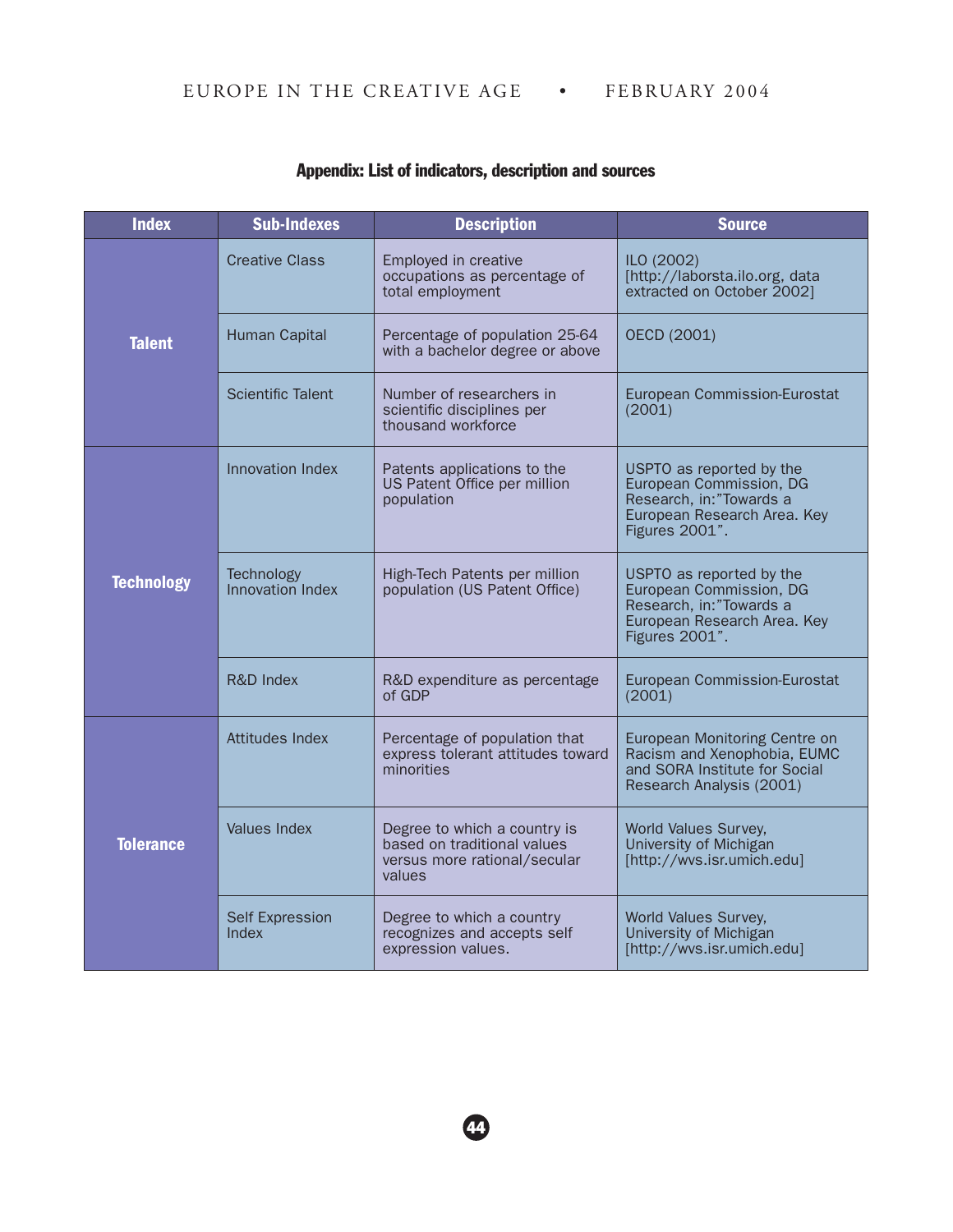### References

Arora A., Florida R., Gates G. J. and Kamlet M., (2000), "Human Capital, Quality of Place, and Location," Working Paper, H. J. Heinz III School of Public Policy, Carnegie Mellon University, Pittsburgh.

Avveduto S., (2000) International Mobility of PhDs, in: "Innovative People. Mobility of Skilled Personnel in National Innovation Systems"; OECD Proceedings.

Commission of the European Communities, Communication from the Commission to the Spring European Council in Barcelona, The Lisbon Strategy – Making Change Happen, Brussels, 15.1.2002,COM(2002)14 final.

European Commission, Commission Staff Working Paper, 2001 Innovation Scoreboard, Brussels, 14.09.2001 SEC(2001)1414.

European Commission, DG Research, Towards a European Research Area. Key Figures 2001. Special Edition Indicators for Benchmarking of National Research Policies, European Communities, 2001.

European Commission, Eurobarometer Opinion Poll Number 47.1, Racism and Xenofobia in Europe, First Results presented at the closing Conference of the European Year against Racism, Luxembourg, 18 & 19 December 1997.

European Commission, Eurobarometer Public Opinion in the European Union, Report Number 48, March 1998.

European Commission, Trends in European Innovation Policy and the Climate for Innovation in the Union, Commission Staff Working Paper, Brussels, 2000, SEC (2000)1564.

European Council, Barcelona Council, 15-16 March 2002: Presidency conclusions, http://europa.eu.int/council/ off/conclu/

European Council, Extraordinary European Council (Lisbon, 23 and 24 March 2000): Presidency conclusions, 2000

European Monitoring Centre on Racism and Xenophobia, EUMC Information and Communication, Media release 194-3-E-05/01;Vienna, 20. 03. 2001; News Service 05/01/EN; EUMC Index: 194-3-E

European Parliament and the Council, Decision N.2002/EC concerning the Sixth Framework Programme of the European Community for Research, Technological Development and demonstration activities, contributing to the creation of the European Research Area and to Innovation (2002-2006); Luxembourg, 27 June 2002, 2001/0053 (COD), LEX 364, PE-CONS 3635/02, RECH 105, CODEC 757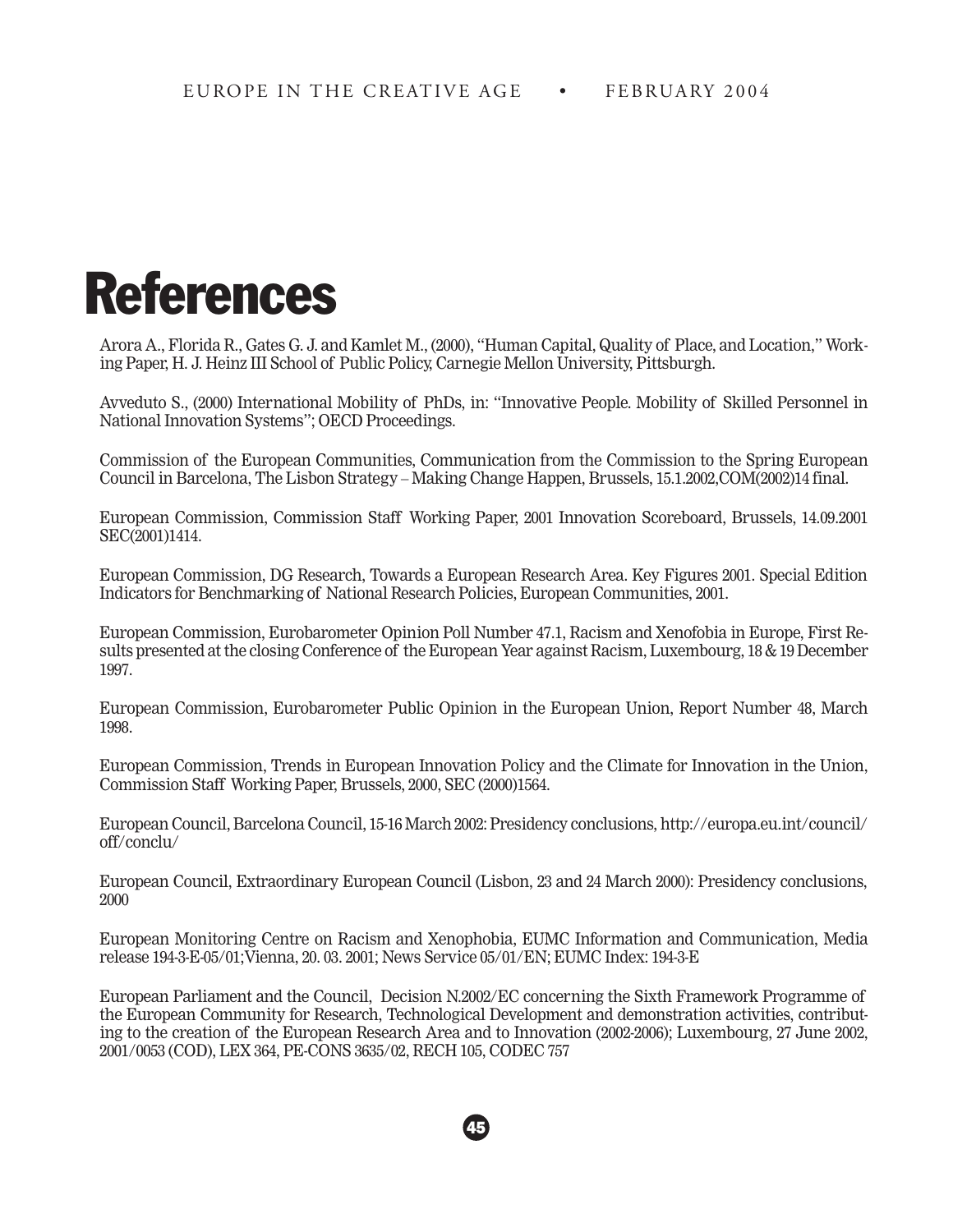Florida, R. (2002a). *The Rise of the Creative Class*: *And How Its Transforming Work, Leisure, Community and Everyday Life*, New York: Basic Books.

Florida, R. (2002b) "The Economic Geography of Talent," *Annals of the American Association of Geographers*, 92, 4: 2002: 743-755.

Florida, R. (2002c) "Bohemia and Economic Geography," *Oxford Journal of Economic Geography*, 2, 2002: 55-71

Gertler, M; Florida, R.; Gates, G.; and Vinodrai, T. (2002). *Competing on Creativity: Placing Ontario's Cities in a North American Context*, Toronto: Report Prepared for Province of Ontario, Ministry of Enterprise, opportunity and Innovation, November.

Glaeser, E.L. (1998), "Are Cities Dying?", *Journal of Economic Perspectives*. 12, 139-160.

Gottlieb, P.D., (1994), "Amenities as an Economic Development Tool: Is There Enough Evidence?", *Economic Development Quarterly*, 8 ,3, August 1994: pp. 270-285.

Gottlieb, Paul D. (1995), "Residential Amenities, Firm Location and Economic Development", *Urban Studies*, 32, 1413-1436.

Inglehart, R, and Baker W. (2000) "Modernization, Cultural Change and the Persistence of Traditional Values," *American Sociological Review*, February , Volume 65, pp 19-51.

International Labour Organization (ILO), LABORSTA Labour Statistics Database, http://laborsta.ilo.org;

International Labour Organization (ILO), Yearbook of Labour Statistics, 1999.

Jacobs, J., (1961), *The Death and Life of Great American Cities*, New York: Vintage Books.

Jacobs, J., (1969), *The Economy of Cities,* New York: Random House.

Krugman, P. (1991), "Increasing Returns and Economic Geography", *Journal of Political Economy,* vol. 99, 3, pp. 483-499.

Lucas, Jr., R.E., (1998), "On the Mechanics of Economic Development", *Journal of Monetary Economics*, 22: 1-42.

Mathur, V. K., (1999), "Human Capital Based Strategy for Regional Economic Development", *Economic Development Quarterly*, 13/3:203-216

OECD Science, Technology and Industry Scoreboard 2001. *Towards a Knowledge-Based Economy*, 2001

OECD, Educational at a Glance, 2001.

OECD, OECD in Figures-Statistics on the Member Countries, 2000

Porter, M. E. (1990), *The Competitive Advantage of Nations*, Macmillan, London.

Porter, M. E. (1998), "Clusters and the New Economics of Competition," *Harvard Business Review*, Nov.-Dec., pp. 77- 90.

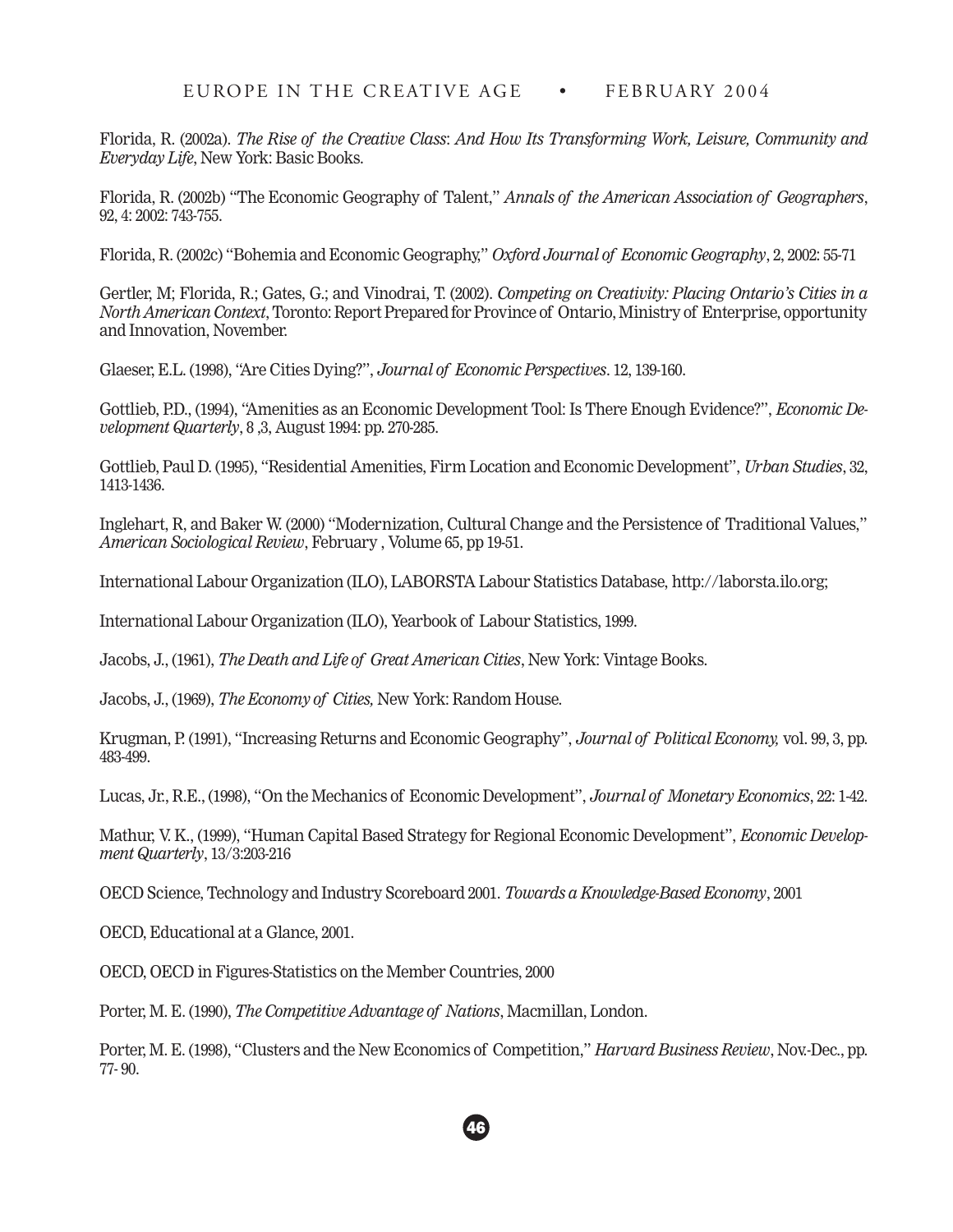Porter, M. E. (2001), *National Innovative Capacity,* in The Global Competitiveness Report 2001,

Rauch, J. (1993), "Productivity Gains from Geographic Concentration of Human Capital: Evidence from the Cities", *Journal of Urban Economics*, 34(3), 380-400.

Romer P. M., (1986) "Increasing Returns and Long-Run Growth", *Journal of Political Economy*, 94 (5), pp. 1002- 37.

Romer, P. M., (1990), "Endogenous Technological Change", *Journal of Political Economy*, 98/5: S71-102.

Saxenian, A. (1994), *Regional Advantage. Culture and Competition in Silicon Valley and Route 128*, Harvard University Press, Cambridge, Mass.

Saxenian, A. (1999), *Silicon Valley's New Immigrant Entrepreneurs*, Public Policy Institute of California.

Solow, Robert M. (1956), "A Contribution to the Theory of Economic Growth", *Quarterly Journal of Economics*, 70:65-94.

Thalhammer et Al., (2001), "Attitudes Towards Minority Groups in the European Union – A Special Analysis of the Eurobarometer 2000 Survey on Behalf of the European Monitoring Center on Racism and Xenofobia", SORA, Vienna.

 $\bm{G}$